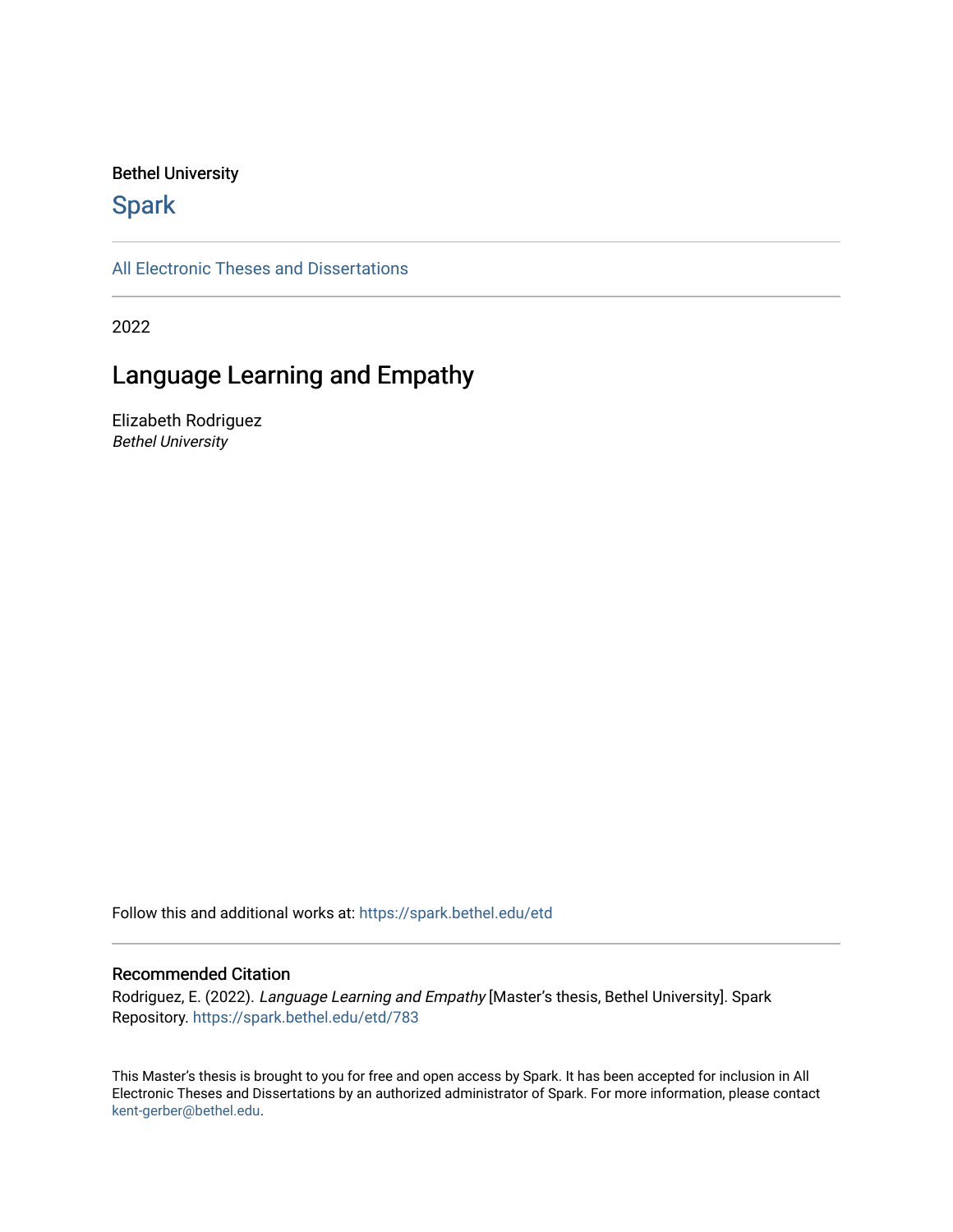# LANGUAGE LEARNING AND EMPATHY

## A MASTER'S THESIS

# SUBMITTED TO THE FACULTY

## OF BETHEL UNIVERSITY

BY

## ELIZABETH RODRIGUEZ

# IN PARTIAL FULFILLMENT OF THE REQUIREMENTS

## FOR THE DEGREE OF

## MASTER OF ARTS

APRIL 2022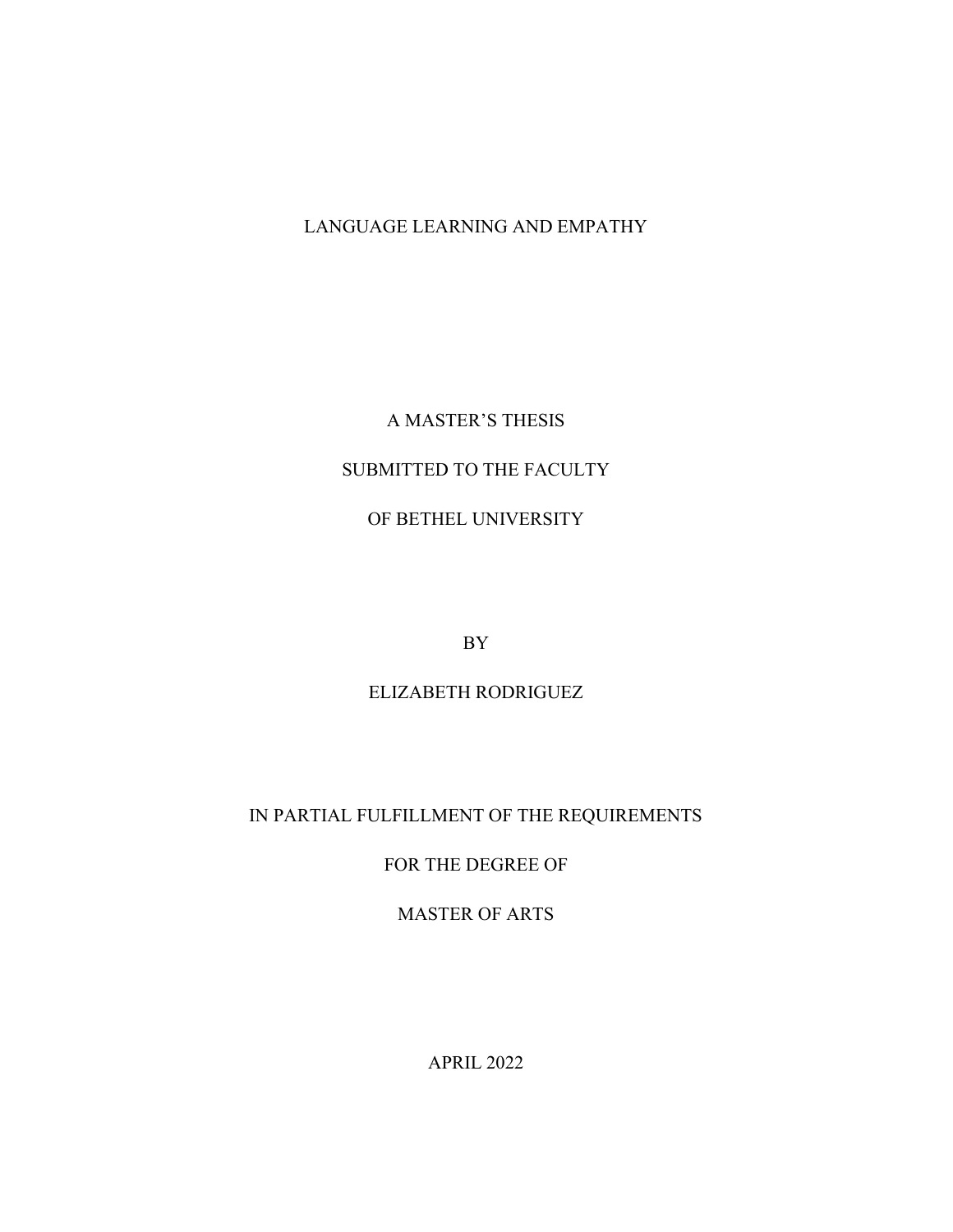BETHEL UNIVERSITY

# LANGUAGE LEARNING AND EMPATHY

ELIZABETH RODRIGUEZ

APRIL 2022

APPROVED

Advisor's Name: Meghan Cavalier, Ed.D. Program Director's Name: Lisa Silmser, Ed.D.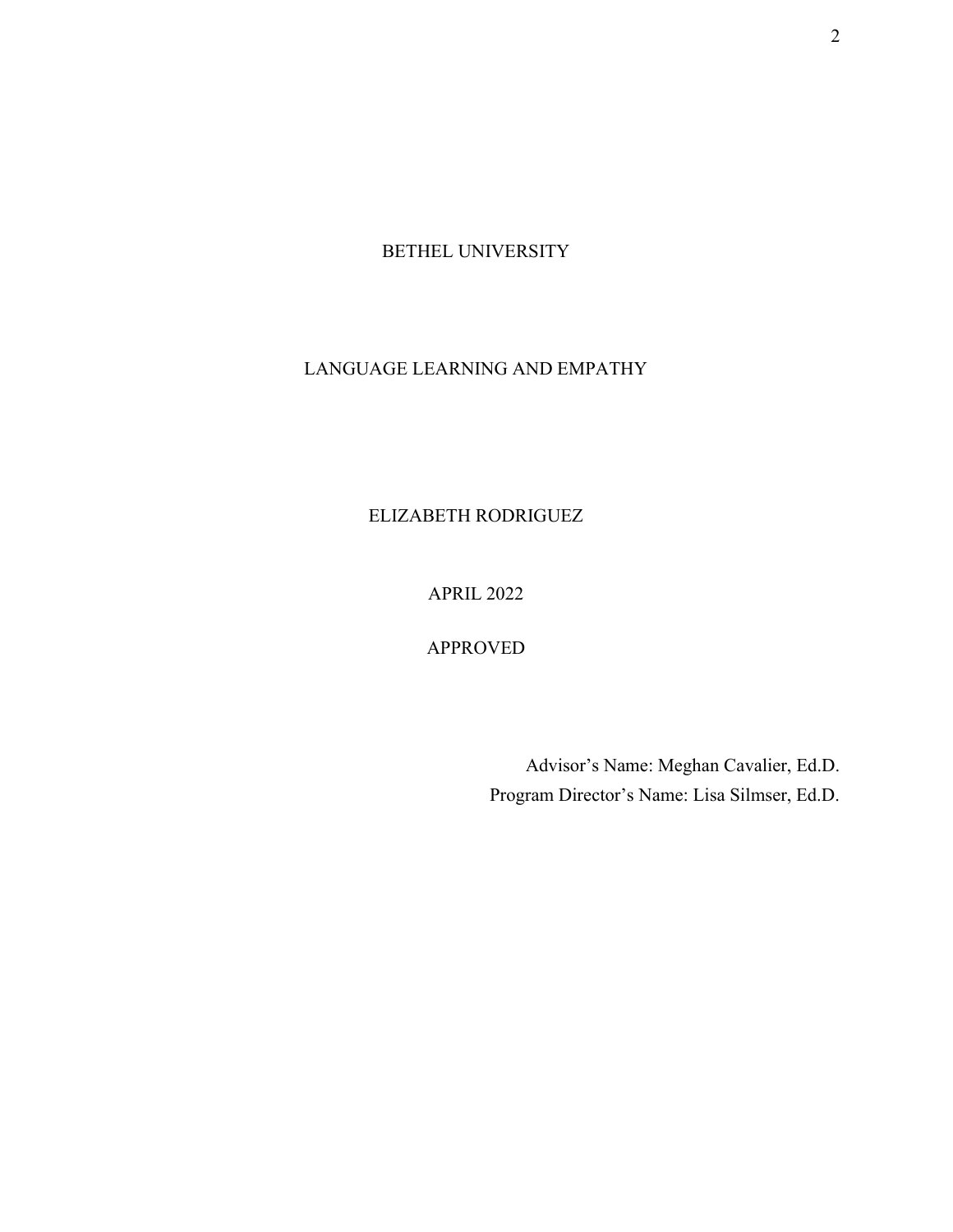#### Acknowledgements

The completion of this literature review would not have been possible without the support of my advisor, Dr. Meg Cavalier of Bethel University. I am extremely grateful for her advice, guidance, and encouragement throughout the entire writing process. I would also like to thank my second reader, Dr. Erin Wanat, who provided me with excellent feedback and helpful resources. Thank you to my husband, Carlos, for his encouragement and patience throughout the writing of this thesis. I am also grateful to my parents and in-laws, Mike, Tina, Roberto, and Marisel for their support, emotionally, financially, and spiritually.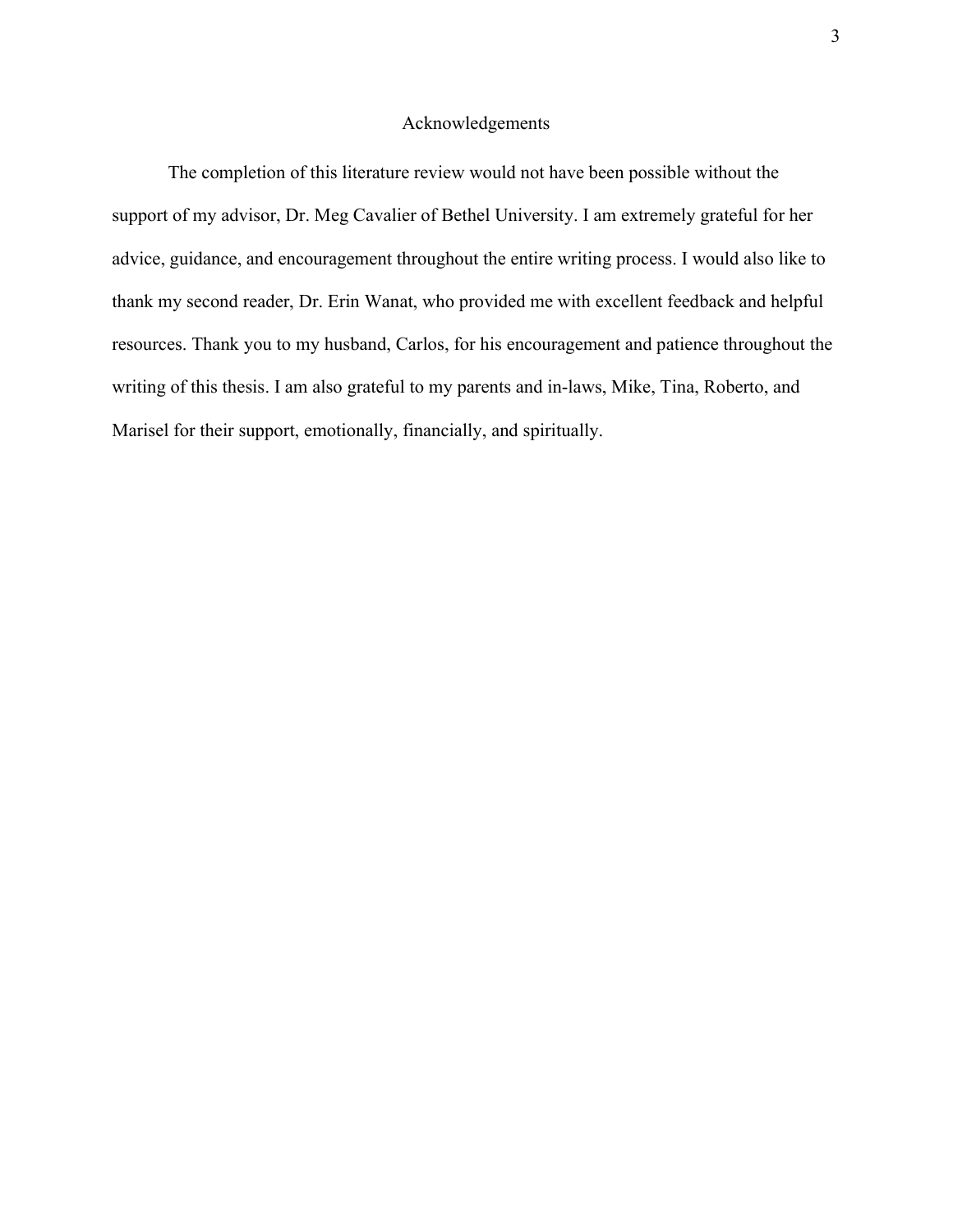#### **Abstract**

Second language learning and empathy are two concepts frequently explored and employed in schools but are often treated as separate domains. This literature review aims to analyze the connection between learning a second language and the development of empathy in young students, as well as implications for schools in the United States. When looking at this area of study, there are many factors that need to be considered such as the influence of political ideologies, language learning programs, optimal ages for language acquisition, communication skills enhanced by language learning, as well as potential cognitive benefits of learning a second language. Although more specific research is needed, second language learning has the potential to be a powerful tool to grow students' empathic abilities, which is why schools in the United States should consider encouraging more language learning opportunities for all students.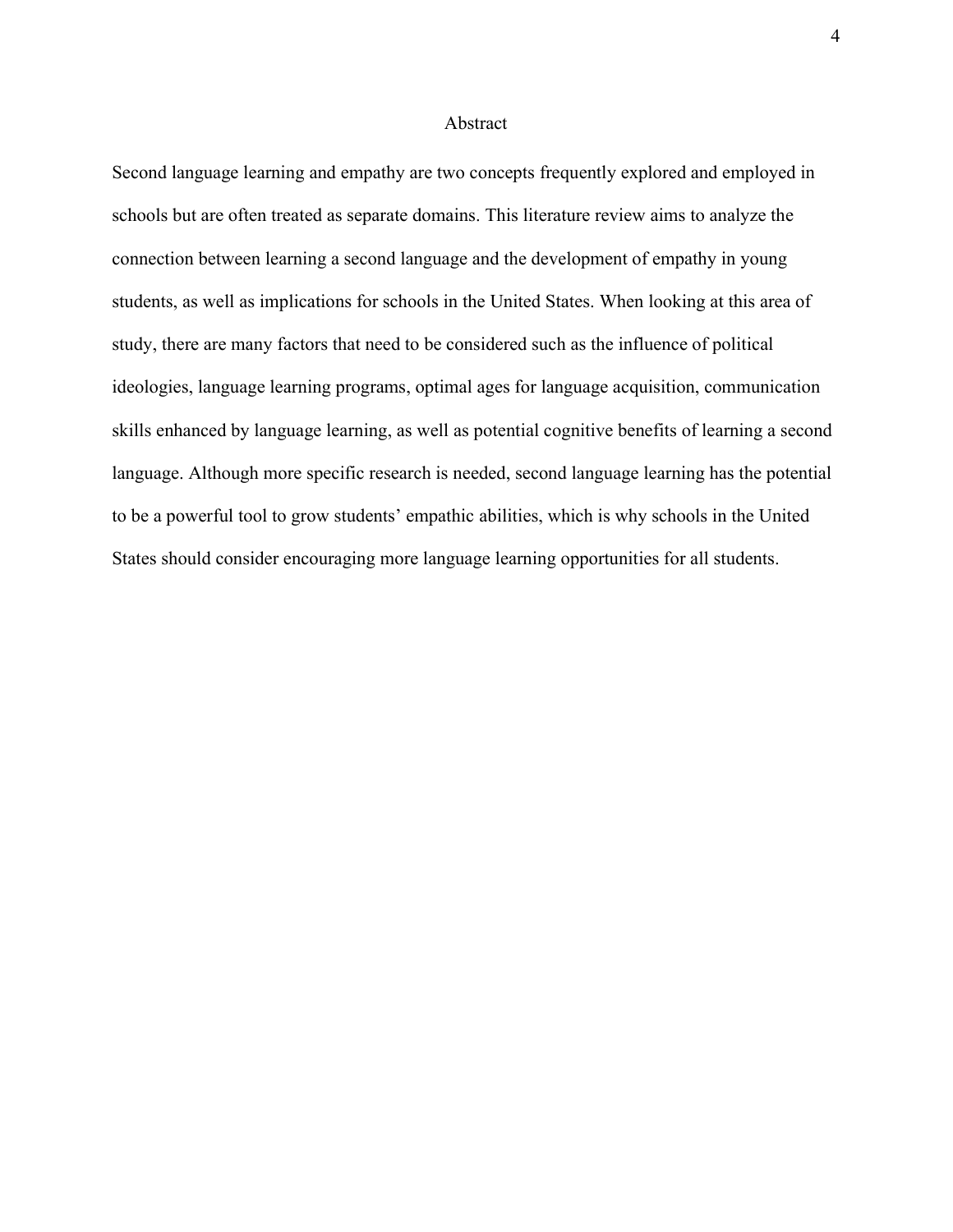# Table of Contents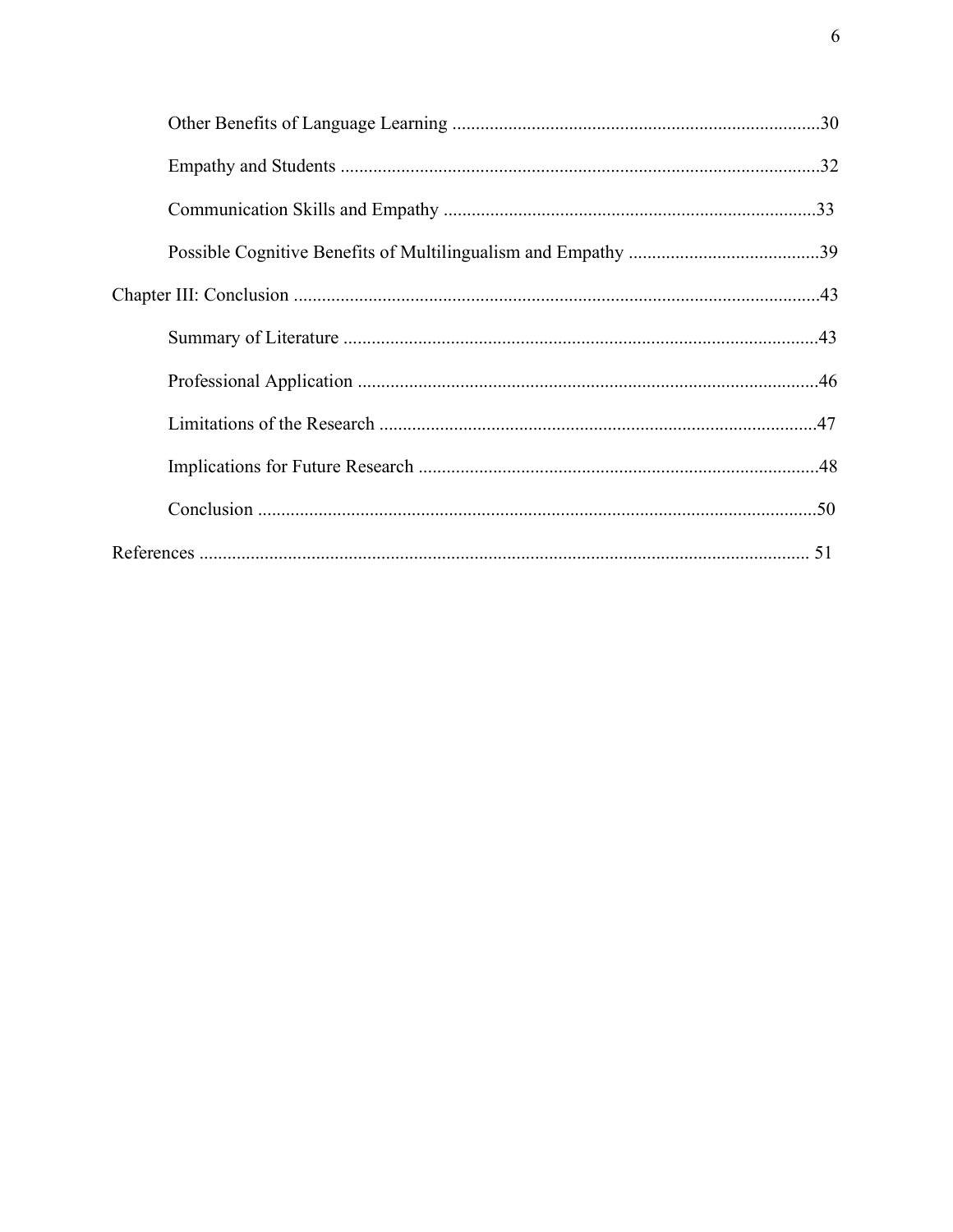#### CHAPTER 1: INTRODUCTION

#### Introduction

 Language is an essential part of the human experience. It is how humans are able to communicate through listening, speaking, reading, and writing. However, language is more than skills and grammatical structures; it is what allows humans to connect with one another by sharing thoughts, feelings, emotions, and experiences (Shushkevich, 2019). Children begin language development in the first few years of life learning from their families, but the K-12 school experience plays an important role in the language development of students (Tochon, 2009). In the United States, teachers work tirelessly to help students achieve proficiency in all areas of the English language. Standardized tests all around the nation measure student's proficiency to ensure that schools are equipping the next generation with proper communication skills in English.

Aside from English proficiency, teachers in the United States also aim to create experiences that encourage students to share thoughts and feelings that promote healthy social emotional development. Many districts and schools have school culture norms related to kindness, respect, and empathy (Malti et al., 2016). Language learning and social emotional development are often treated as separate domains, but if language is how one connects with other humans, the two areas are forever interconnected. If the focus in U.S. education is primarily English and not the inclusion of other languages, could the educational system possibly be limiting the human experience of connection and empathy for students?

#### Language Learning Context in the United States

There are approximately 7,000 languages that exist in the world (UNESCO, 2016). In the United States alone there are over 300 other languages spoken throughout the country with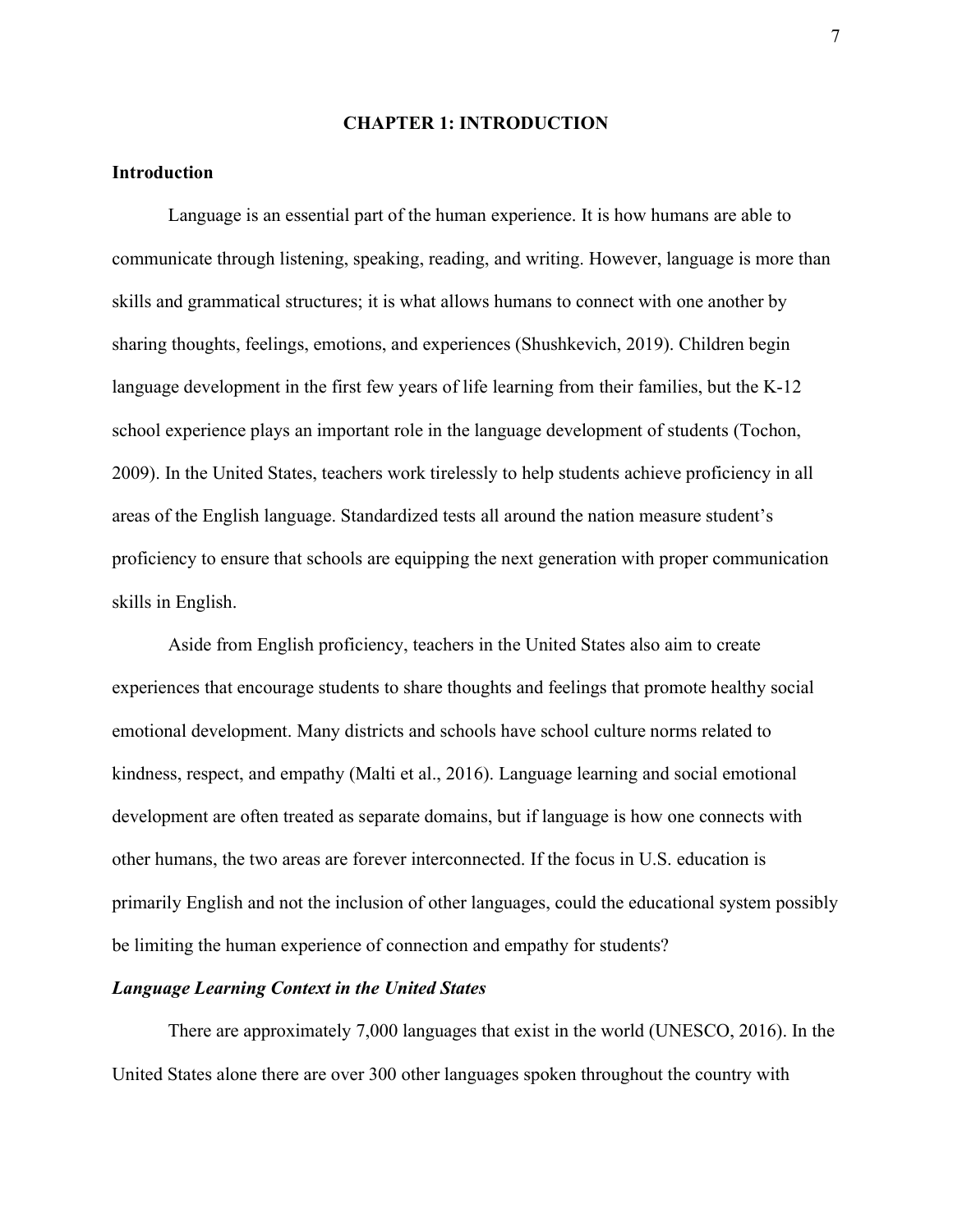Spanish, Chinese, French, and Japanese being some of the most common languages other than English. Despite the presence of so many languages, according to the United States Census Bureau (2006) around 20 percent of the U.S. population can converse in at least one other language other than English. However, Stein-Smith (2016) explained that if immigrant and heritage language speakers were removed from the 20 percent, the number of native-English speakers who speak other languages would be around only 10 percent. This is a major difference when compared to Europe where 56 percent of the population can hold a conversation in another language and 23 percent in at least two other languages (Stein-Smith, 2016). There is a complex history as to how and why these numbers exist, which include ideological shifts, educational policies and practices, as well as the globalization of English, some of which are explored in this literature review (Larsen-Freeman & Freeman, 2008).

#### Language Learning at Younger Ages

 According to the 2017 National K-12 Foreign Language Enrollment Survey Report, similar to the percentage of Americans who speak another language, around 20 percent of K-12 students in the U.S. receive instruction in another language before college (American Councils for International Education, 2017). There is little consistency with the language requirements and programs available to students in the public K-12 school system, but that does not mean that programs and research on the impacts of language learning at younger ages are non-existent. There are a number of language learning programs that exist in the United States (Stewart, 2005) and there is a plethora of research that explores the implications when introducing a second language in the younger grades (Boyson et al., 2013; Kissau et al., 2015; Xu et al., 2015). This literature review aims to review these programs as well as discuss the possible benefits and concerns of language learning at younger ages.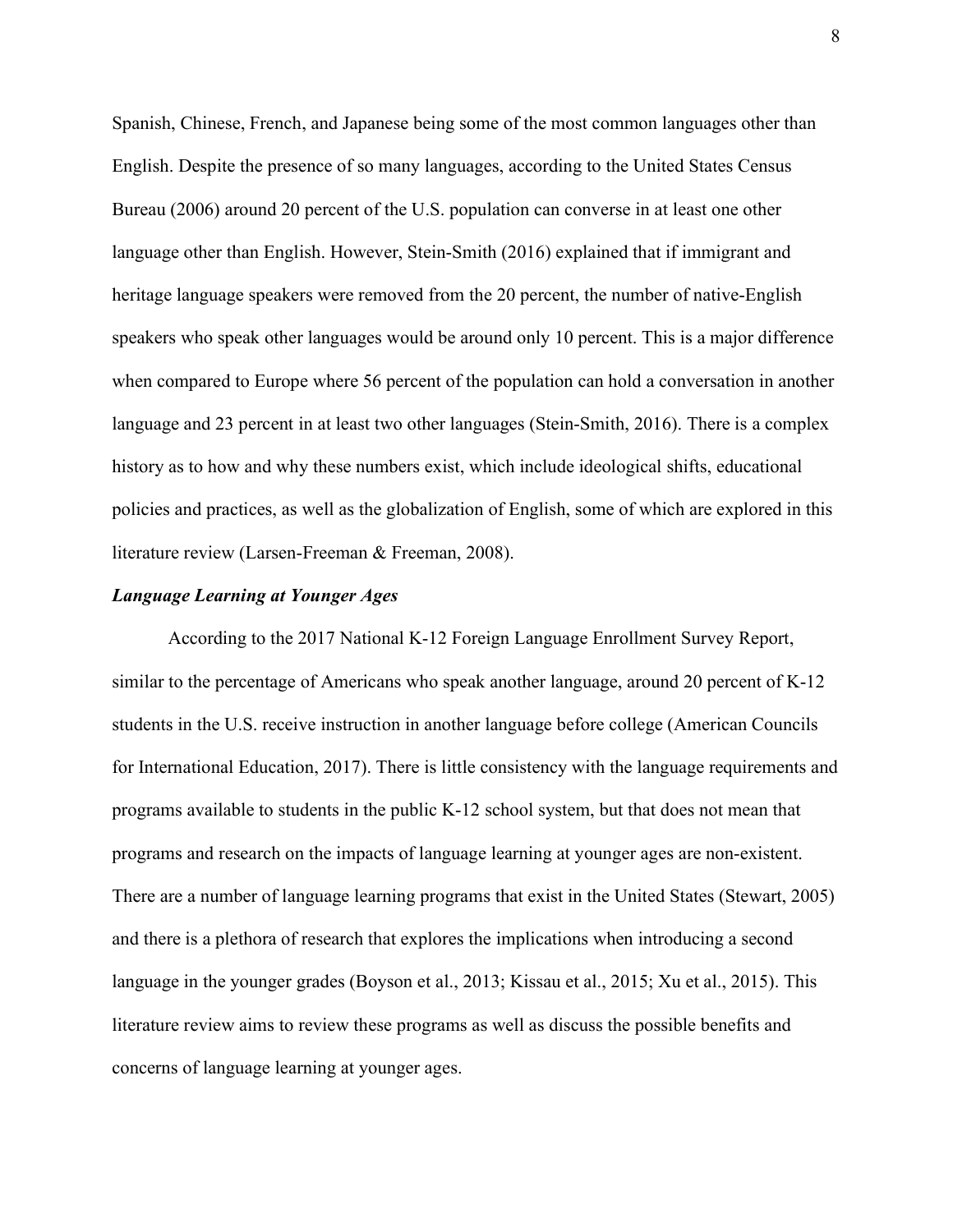#### Empathy in the United States

 Former President Barack Obama once said that he believes that America is facing an empathy deficit (Obama, 2006). There has even been some research suggesting that empathy is decreasing with time. Specifically, Konrath et al. (2010) found a 40% decrease in empathy when comparing American college students between 1979 and 2009. And now in the year 2022 with continued school shootings, racial disparities, border crises, and more, it seems there is evidence that the empathy deficit continues. However, there are many researchers and educational leaders working to learn more about empathy, how to promote it, and how to increase empathy in schools. Brene Brown is hailed as an empathy guru with videos, TedTalks, books, and podcasts all focused on empathy. In her program called Daring Classrooms that empowers educators to practice and promote empathy with students, Brown (2020) explained that the attributes of empathy are complex skill sets. However, the skills can be broken down into simple practices, many of which include listening, connecting, and understanding. In order to execute these simple practices well, language is needed. And as seen above, in the United States, English seems to be the primary language to connect in, but as noted earlier, English is not the only language in this country or its classrooms.

#### Rationale

There exists a large amount of research about the general benefits of language learning at young ages (Boyson et al., 2013; Kissau et al., 2015; Xu et al., 2015), as well as the need for more empathy in U.S. schools (Malti et al., 2016; Van den Bedem et al., 2019). However, there exists very little research on how second language learning and empathy may be connected. This literature review aims to go beyond general benefits of language learning, and to analyze the possible societal and psychological impacts of language learning, specifically when introduced in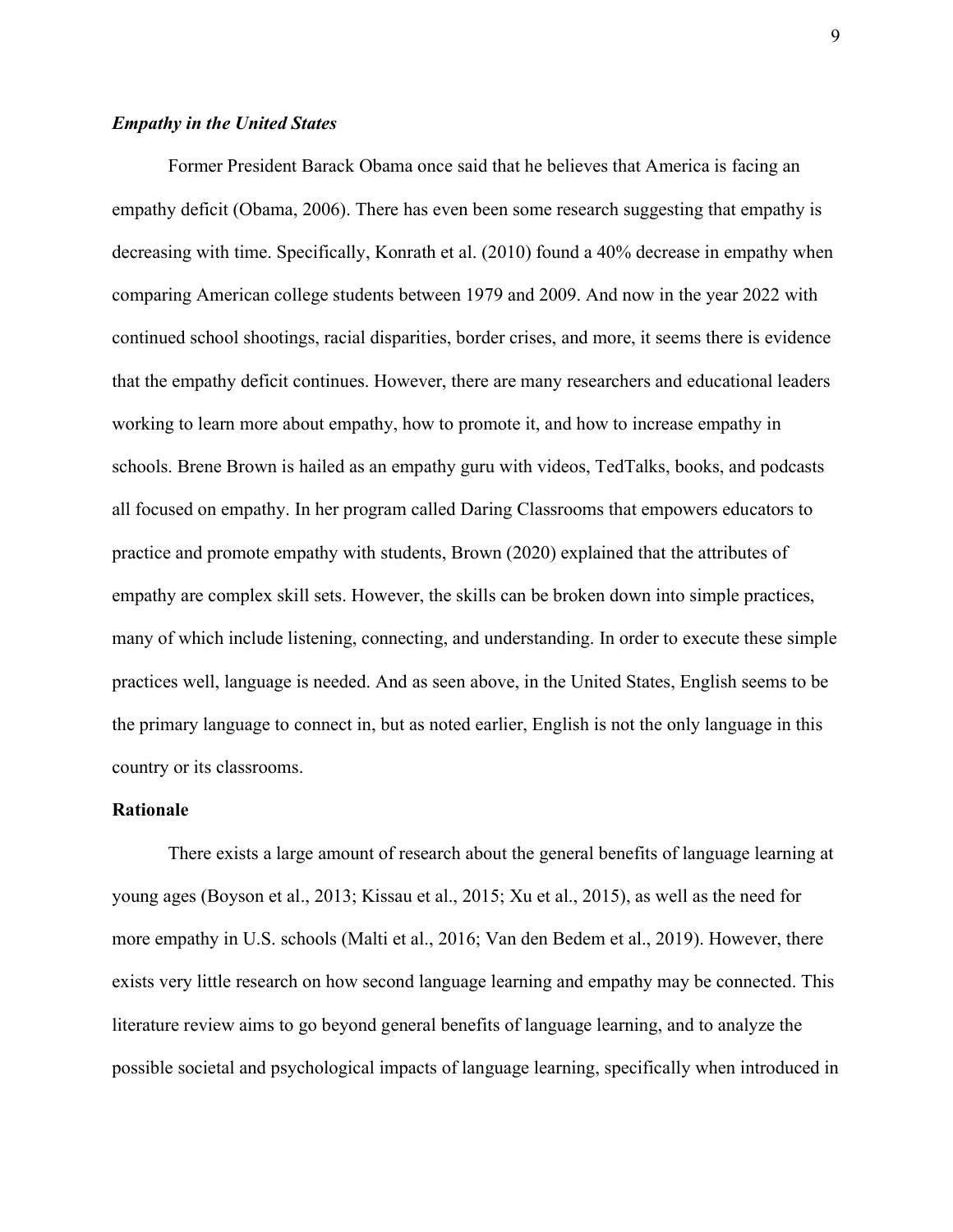the younger grades. Currently, second language learning in the United States varies greatly by region, state, and community. Different populations have drastically different opportunities when it comes to opportunities for second language learning, whether it be learning English as a second language or studying a foreign language. In many schools, English Language Learners are the only students labeled as "language learners" and this sometimes promotes a negative stereotype amongst students and staff. But why are not all students and teachers alike considered language learners? Everyone uses language to connect with others and as seen above, there are hundreds of languages in the U.S. and even more around the world.

Educational leaders and policymakers in the United States need to understand the potential that language programs have to impact students, transform communities, and promote the development of empathy. In today's globalized world and increasing interconnectedness, it will be important for students to have the ability to communicate in other languages, as well as respect different ways of thinking, cultures, and practice empathy with people they interact with, whether it be virtually or in-person. Language learning is not an isolated subject that is separate from the real world; it is part of truly being an empathic and understanding global citizen.

#### Definitions of terms

 To better understand the terms in this literature review, clear definitions of the following terms are provided: academic language, bilingual, empathy, English Language Learner, FLES, FLEX, language immersion, monolingual, multilingual, and second language learning.

#### Academic Language

 Academic language refers to the formal or standard use of a language. This is typically the language expected and used in schools (Fitzsimmons-Doolan et al., 2015).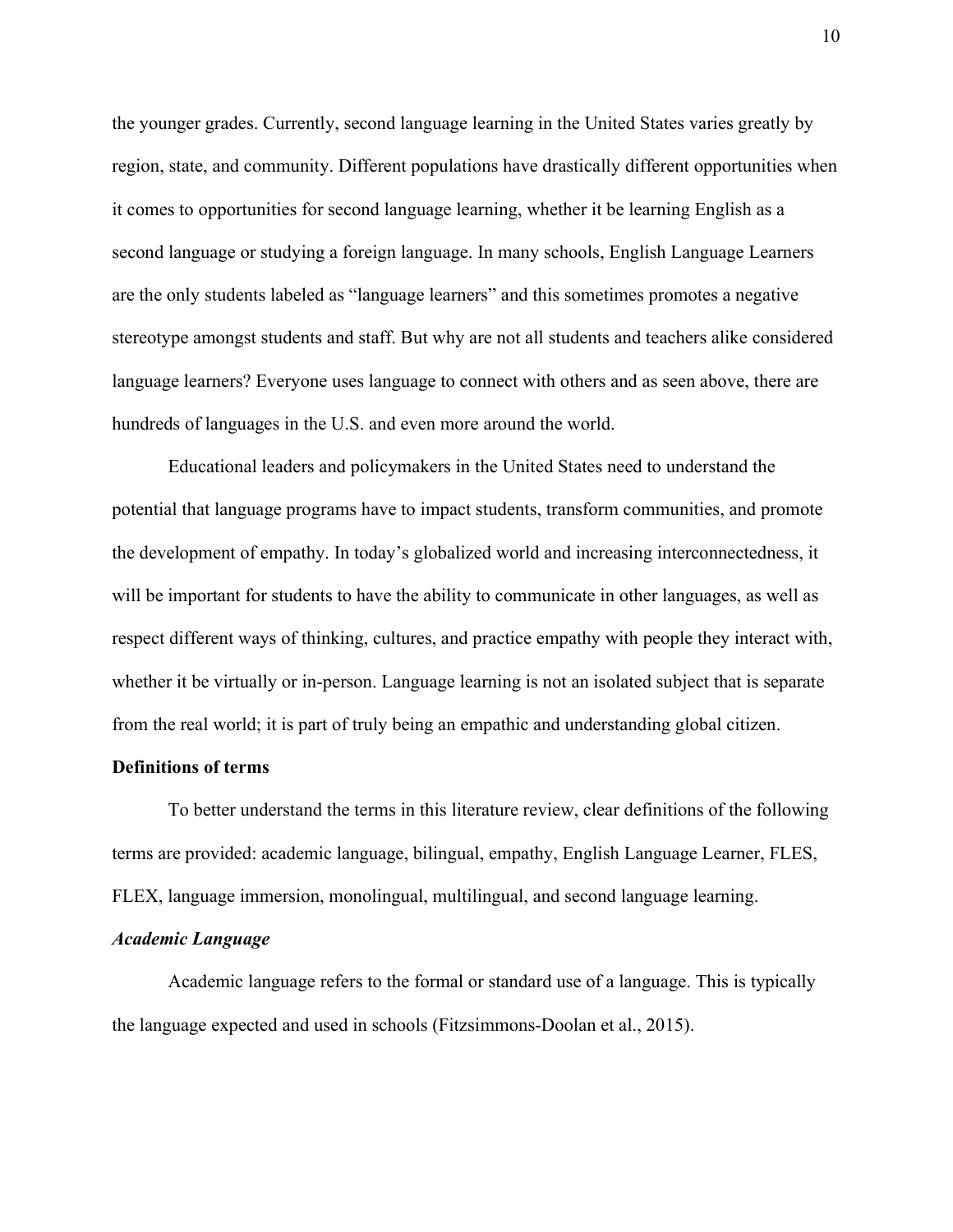#### Bilingual

An individual can be described as bilingual when they speak two languages.

#### Empathy

Although there are a variety of definitions for empathy, it is generally accepted that empathy can be summarized as the ability to understand and connect to the emotions another person is experiencing (Brown, 2020). It is important to note that even with this simple definition, empathy is a multidimensional concept that includes different types of empathy as well as various cognitive and communicative components, which are explored in this literature review as well (Brown, 2020; Davis, 1983; Van den Bedem et al., 2019).

### English Language Learner (ELL)

An English Language Learner (ELL) is a student who is specifically studying English as their second (or more) language (Lillie et al., 2012).

#### **FLES**

 Foreign Language in Elementary School is a program, where a second language is treated as a weekly or biweekly class where a language teacher (most often not the classroom teacher) provides instruction in the language. The language class is often treated like a special class, such as gym, art, music, etc.

#### **FLEX**

 Foreign Language Exploratory is a program where students spend time exploring one or more languages, either with the classroom teacher or a separate language teacher.

#### Language Immersion

 Language learning programs, primarily at the elementary level, where most subjects are taught in the target language and students use the language as the primary means of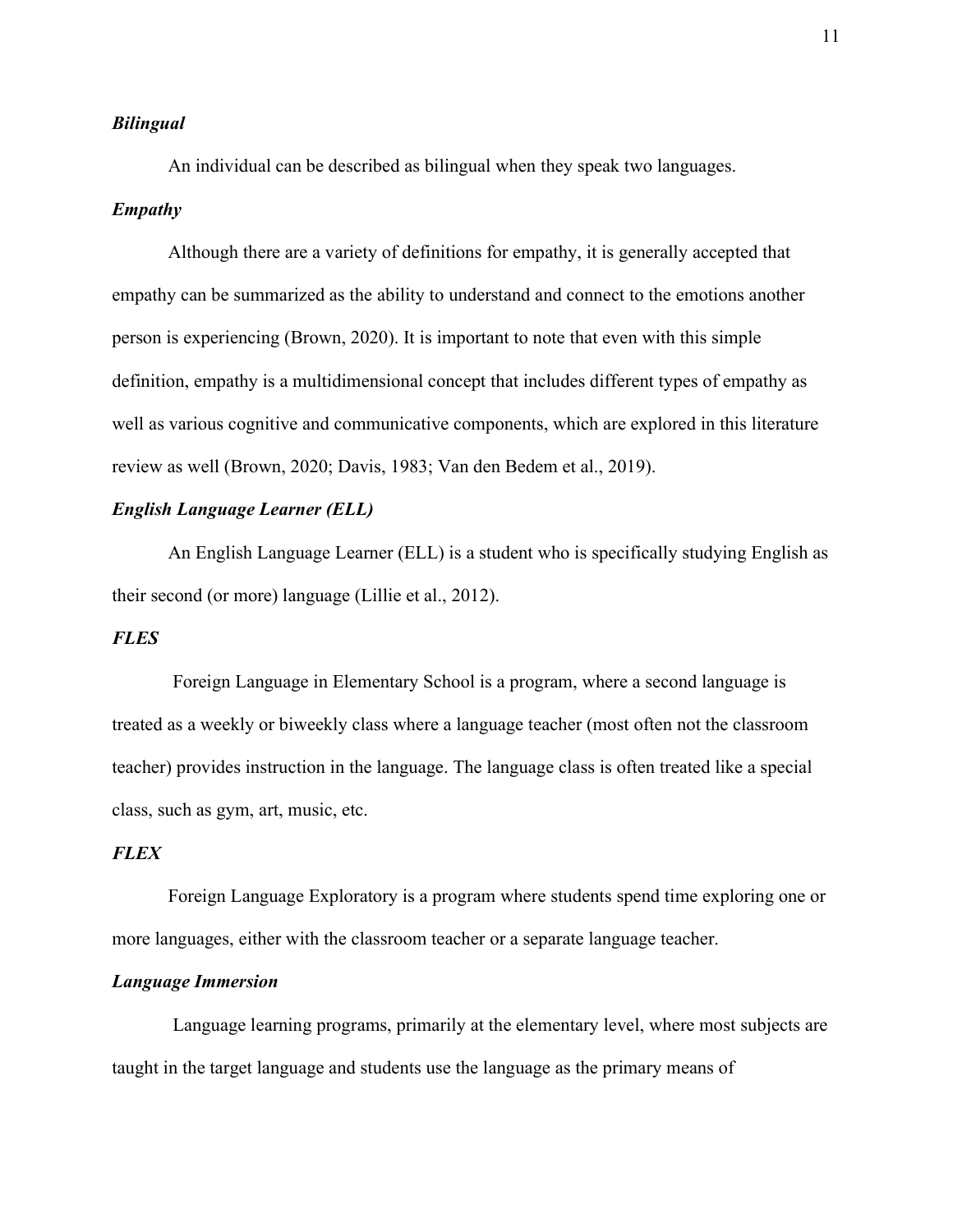communication with teachers and classmates. Dual language immersion programs are intentionally designed to support students who come from bilingual households as well as students who come from English-speaking households.

#### Monolingual

An individual can be described as monolingual when they only speak one language. Multilingual

An individual can be described as multilingual when they speak three or more languages. For both bilingual and multilingual it is important to note that the level of language proficiency may vary depending on the research study and participants (Carlson & Metzoff, 2008).

#### Second Language Learning

For the purpose of this literature review, second language learning is used when someone is studying a language other than their native language. There is much debate whether to call it second language learning, foreign language, modern language, or world language, because it varies greatly depending on the context of the learner, which is why second language learner is used to generalize the act of learning a second language (Larsen-Freeman & Freeman, 2008).

#### Research Focus and Questions

 This literature review begins with a focus on current language learning practices in the United States, how political ideologies influence language programs, the options available to students in the K-12 school system, as well as advantages and disadvantages of different programs. It then explores empathy, connection between language communication skills and empathy, as well as possible cognitive benefits and the development of empathy. All areas ultimately work to answer these questions: How are learning a second language at a young age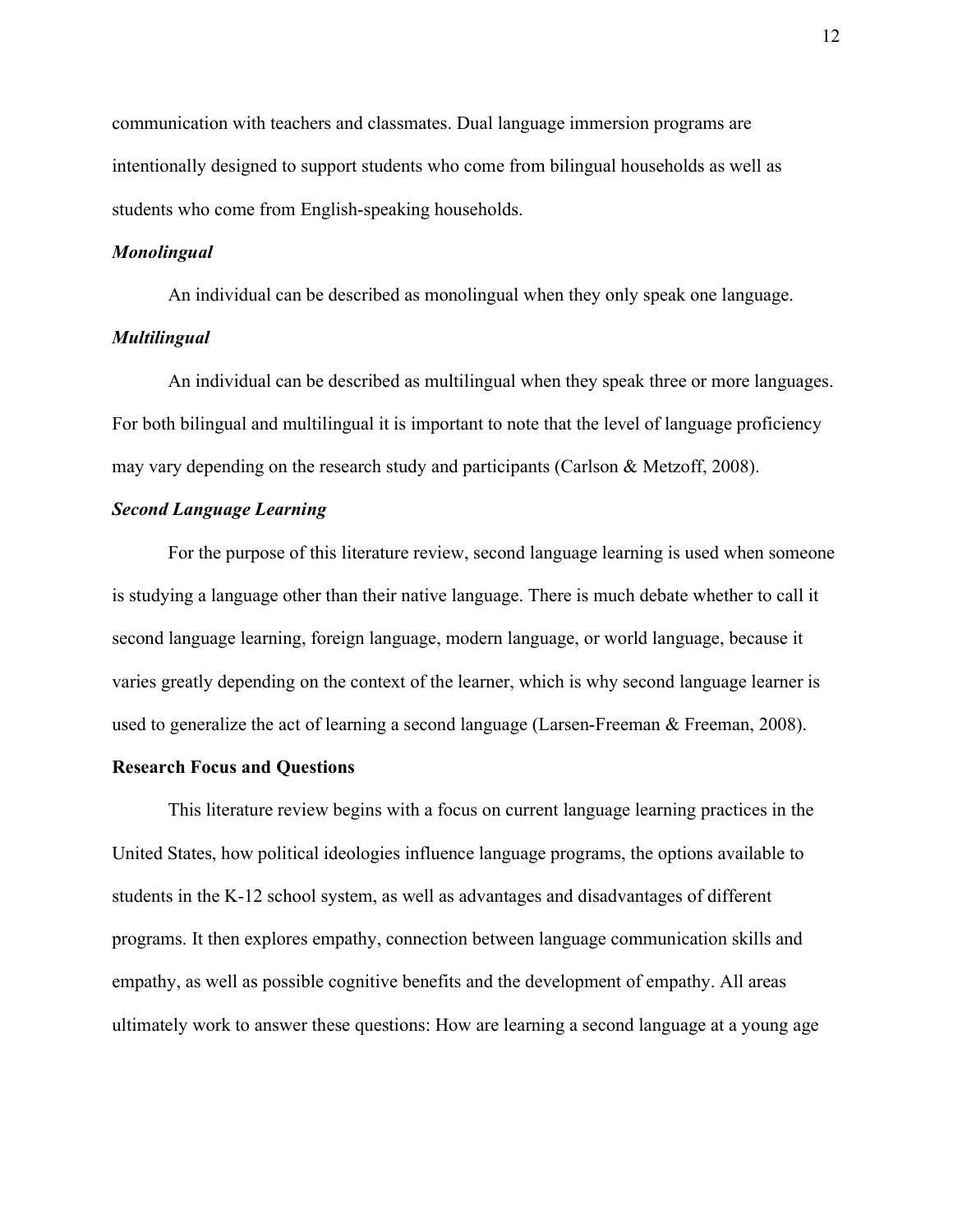and the development of empathy connected? What are the implications for schools in the United States?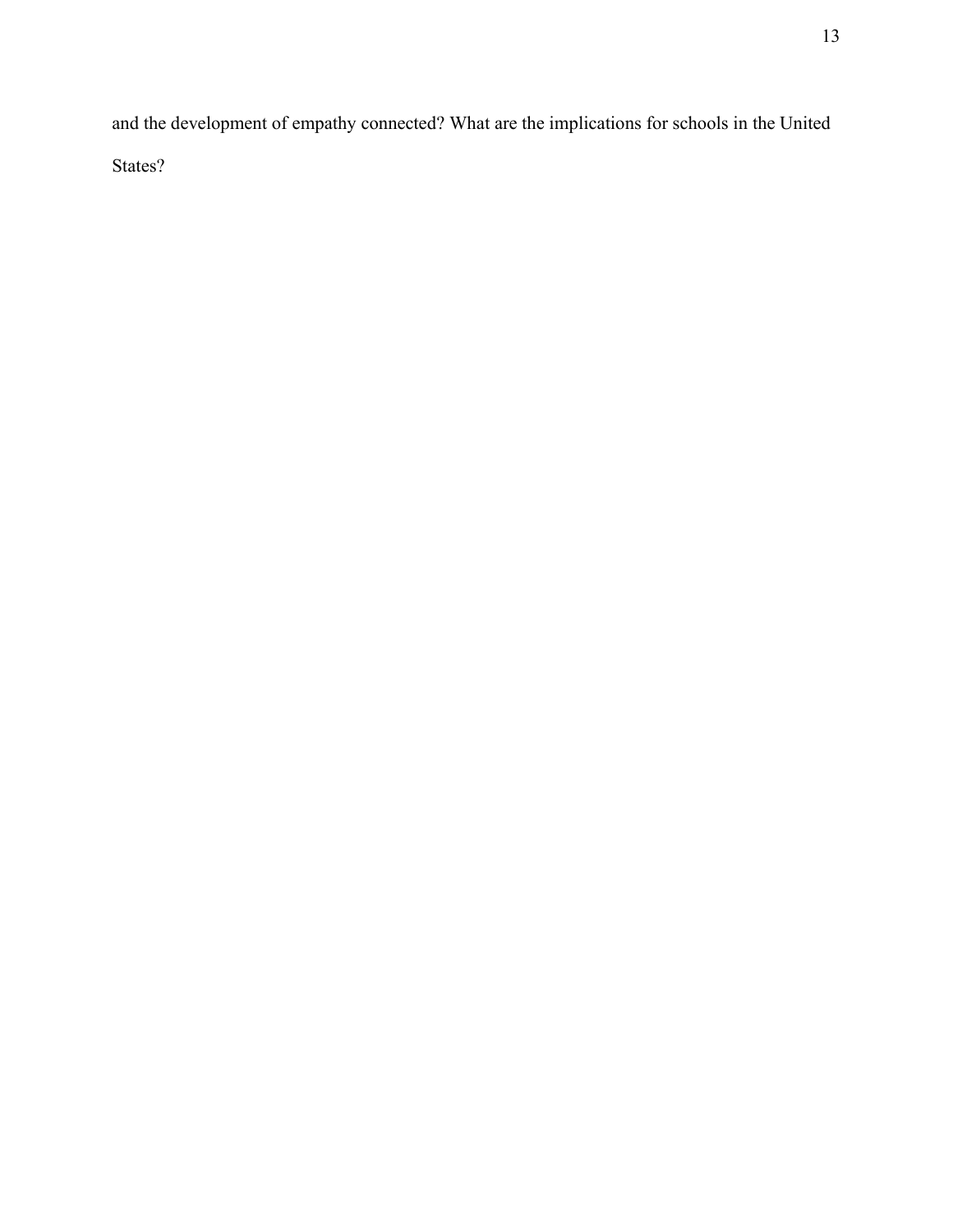#### CHAPTER 2: LITERATURE REVIEW

#### Language Learning Ideologies

This literature review aims to analyze language learning in the United States, and this includes native-English speakers learning languages as well as non-native English speakers learning English. Thus it is important to look at the role English-only ideologies have played in shaping second language learning in the United States. This concept has been present throughout much of U.S. history and has affected different language groups throughout the years: Native Americans and tribal languages in the 1800s, German during World War I, Japanese during World War II, and more recently Spanish-speaking immigrants from Latin America (Brown, 1994; Lillie et al., 2012).

These ideologies have greatly influenced educational policies in the U.S. and there remain a number of states with English-only educational laws, one example being the state of Arizona where the state mandates a program called Structured English Immersion (SEI) as a part of the Flores Consent Order (Lillie et al., 2012). This program is a four-hour period in which students considered English Language Learners (ELL) are required to be in a separate class where they receive instruction at their level of English with little to no support in their native language. To better understand the impact of these laws, Lillie et al. (2012) studied groups of ELL students in the SEI program in various K-12 public schools throughout the state. Overall, Lillie et al. (2012) found that the SEI program was negatively impacting the growth of ELL students in Arizona and that ELL students were not receiving equal educational opportunities. Factors such as insufficient funding, lack of quality curriculum, unqualified teachers, as well physical separation from English-speaking peers were all elements contributing to the negative effects of SEI. Although the program is intended to catch students up in their English language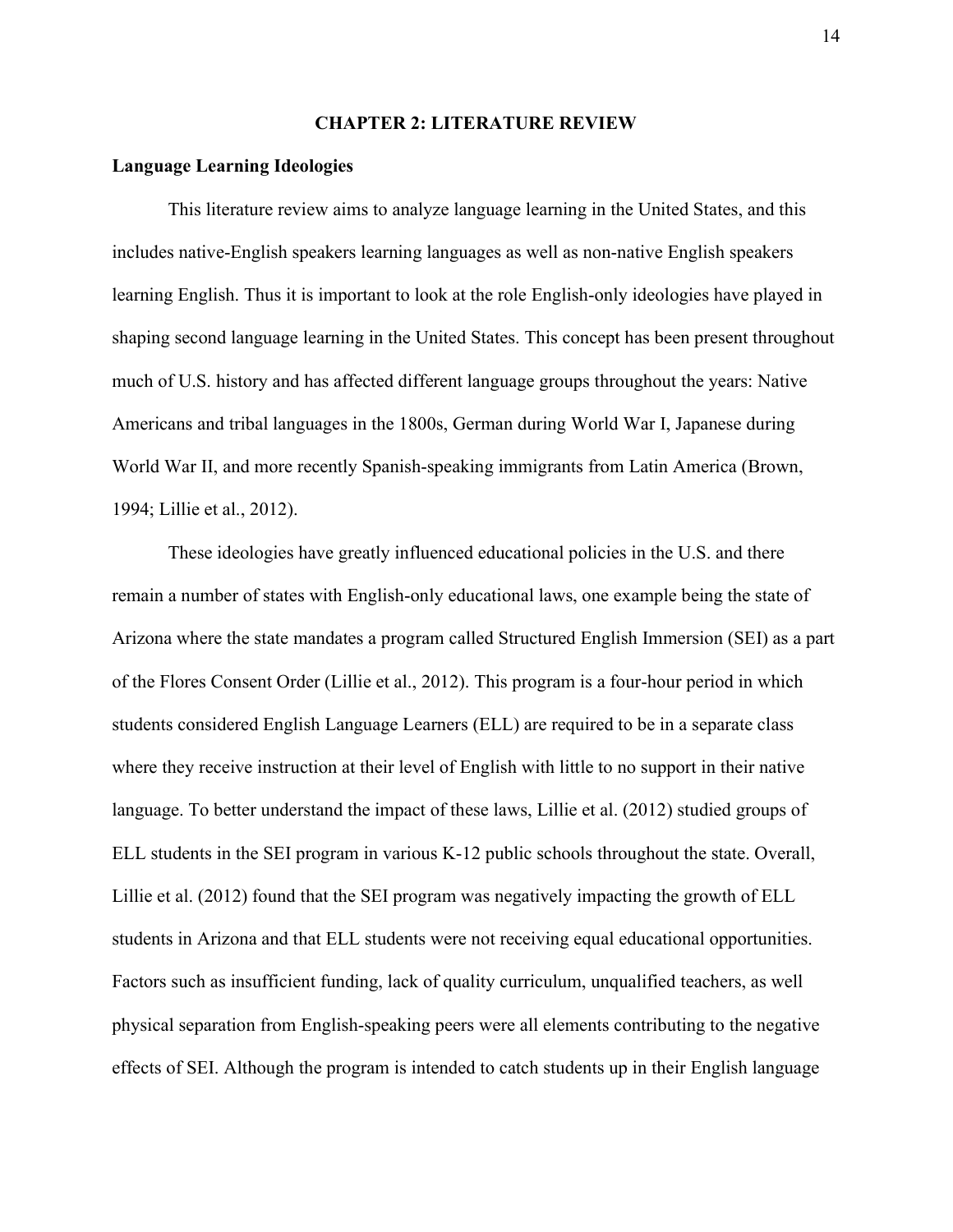abilities, ELL students in the program tend to fall behind in other academic areas and are not given the same opportunities as their English-speaking peers.

Although Lillie et al. (2012) found monolingual policies problematic for the success of ELL students, these types of laws and programs may also have an indirect impact on monolingual students learning other languages. Mehmedbegovic and Bak (2017) explained that when monolingual policies are in place, it can often perpetuate a number of false assumptions that have taken root in societal thinking. One of these assumptions being that learning languages is not as important as core subject areas and that knowing multiple languages can negatively impact an individual's ability to learn, sometimes referred to as the limited resources model (Mehmedbegovic & Bak, 2017). Fitzsimmons-Doolan (2017) also noted that this idea of multiple languages as a problem has a strong presence in the political sphere and has impacted the progress of multilingual educational policies in some states.

Another assumption addressed by Mehmedbegovic and Bak (2017) was that monolingualism is the norm and anyone who is not monolingual is different and does not fully belong. This can have lasting impacts on bilingual students because they do not feel connected or welcome, and for "monolingual students," it creates a fear or hesitancy to learn a new language. The last assumption is the false idea that when learning languages, one must achieve "nativelike" proficiency to actually be of any value (Mehmedbegovic & Bak, 2017). This puts an immense pressure on language learners to have perfect accents, grammar, and vocabulary when that is not the main goal of language learning. With these false assumptions influencing school policies and teachers, it not only stigmatizes ELL students, but it discourages second language teaching initiatives and limits native-English speakers from exploring new languages. It is suggested that education policies around the world should support a "Healthy Linguistic Diet,"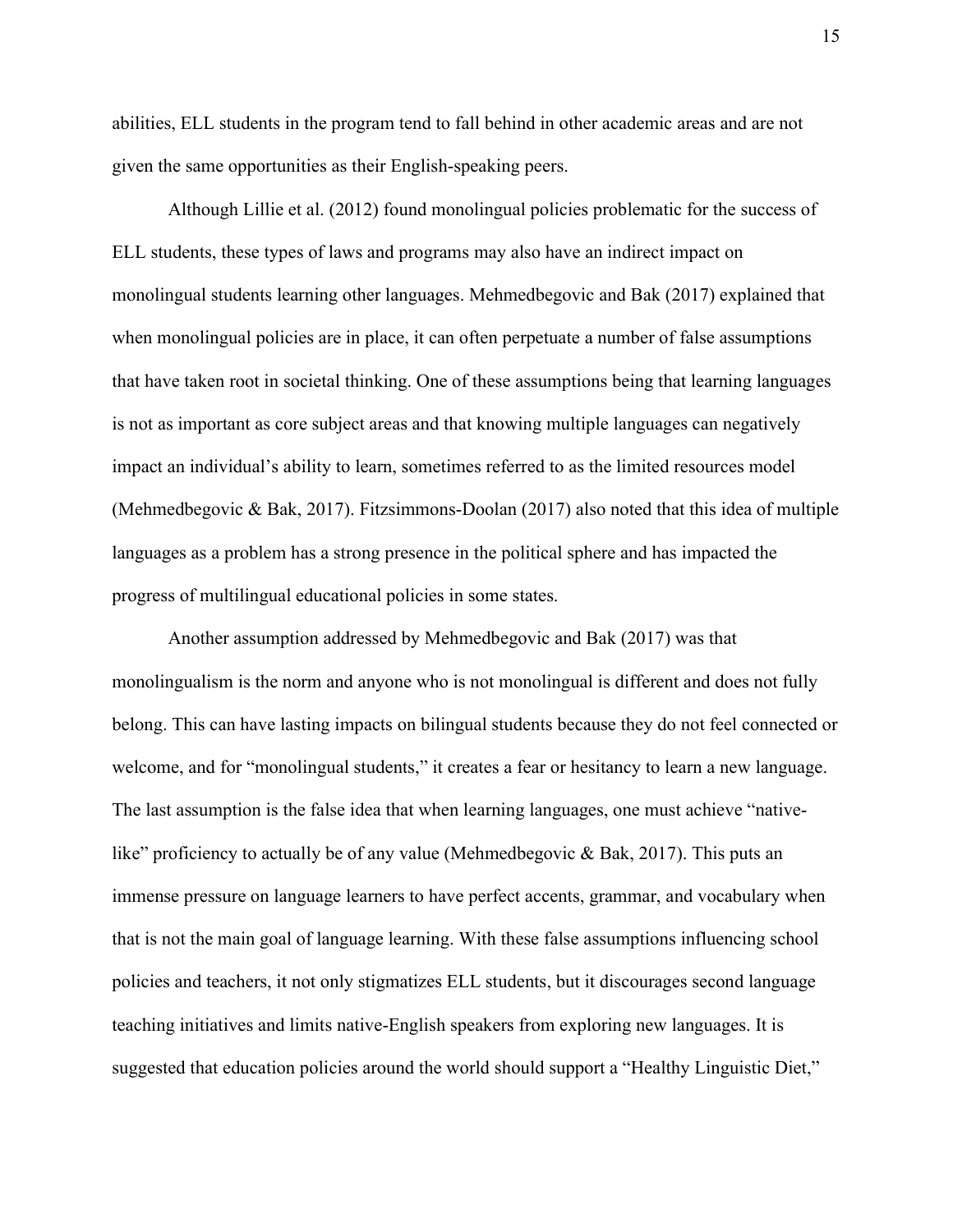where bilingualism is affirmed and encouraged, and students of all backgrounds are encouraged to to pursue language learning opportunities throughout their educational careers and into adulthood (Mehmedbegovic & Bak, 2017, p. 162).

The globalization of English is another concept connected to English-only philosophies. There are some who claim that with time, other languages will not be needed, and that Americans should only learn English because in the end it will dominate the global community and job market (Stein-Smith, 2016). It is true that in the past 30 years, more people are learning to speak English around the world (Larsen-Freeman & Freeman, 2008). English is currently the most widely spoken language in the world, however not all of those speakers are native English speakers, which is why Chinese comes before English with the largest population of native speakers. Both Larsen-Freeman and Freeman (2008) and Stein-Smith (2016) explained that even with English being the most spoken language, the need for bilingual speakers in and out of the United States continues to grow each year.

#### Case Study: Language Ideologies in Spain

 The United States is not the only country to struggle with linguistic controversy. Although there are many examples throughout history, such as English versus the Celtic languages in Scotland and Ireland or French versus English in Canada, the country of Spain has a long history of multilingualism and educational policies that shed light on the implications for language learning in schools. Spanish, also referred to as Castilian, is the official language of the country, however, more than 40 percent of the population lives in bilingual regions where local minority languages are spoken, such as Catalan in Catalonia, Galician in Galicia, and Euskadi in the Basque Country (Lasagabaster, 2017). Many of these local languages suffered under the dictatorship of Franco, who made Castilian the official language and implemented monolingual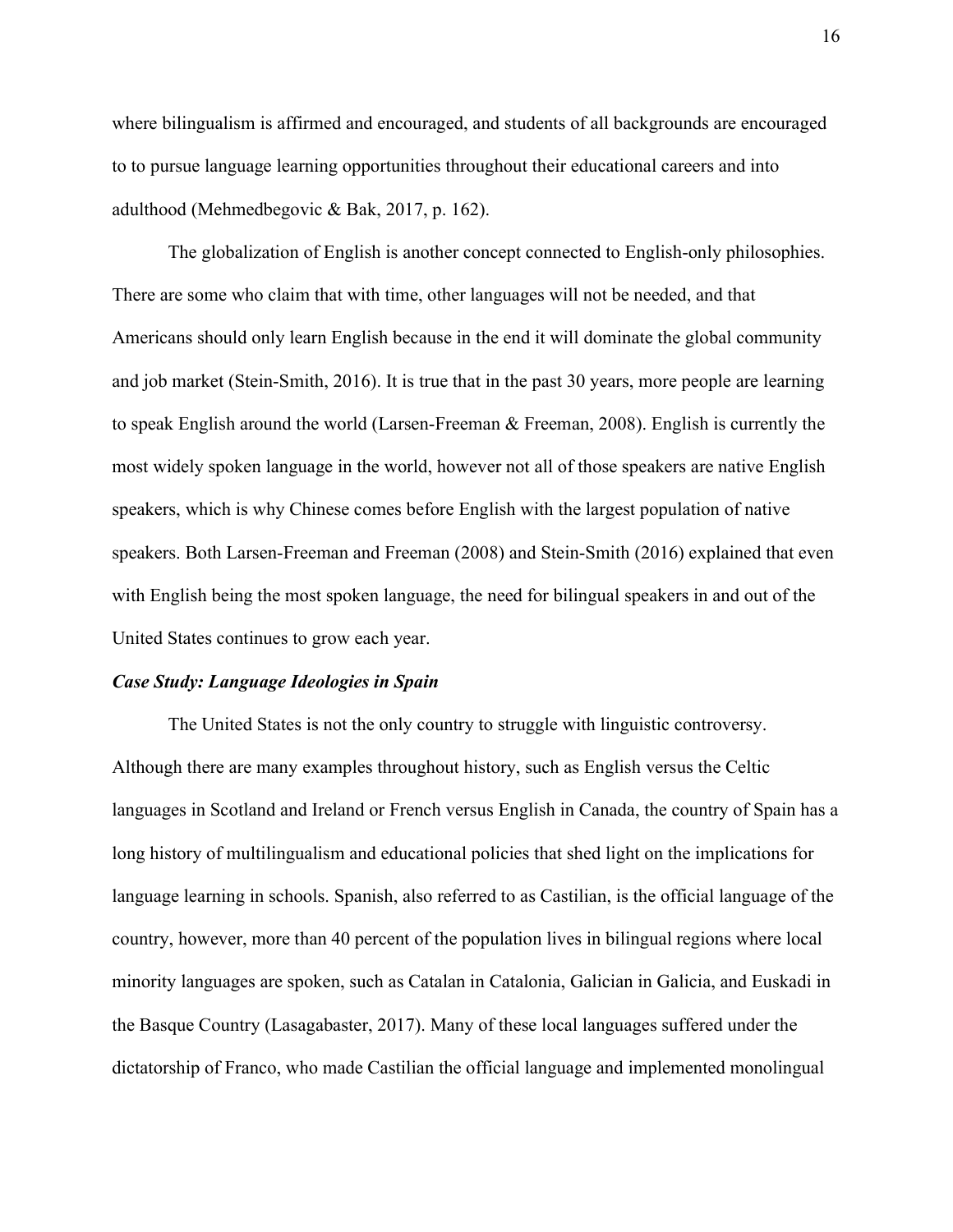policies that removed all other languages from public and educational spheres (Garvía  $\&$ Santana, 2020). Since the end of Franco's dictatorship in 1975, most of the local languages have made a comeback and are used in schools, homes, and public places. Furthermore, four of the languages, Catalan, Galician, Euskera, and Valencian are recognized by law as co-official languages in their respective communities.

Despite the increase in use, there has been continued debate on how to best support students in learning and maintaining multiple languages, especially with the globalization of English and the stigmatization of minority languages linked to nationalism, primarily in Catalonia and the Basque Country. Lasagabaster (2017) analyzed student motivation and attitudes toward language learning, specifically focusing on the learning of English, Basque, Galician, and Catalan. Overall, it was found that multilingual policies in schools "exerted a positive impact on students' language attitudes and language learning motivation" (Lasagabaster, 2017, p. 594). Especially important to note is the finding that when schools promote minority languages in a positive way, it has the potential to increase student motivation and improve attitudes towards language learning. Lasagabaster (2017) concluded that the school system should continue to encourage multilingualism so that students are encouraged to embrace all languages, but especially to assist in preserving the regional minority languages that are unique to the country of Spain.

 Similarly, Garvía and Santana (2020) found positive attitudes towards multilingualism in the general population, but in Catalonia specifically. The situation in Catalonia is unique in comparison to other regions of Spain because the use of Catalan has increased significantly in recent years due to various laws enacted by the regional government that established Catalan as the primary language of instruction in schools and removed barriers previously imposed by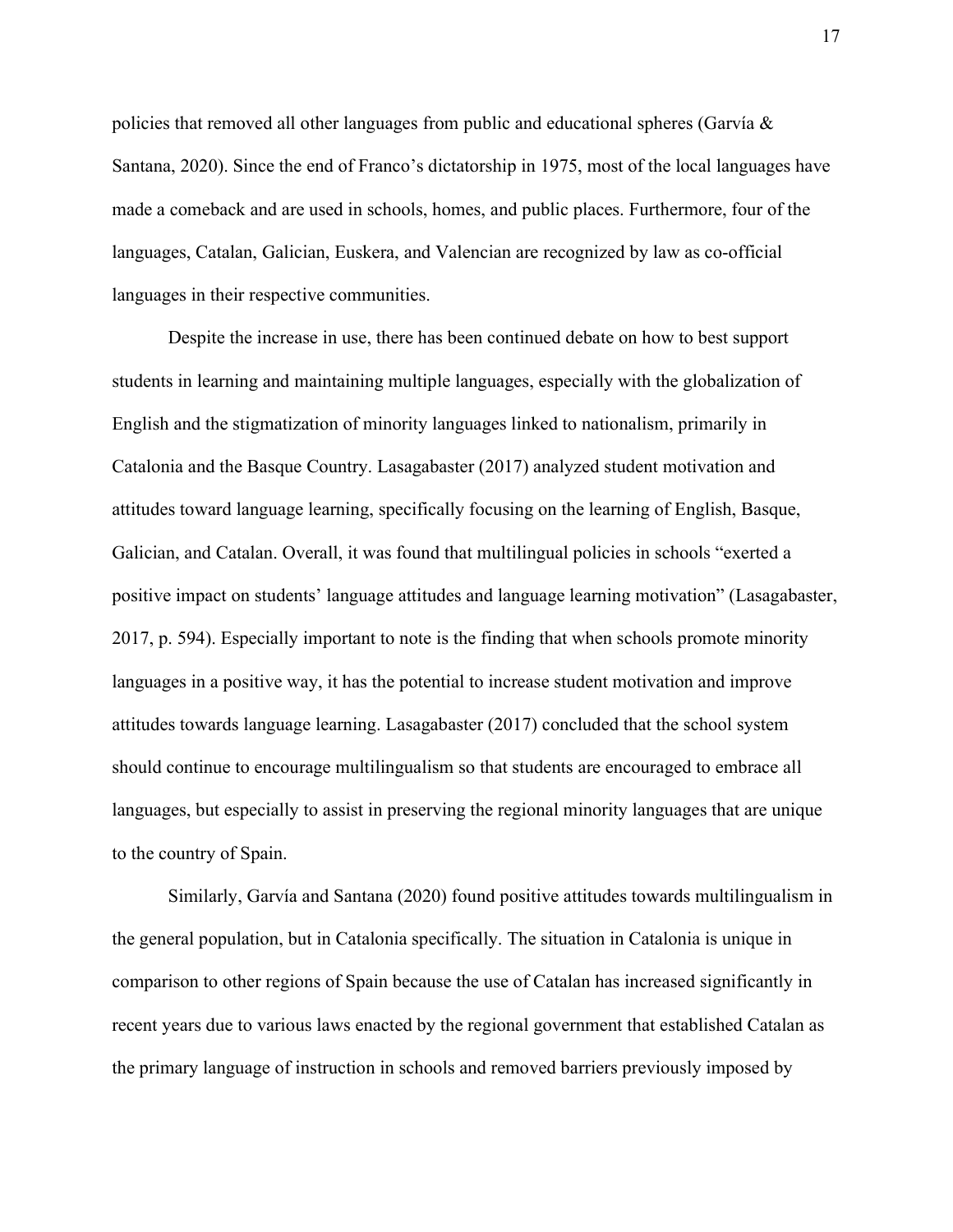Franco. However, there is growing concern that the regional Catalonian government is going too far in imposing Catalan language requirements and limiting the use of Castilian and other languages in schools. This is partially due to the extreme Catalan nationalist movement and local government initiatives to separate Catalonia from the country of Spain. Due to these political pressures and language policies, Garvía and Santana (2020) set out to analyze findings from a public survey taken in 2016 to better understand the opinions of the public. The study found that despite the local government's claims that Catalonians prefer full Catalan immersion in their local schools, the population is in favor of multilingual education and policies, especially when it comes to learning Spanish and English, which are believed to be essential in most workplaces in Spain. The study suggested that both local and national governments take into consideration the general population's opinions when it comes to educational language policies. The case of Catalonia shows the power that governments and divisive language ideologies can have when it comes to educational language policies and how they may or may not be responding to the needs or desires of the community.

 The language policies in Spain and Catalonia show that shifts in educational language policies are possible, but that it takes time. From 1985 until now, Spain has made complete educational policy reforms and changed the direction of the language use, and different regions continue to debate, reform, and create new policies (Garvía & Santana, 2020). However, when compared to policy changes in the United States it seems like accelerated change.

In the United States, in 1994 Brown advocated for early childhood language programs and the need for a national language learning policy. In 2005, Stewart argued that increasing language learning will help students in all academic areas and that schools should increase language learning. In 2009, Tochon again called for school changes in language learning and an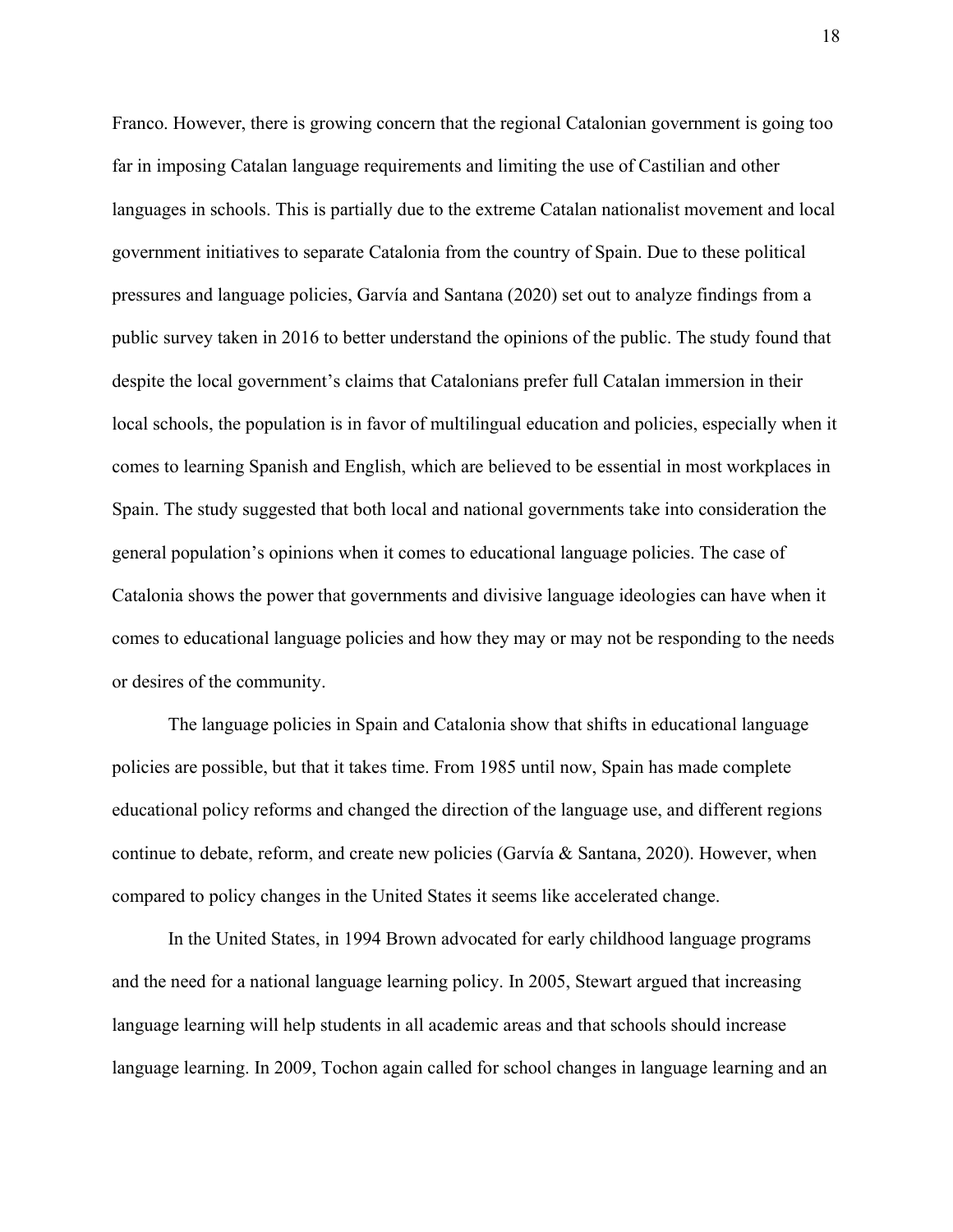increase of language instruction in younger grades. More recently in 2021, there are increasing numbers of immersion and heritage language programs, but there continues to be a lack of formal educational language policies in place (U.S. Educational Language Policy, 2021). With so many researchers suggesting policy changes that encourage language learning throughout the past 25 years, the question is why has there not been more change in the United States (Brown, 1994; Lasagabaster, 2017; Mehmedbegovic & Bak, 2017; Stewart, 2005)? According to the Center for Applied Linguistics, this lack of change is due to the widely held beliefs about immigrants, English as the majority language, and patriotism that continue to dominate the political conversations surrounding educational policies (U.S. Educational Language Policy, 2021). These reasons are similar to the assumptions explored in Mehmedbegovic and Bak (2017) as well as the extreme nationalism displayed in Catalonia and are key factors in the lack of policy change in the United States.

#### Language Learning Educational Policies

Fitzsimmons-Doolan (2017) and Fitzsimmons-Doolan et al. (2015) explored this influence that language ideologies can have on educational policies. Although on the surface language policies may seem like a simple topic, when analyzed on the political level, the complexity increases due to many interrelated components that include language ideologies, as well as language management, and language practices. With policies being so complicated, it is even more difficult for change to occur, which is why Fitzsimmons-Doolan (2017) sought to analyze the possible changes in language beliefs over time and the influence of these beliefs. This study took place in Arizona, the same state with the English-only policies examined in Lillie et al. (2012) and used the Arizona Beliefs About Language Survey results from 2010 and 2016. Through analyzing the results, it was found that over the six-year time period there was a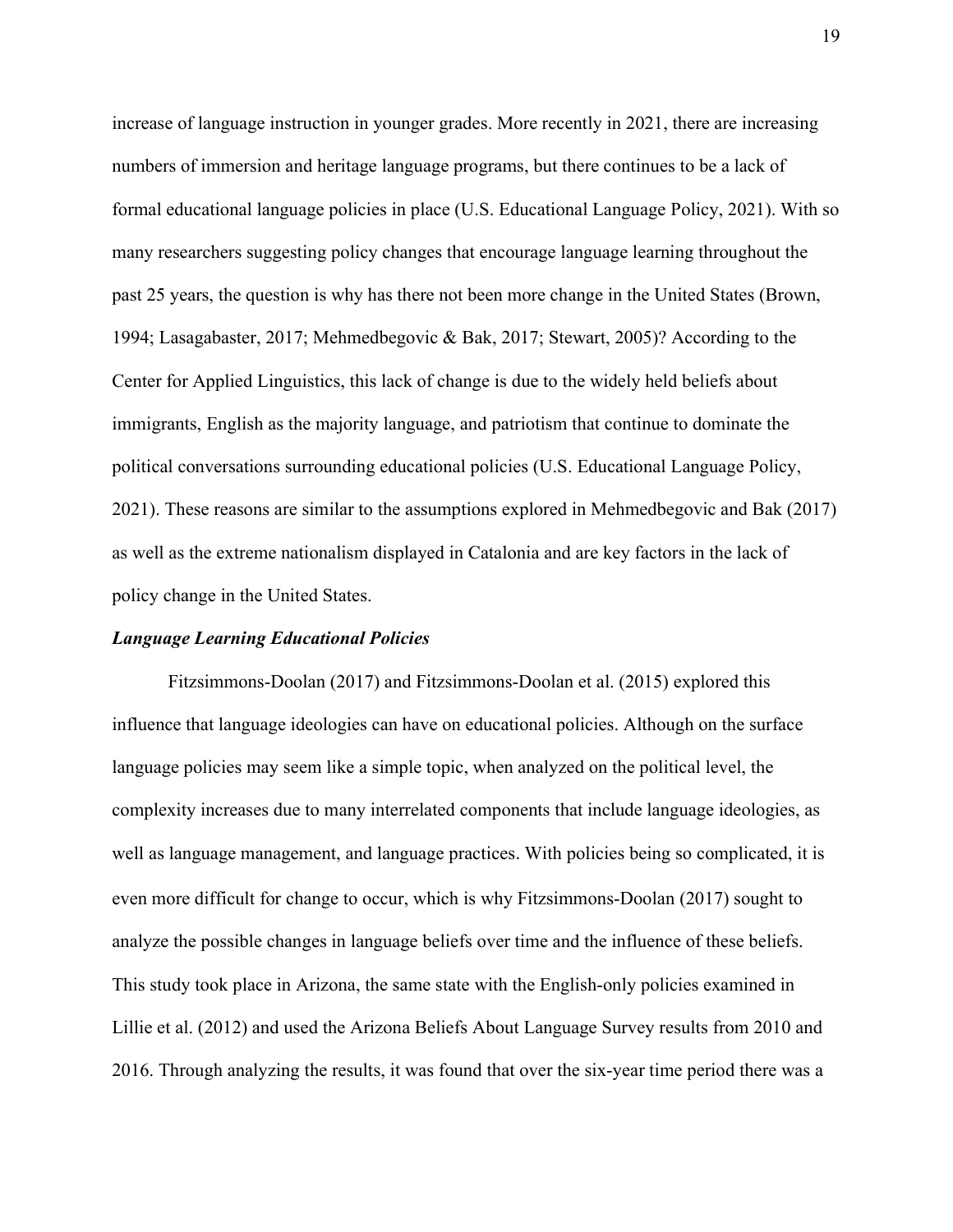slight shift toward "pro-multilingualism and less positive orientations toward promonolingualism and multiple languages as a problem" (Fitzsimmons-Doolan, 2017, p.56). However, as the authors pointed out, this change was minimal and not enough to make significant policy reforms. This study suggested that language ideologies can change over time, but not very quickly, which may be a factor in the lack of change in U.S. policy over the last three decades. However, it is noted that change is not impossible and that positive personal experiences for policy-influential individuals could be a way to accelerate change in beliefs and attitudes moving forward.

In contrast to the Arizona English-only policies and political ideologies, Fitzsimmons-Doolan et al. (2015) looked specifically at educator beliefs of administrators and teachers working in a dual language environment. Although the majority of district staff aligned with the view that languages other than English are endowments, Fitzsimmons-Doolan et al. (2015) also found "that competing ideologies coexisted including multiple languages as a problem and academic language as a marker of intelligence" (p. 13). These findings suggested that even when pro-multilingualism policies and practices are in place, individual ideologies can still differ and may impact student experiences at school. Although more research is needed in the area of language beliefs and ideologies, Fitzsimmons-Doolan (2017) and Fitzsimmons-Doolan et al. (2015) highlighted the importance of language ideologies and the need for self-reflection for policy creators and educators alike to assess their own beliefs and practices. When exploring the potential connection between empathy and language learning, one needs to consider all the factors contributing to current language learning practices, which includes language ideologies. It could be argued that this literature review falls within the ideological view that languages other than English are endowments, rather than a problem.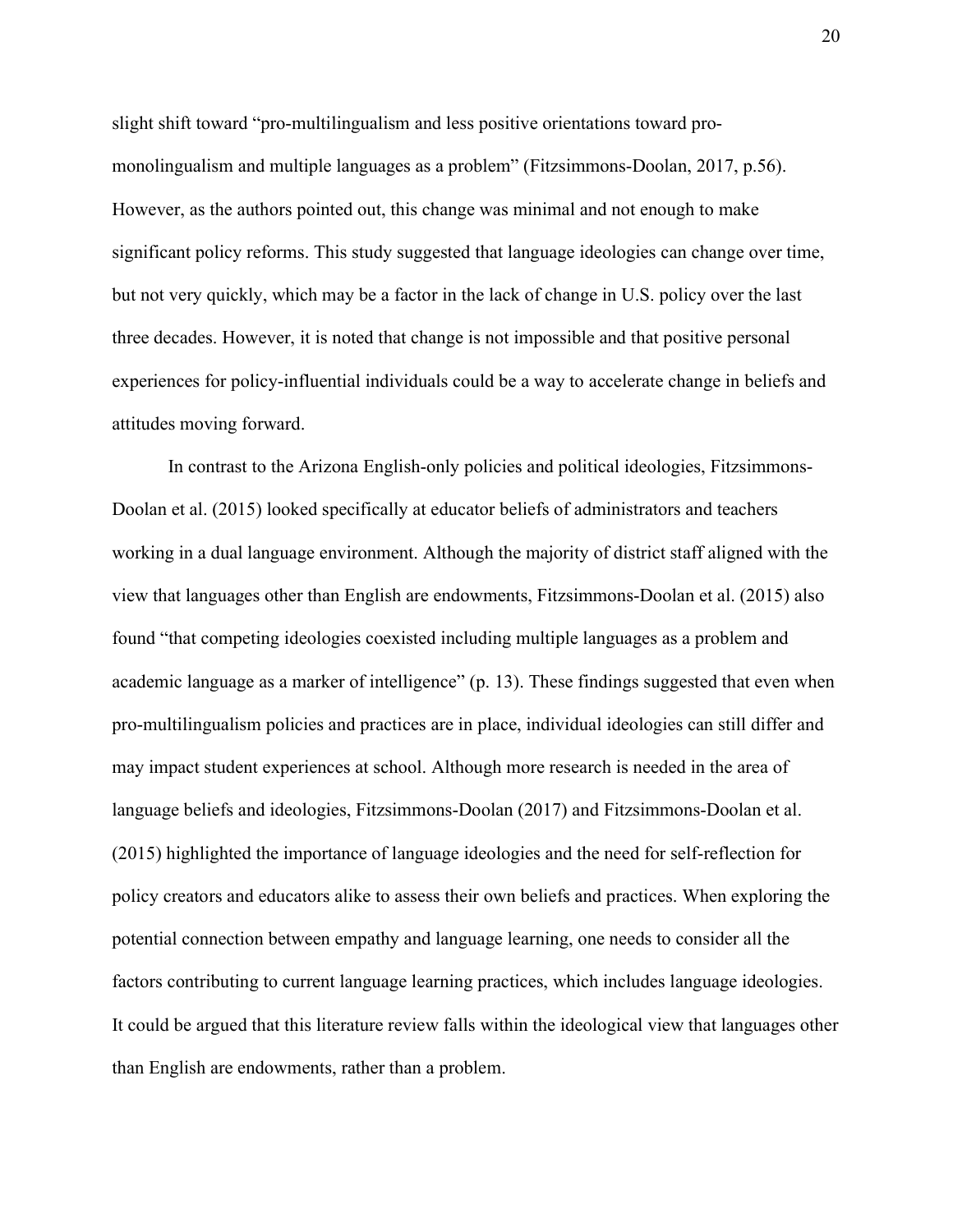#### Second Language Learning in U.S. Schools

Aside from policies and ideologies, it is also important to consider the current language learning trends in the United States. According to the 2017 National K-12 Foreign Language Enrollment Survey Report, similar to the percentage of Americans who speak another language, around 20 percent of K-12 students in the U.S. receive instruction in another language before college (American Councils for International Education, 2017). These numbers do not necessarily account for ELL students, which according to the National Center for Education Statistics (2021), in 2018 around ten percent of students in U.S. public schools were English Language Learners, with some states such as California reaching almost 20 percent. Looking at college-level language enrollment, only around eight percent of undergraduate or graduate students are enrolled in language courses other than English (Looney & Lusin, 2019). This is about a nine percent drop from 2013 to 2016, which aligns with the trend that overall language learning in the United States continues to decline over time.

When analyzing these trends, an important factor to consider is what language learning requirements exist in U.S. schools. "A total of 11 states have foreign language graduation requirements; 16 states do not have foreign language graduation requirements; and 24 states have graduation requirements that may be fulfilled by a number of subjects—one of which is foreign languages" (American Councils for International Education, 2017, p. 6). There are often less language requirements at the middle school level and requirements are often nonexistent at the elementary school level. Despite the absence of official requirements at the elementary school level, there are still a variety of language learning programs available in some U.S. elementary schools. Stewart (2005), in addition to finding many benefits linked to language learning in elementary school, such as improved cognitive abilities and increased achievement scores, found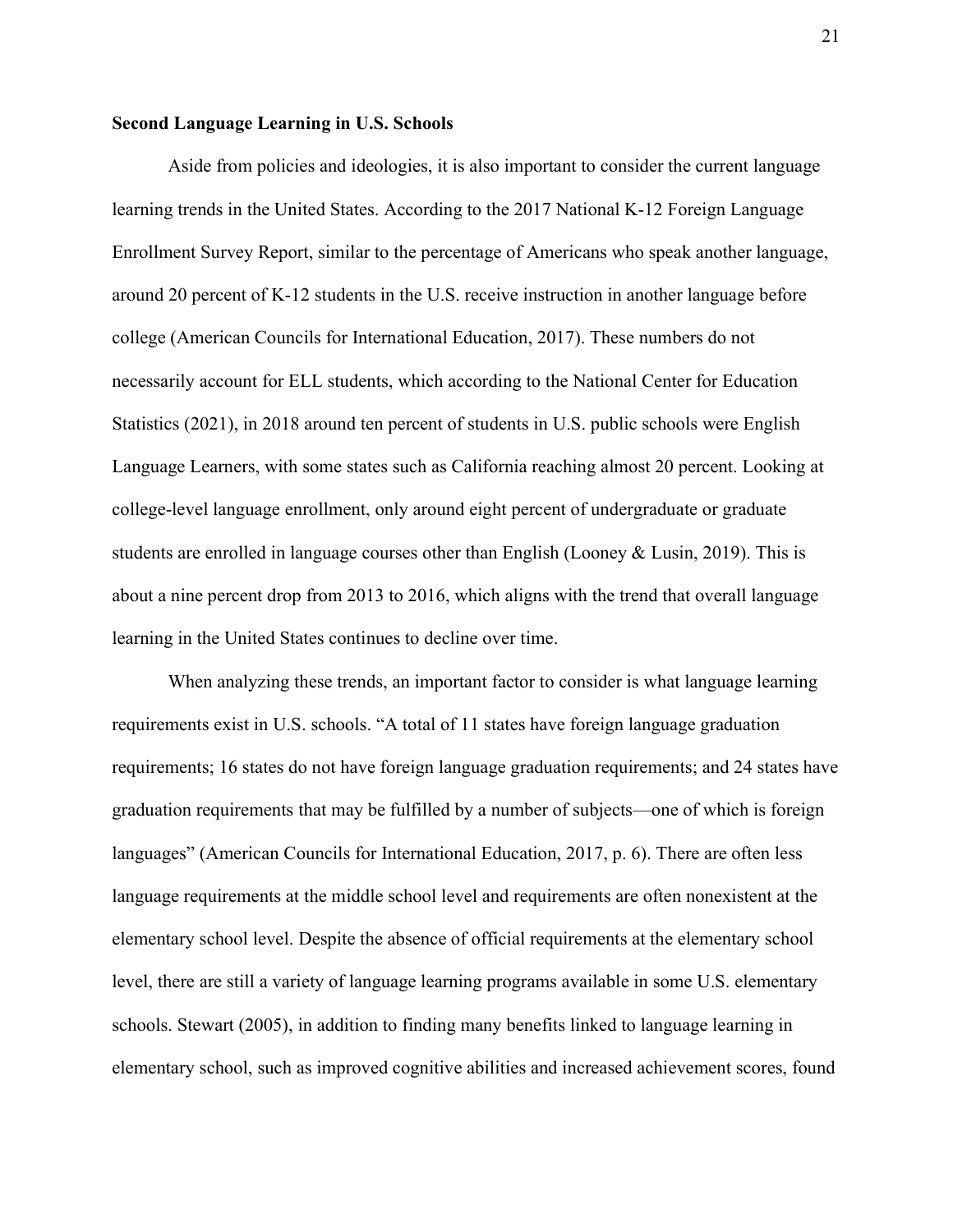that there are three successful language learning models that exist in elementary schools across the country: dual or full language immersion programs, Foreign Language in Elementary School programs (FLES), and Foreign Language Exploratory programs (FLEX).

#### Dual and Full Language Immersion

 In dual language immersion or full immersion programs, most subjects are taught in the target language and students use the language as the primary means of communication with teachers and classmates. Immersion programs, when fully executed, often result in high proficiency, with some students being considered fully bilingual with near native like accents. Presently, immersion is the third most common language learning program found in U.S. schools (American Councils for International Education, 2017; Stewart, 2005). Some of the most common languages for immersion programs include Spanish (especially for dual-language programs), French, German, and Chinese, and more recently some heritage speaking programs such as Hmong and Somali. It is also important to note that some schools also offer partial immersion programs where only half the day is immersion while the other half is in English. While some places like Arizona have limited programs available to ELL students, others have implemented these dual language programs that support ELL students as well as native Englishspeaking students. One example of a successful dual language program, although an older study, looks at student achievement in a K-8 dual language Spanish immersion program in Chicago, Illinois over the course of ten years (Senesac, 2002). Looking specifically at the scores of native Spanish speaking students, despite half of the school day being in English and half in Spanish, students were able to "attain high levels of achievement in English reading and writing, math, science, and social studies" (Senesac, 2002, p. 99). Senesac (2002) noted that successful dual language programs stem not simply from adding the use of Spanish, but from employing specific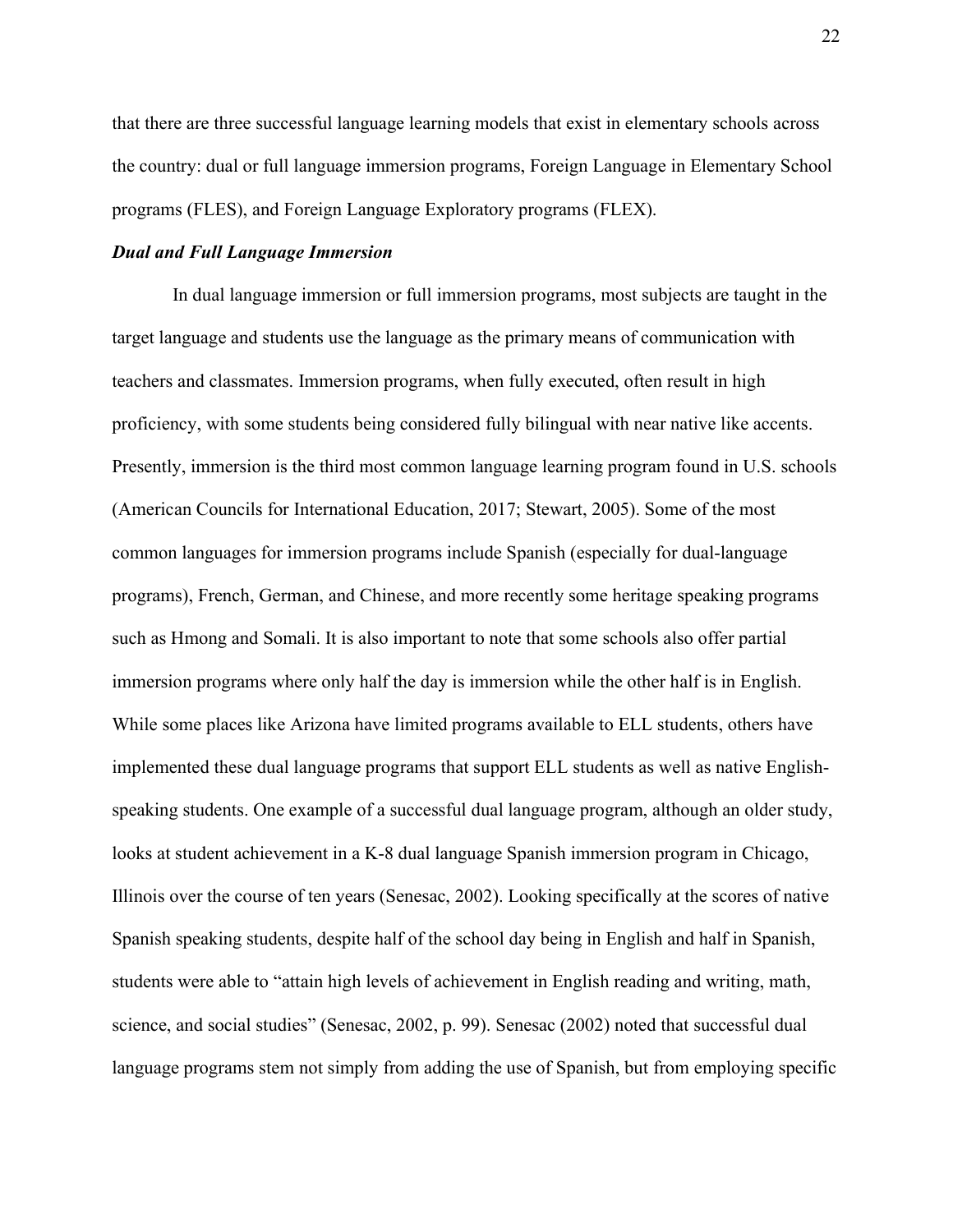school features such as challenging curriculum for all students, a caring and supportive environment, highly trained staff, student-centered learning, connecting learning the home culture of students, and parent involvement (Senesac, 2002).

 Similar to Senesac (2002), Boyson et al. (2013) and Xu et al. (2015) looked at students beginning a second language in kindergarten but instead of dual language programs, the studies specifically focused on full language immersion programs where most students came from English speaking households. Boyson et al. (2103) compared the oral proficiency and listening comprehension of different Spanish immersion cohort groups, one that started in kindergarten and another that started in eighth grade. Overall, they found that more than 75 percent of students who started in kindergarten were able to converse in Spanish versus only 45.5% of students in the later start group. Similarly, Xu et al. (2015) compared students in an elementary Mandarin immersion program with high school students after completing a four-year Mandarin language class. Although the groups were comparable in some areas, the immersion program slightly outperformed the high school group in a number of areas. One limitation in this study was that scores of fourth and fifth graders were compared to high school students, thus impacting the written and verbal achievement levels due to cognitive differences. Despite this limitation, the authors still concluded that the Mandarin immersion program supported students in developing high levels of proficiency that are close to native-speaker levels. Both Boyson et al. (2013) and Xu et al. (2015) concluded that there are benefits for starting bilingual programs in the younger grades.

#### Foreign Language in Elementary School

Despite the success of immersion programs, it is often not a feasible option in some school districts due to funding and staff availability, so another language learning model for the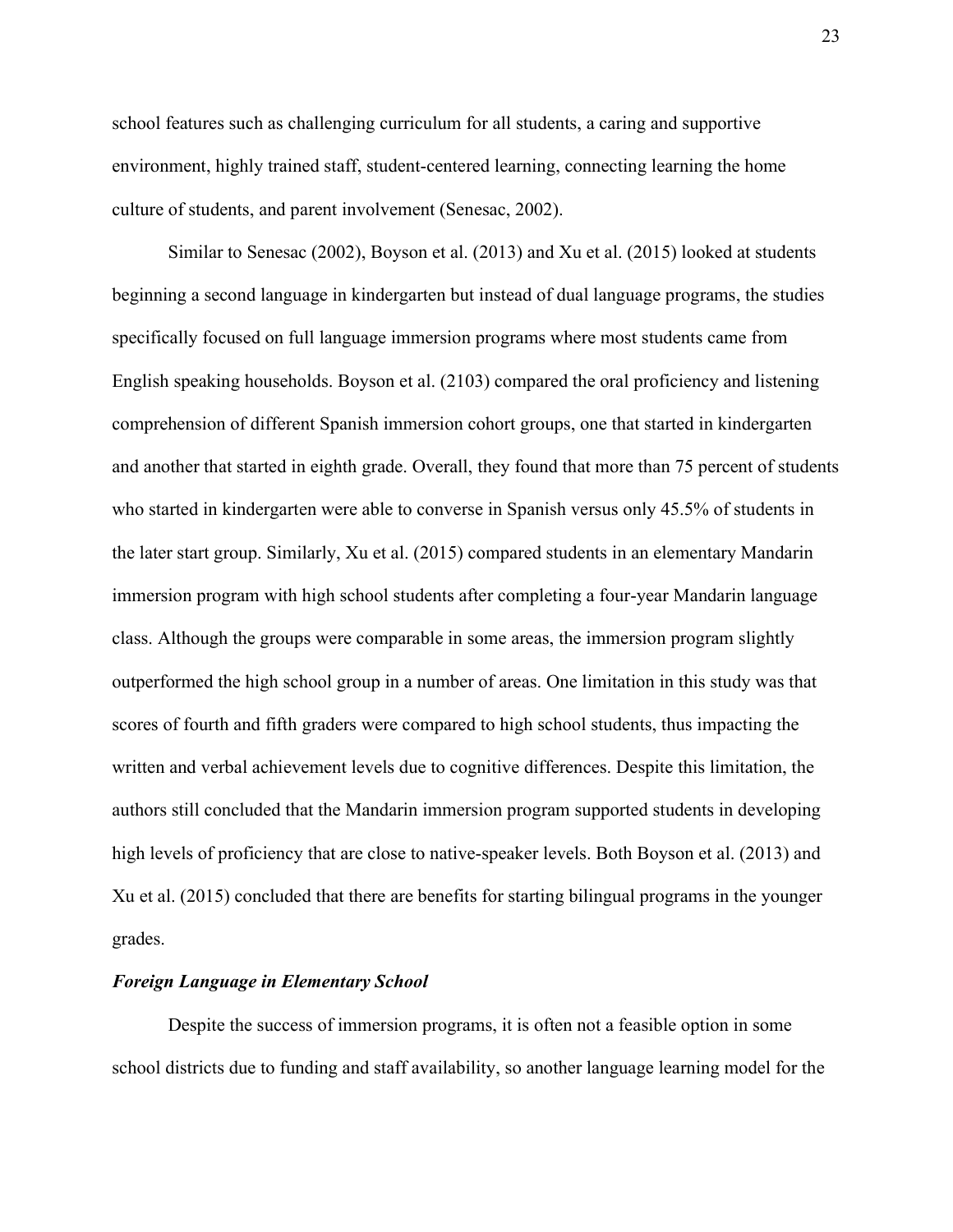elementary school level that can support early language development is called Foreign Language in Elementary School (FLES) (Stewart, 2005). In this program, a second language is treated as a weekly or biweekly class where a language teacher (most often not the classroom teacher) provides instruction in the language. This program could be considered a "standard" foreign language class where students learn the new language and vocabulary through listening, speaking, reading, and writing practice and is the most common language learning model found in U.S. elementary schools (American Councils for International Education, 2017). Students in FLES programs often go on to further study the language in middle or high school but leave elementary school with a strong foundation and sometimes native-like pronunciation.

There has been some debate whether or not FLES programs are beneficial to student learning, especially with the stronger emphasis put on student achievement scores through the No Child Left Behind Act in 2001 and other state accountability programs (Taylor & Lafayette, 2010). Both Schuster (2005) and Taylor and Lafayette (2010) researched the performance of students enrolled specifically in FLES, not immersion, on the Iowa Basic Skills Test (ITBS). Schuster (2005) compared FLES students beginning language instruction in second grade with non-FLES peers in the same district. The FLES program was minimal, totaling one hour per week of language instruction from second through fifth grade. Scores from sixth grade ITBS were analyzed, but no significant differences were found between the two groups, suggesting that FLES had no negative impacts on student learning. This is different from Taylor and Lafayette (2010), which also compared FLES students to non-FLES students. In this study, students began second language instruction in third grade, where language instruction is required for at least 30 minutes each day, which is more than double the one hour a week required in Schuster (2005). ITBS scores from grades three, four, and five were analyzed and there were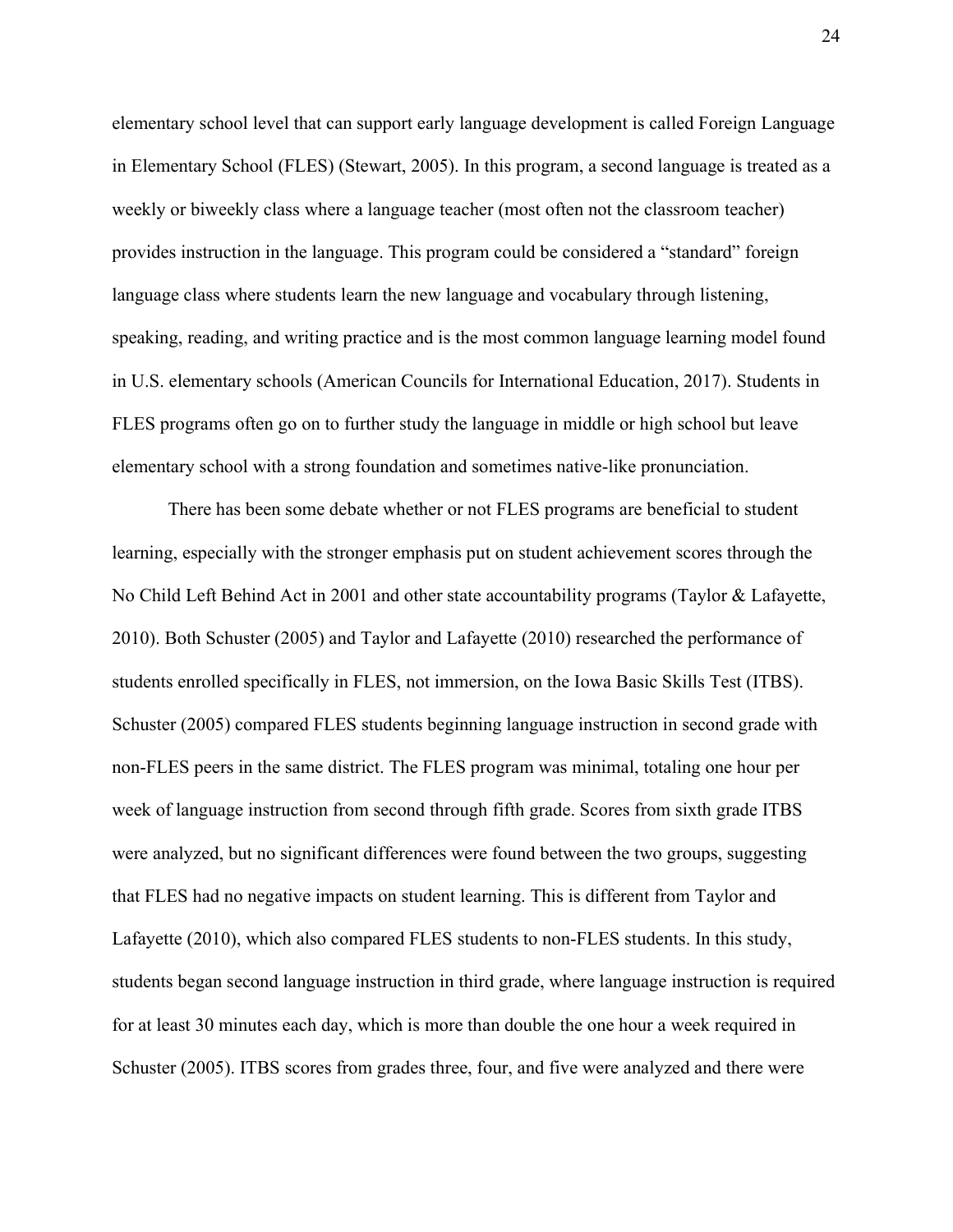statistically significant differences in grades four and five, showing that FLES students outperformed non-FLES students. This suggested that sustained enrollment in a FLES program and increased time in the language each week may have a positive impact on student achievement.

#### Foreign Language Exploratory

 Another language learning option for elementary schools is FLEX (Foreign Language Exploratory) (Stewart, 2005), which is the third most common foreign language instructional model found in U.S. elementary and middle schools (American Councils for International Education, 2017). In this learning model, students spend time exploring one or more languages, either with the classroom teacher or a separate language teacher. This program is treated as an introduction to languages and students receive basic vocabulary, pronunciation, and study about different cultures, languages, and countries. Most instruction is given in English and the teacher may or may not be fluent in the second language being explored. Both Javorsky and Moser (2020) and Stewart (2005) explained that fluency in a second language is not an outcome of FLEX programs but may encourage more language learning in future grades as well as increased curiosity about other cultures and viewpoints, which are important components of empathy. Javorsky and Moser (2020) found that FLEX programs can even work in a preschool setting when a strong partnership is formed between teachers, language specialists, and families, especially when students come from English speaking households with no other language exposure.

These findings and different programs suggested that more time for second language programs is beneficial for younger students. Both Stewart (2005) and Tochon (2009) recommended full immersion or dual immersion when possible due to the major increase in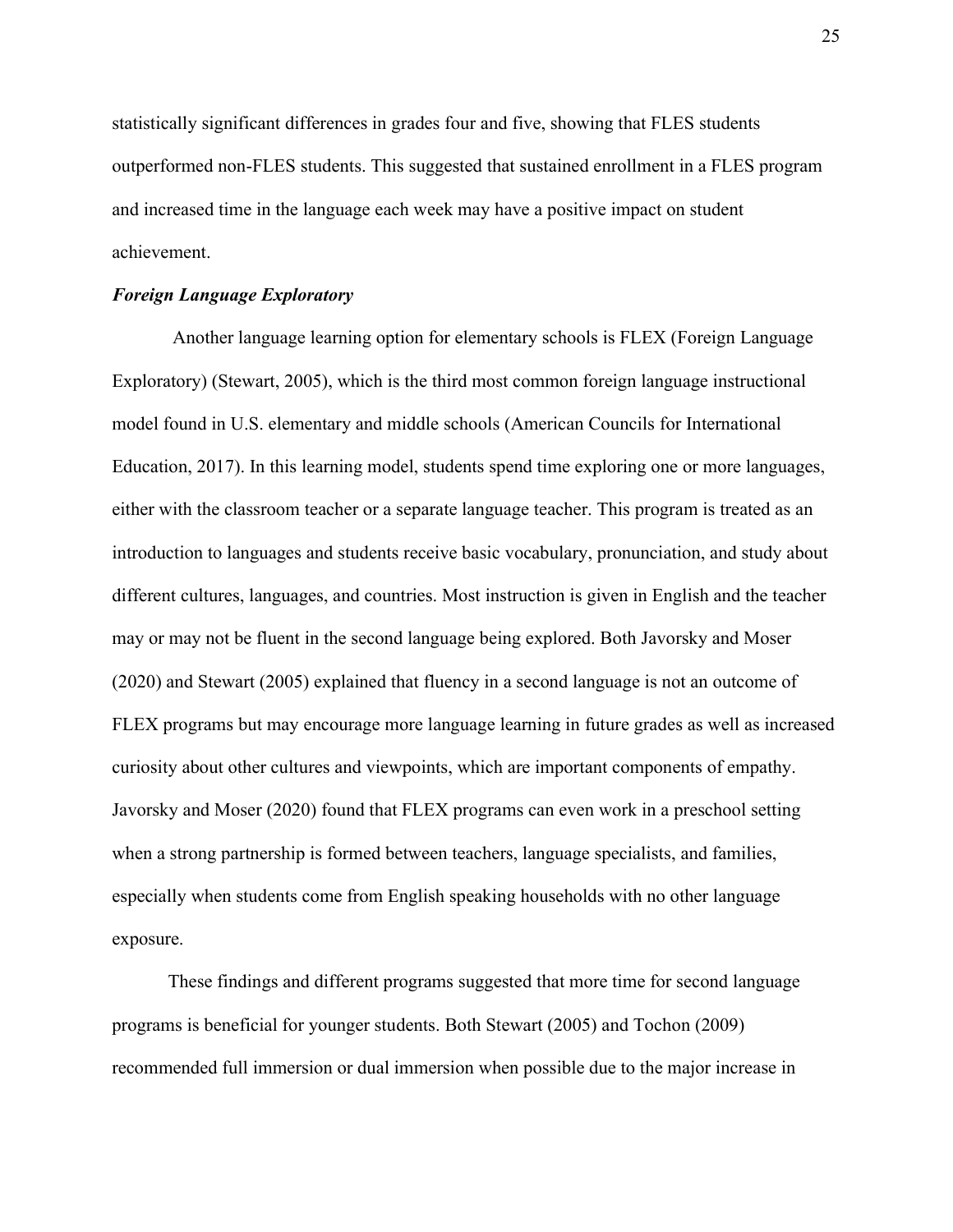language learning when students are encouraged to learn in a language, not just about language as in FLES, FLEX, or traditional introductory language classes. However, smaller amounts of language exposure as seen in Taylor and Lafayette (2010) and Schuster (2005) can still be of benefit, or at least not detrimental to student growth. Tochon (2009) suggested that at least four 30-minute sessions each week are needed for efficient elementary language instruction.

#### Language Learning at Younger Ages

Whether it is immersion, FLES, or FLEX, language programs at the elementary level continue to be limited in the United States and although there are many factors such as funding, staffing, and language ideologies (Mehmedbegovic & Bak, 2017; Stewart, 2005; Tochon, 2009), there is another important factor to consider that is related to the debate of optimal age of language acquisition. Some research supports the idea that younger is always better when it comes to language learning and that a second language comes easier to children before they hit the age of puberty (Boyson et al., 2013; DeKeyser, 2013; Kissau et al., 2015; Xu et al., 2015). In contrast, there is other research that says younger is not better, and that adults, adolescents, and children all have the same ability or aptitude to learn languages and that older may be even better or faster when learning a second language (Huang, 2015; Marinova-Todd et al., 2000; Tuyet, 2020). Huang (2015) analyzed 42 language learning studies from the past 50 years and found that most studies did not provide clear or explicit evidence that younger learners have an advantage when learning a second language, although some highlighted specific areas with very slight advantages. However, Huang (2015) acknowledged that even if the studies did not find advantages of starting language learning younger, it did not seem to have any detrimental effects on students or other learning goals.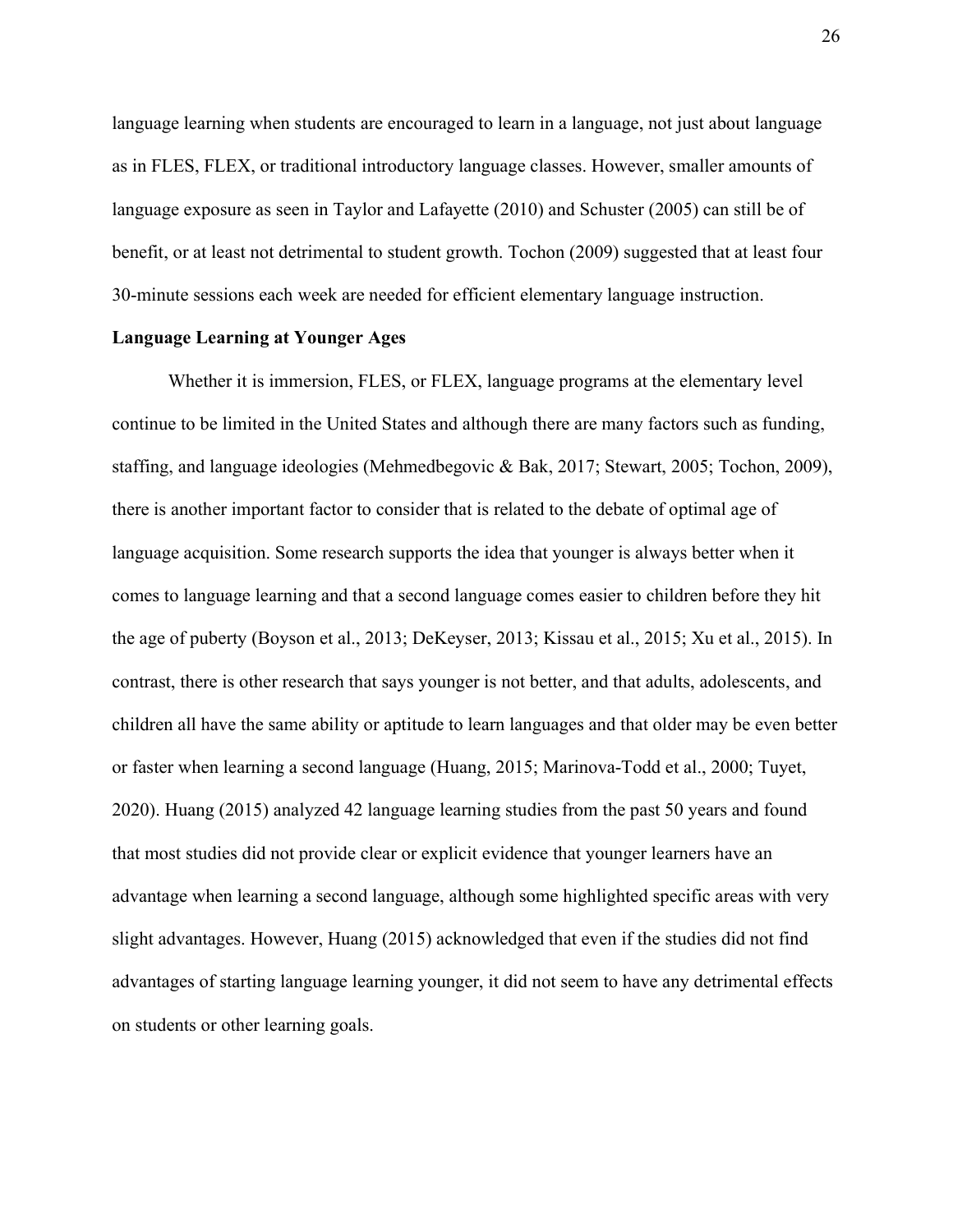Despite these varying perspectives, both DeKeyser (2013) and Marinova-Todd (2000) explained that when studying the optimal age of language acquisition, the learning context surrounding second language learners can vary greatly, with age being only one of the contextual factors. For example, an ELL student who is not literate in their first language is not going to progress in a second language the same way a college graduate studying a second language through immersion would. Thus the optimal age of acquisition is not the only factor to be considered, especially when there is an overwhelming amount of evidence showing that there are still other benefits for students who begin learning languages at younger ages (Boyson et al., 2013; Kissau et al., 2015; Xu et al., 2015) and starting languages earlier is not a waste of time (Tuyet, 2020). But as Tuyet (2020) explained, aside from age, it is crucial that educators take the time to understand the learning context of students and design language instruction based on student needs.

 A specific language learning context to consider when looking at age of language learning is FLES or FLEX programs, as explored in Taylor and Lafayette (2010) and Schuster (2005), and whether or not younger is better in minimal input learning situations. Larson-Hall (2008) looked specifically at situations where there was minimal input of the English language at young ages in Japan. Although other research has suggested that full immersion is better for younger ages, this "study found evidence that a younger starting age makes a modest difference to both phonological and basic morphosyntactic abilities, even in a situation of minimal input" (Larson-Hall, 2008, p. 58). Similarly, Kissau et al. (2015) studied the difference between starting a new language in middle school versus high school also in a non-immersion setting where students studied either Spanish, French, German or Mandarin. This study used the assessment and proficiency scale developed by the American Council on the Teaching of Foreign Languages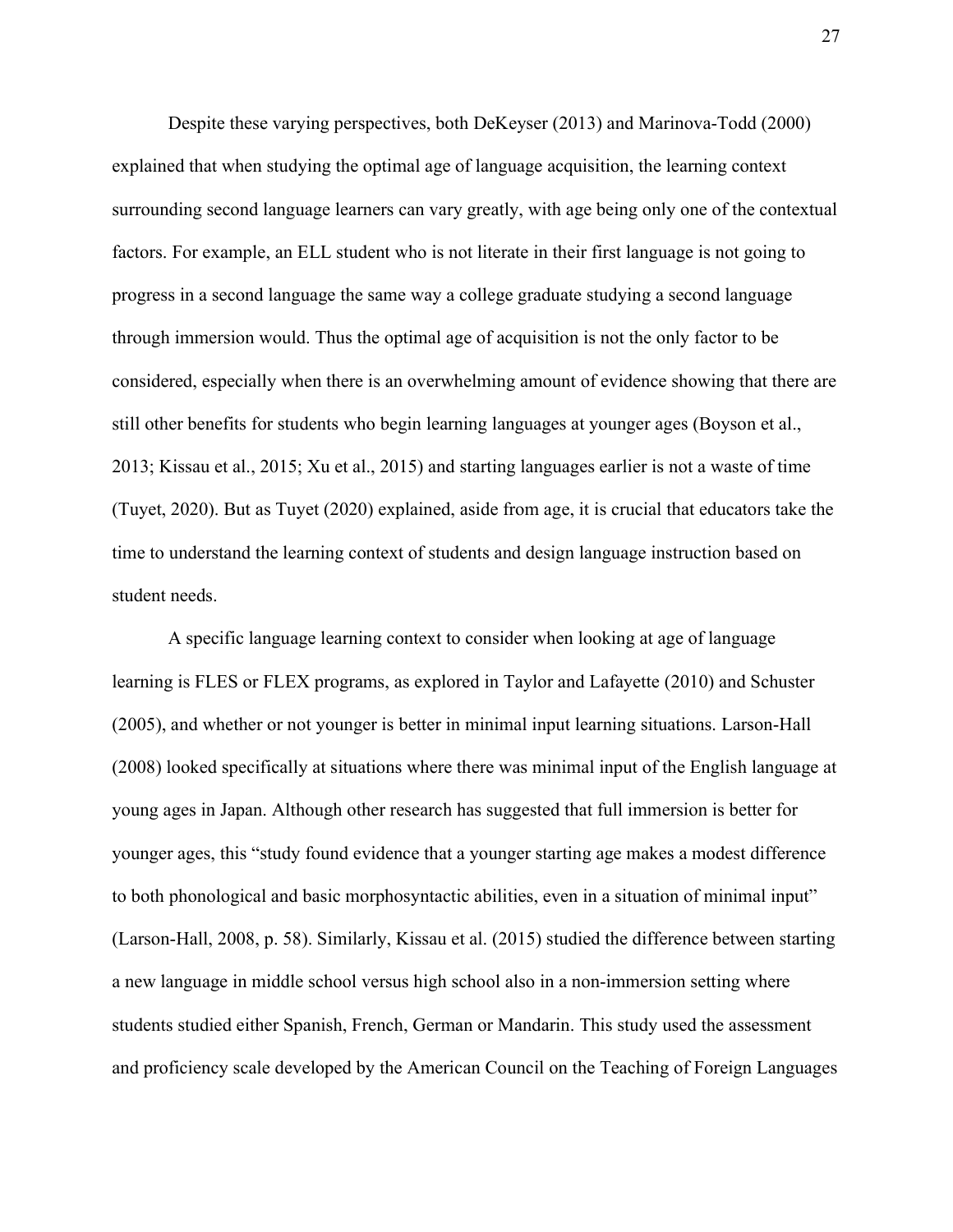(ACTFL), which places students on a spectrum ranging from novice, intermediate, advanced, and superior. The middle school start group on average was able to score higher, intermediate low-mid range, in comparison to the high school start group, which averaged in the novice lowmid range (Kissau et al., 2015). These results show that even a few years in a minimal input setting can increase second language abilities and are beneficial for younger learners.

#### Inclusion in Language Learning

 Another important contextual factor to consider in second language learning at younger ages is students with specific learning needs, whether it be a learning disability, ELL students, or at-risk students in poverty. In the past, it was common to make exemptions for these groups of students from foreign language classes, programs, or requirements (Peker & Regalla, 2021). In some places, such as California, districts limited language programs available in low-income communities due to the pressure to improve academic performance in English, math, and science (Sung et al., 2006). These patterns of exclusion are in direct opposition to the current Every Student Succeeds Act (ESSA), which began in 2015 (U.S. Department of Education, n.d.). However, some have argued that there can be too much pressure put on students with specific learning needs to participate in language learning programs when it may be interfering with their development in English and other academic areas (Tribushinina et al., 2020).

 To better understand the impacts of language learning on students with disabilities, both Peker and Regalla (2021) and Tribushinina et al. (2020) studied the effects of second language learning on students with disabilities in limited input situations. Peker and Regalla (2021) specifically looked at pre-kindergarten students in a French FLEX program. Students in the study ranged from no special needs to mild special needs, and significant special needs. After two years in the program, it was found that "students with special needs can experience success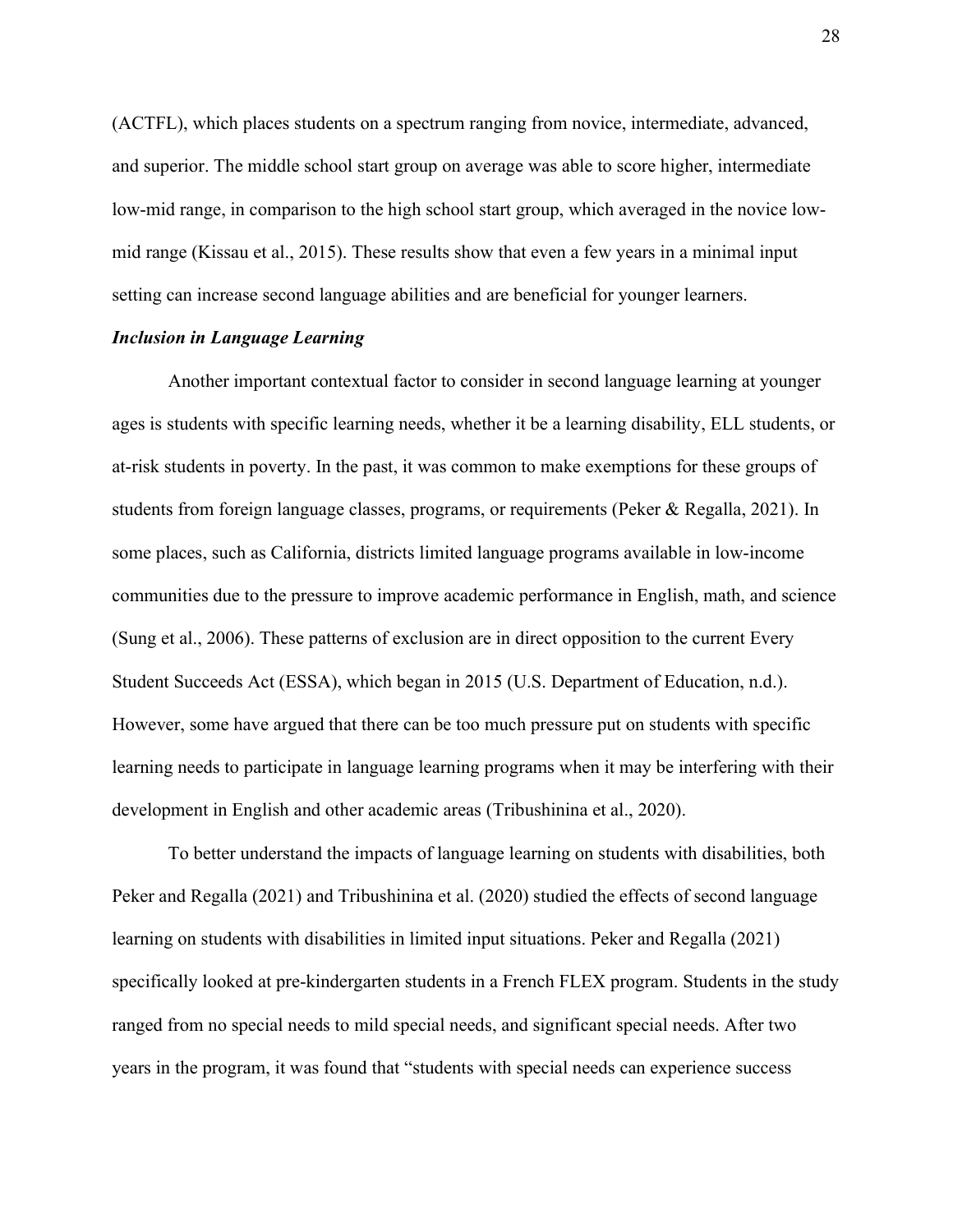learning a new language without fear of confusion or L2 interference" (Peker & Regalla, 2021, p. 87). Tribushinina et al. (2020) also studied students with special needs, but specifically students with Developmental Language Disorders (DLD) learning English and Russian. These students significantly underperformed compared to students without DLD, however, were still able to progress in their second language acquisition just not at the same rate as students without DLD. Despite these confounding views, both researchers agreed that more research is needed to better understand the impacts of second language learning on students with disabilities and that participation in language programs should depend on the needs of specific individuals, instead of automatically enrolling or excluding based on special needs labels (Peker & Regalla, 2021; Tribushinina et al., 2020). Tribushinina et al. (2020) also noted that careful consideration is needed when deciding what teaching strategies and language programs are used when working with students with special needs.

 Aside from learning disabilities, other important contextual factors to consider are immigration status and socioeconomic status. As seen with Lillie et al. (2012), there are various approaches to supporting immigrant students who speak languages other than English at home, but many fall under the umbrella of multiple languages as a problem or pro-monolingualism (Fitzsimmons-Doolan, 2017). Engel de Abreu et al. (2012) studied the cognitive differences between immigrant bilingual students living in poverty and monolingual students in higher socioeconomic status. The study found that the bilingual students outperformed monolingual students in two cognitive domains: representation and control. Although the study was done in Luxembourg and not the United States, the results can still shed light on how bilingualism can be a powerful tool in removing barriers for immigrants and students in poverty. Engel de Abreu et al. (2012) even suggested that encouraging bilingual speakers and immigrants to participate in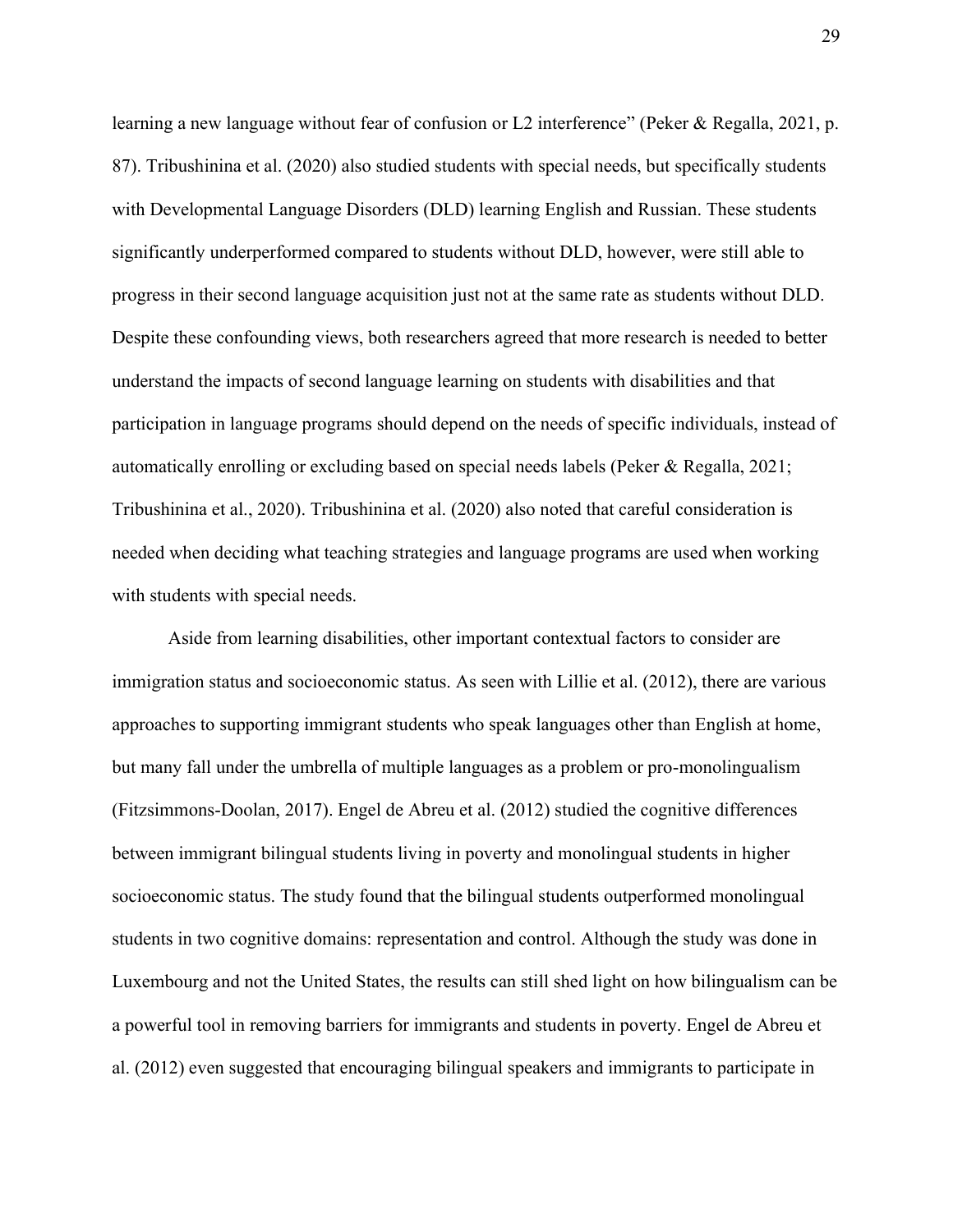foreign language programs may aid in closing the achievement gap between socioeconomic status groups.

 Another important consideration for inclusion is the students labeled as ELL who have a native language other than language. There are concerns that students who are working to learn English should not be required to study another language. However, depending on the school and community, students would be able to meet language requirements if their native language was offered as a class or dual language immersion program. Another way to support ELL students could be through the Seal of Biliteracy, which is an official seal placed on high school diplomas stating that students are proficient in a language other than English (Stein-Smith, 2016). Students obtain the seal by passing a basic language skill assessment in another language, with proficiency based on standards from the American Council on the Teaching of Foreign Languages (ACTFL). Currently, 40 states and the District of Columbia have approved the biliteracy program, with the last 10 states considering or beginning the process (Black et al., 2020). If states offered this program in all languages, this would allow ELL students to focus on learning English as well as receive credit for their first language abilities. However, it is important to note that this would also mean providing support when necessary for students to become literate in their native language as well as English.

#### Other Benefits of Language Learning

 Aside from considering the benefits of age of acquisition and different second language programs, Tochon (2009) noted that there are big picture benefits for world language education that cannot be ignored, which includes "how to foster communication, peace, and well-being across the community of nations" (p. 671)). This means that language learning has more benefits than simply learning vocabulary and grammar in various languages. Although the studies above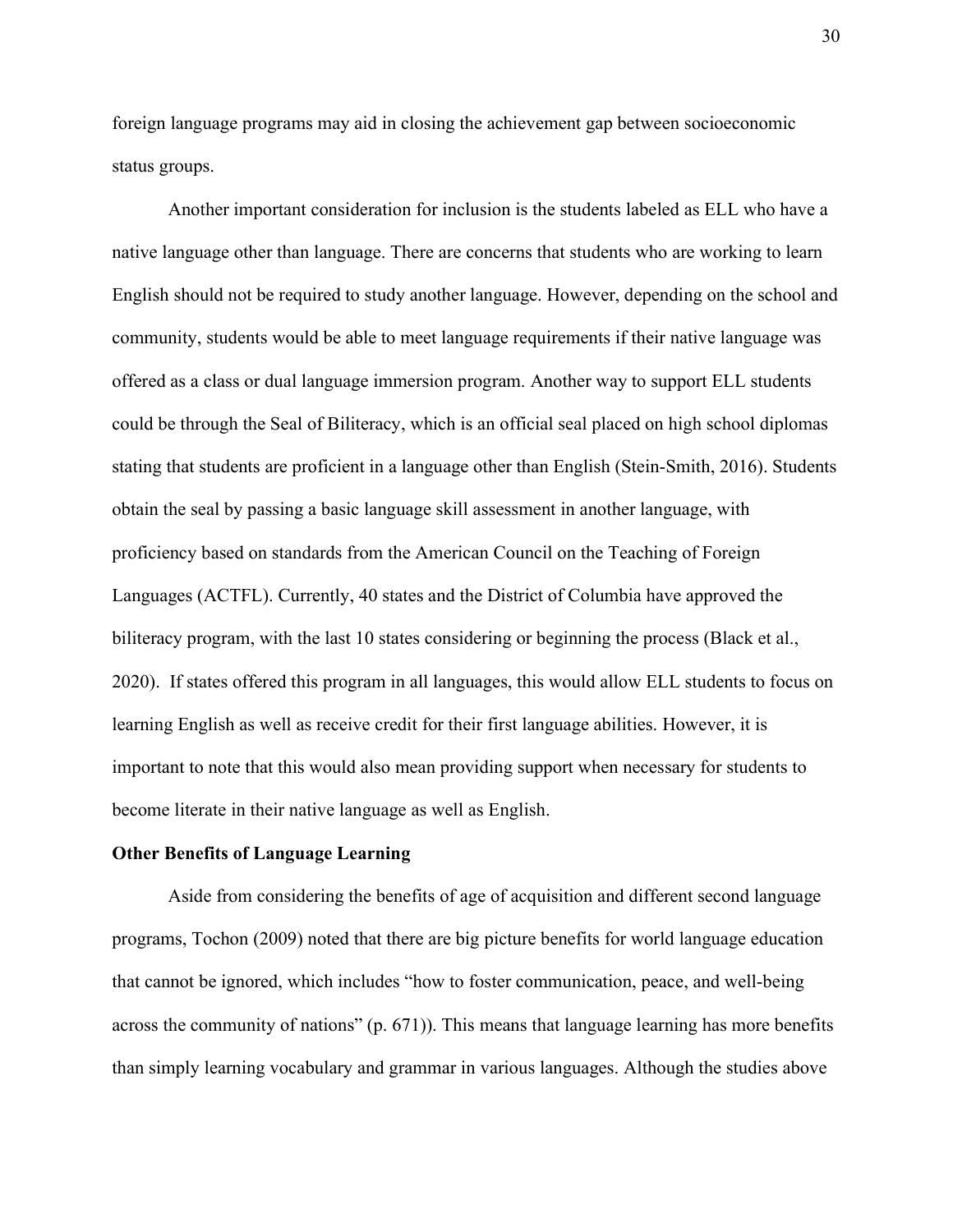(Kissau et al., 2014; Larson-Hall, 2008) did not intend to study other benefits in language learning at young ages, there were some surprising findings. Larson-Hall (2008) noted that starting another language at a young age supported the development of a positive attitude towards language learning overall, which can in turn prepare students for the study of other languages as well as multicultural understanding. This is important because whether or not students study the same language introduced early on, being exposed early on can provide students with a solid foundation to support more language learning in future grades. Similarly, Kissau et al. (2015) found that students who started language in middle school showed more confidence and were more intrinsically motivated in learning a second language in comparison with high school students. These findings showed that aside from actually learning a language, there may be some social-emotional benefits as well. Even Huang (2015), the study that did not support learning languages at younger ages, acknowledged that there are non-linguistic benefits when starting younger, such as increased positive attitudes towards other languages and cultures.

 Looking at a landmark study in immersion education, similar benefits were also found with language learning at younger ages (Lambert et al., 1973). This study focused on a community-based French language immersion elementary school in Canada and conducted a yearly analysis of student growth. The report concluded that the French immersion experience did not negatively impact student's native language abilities, that student development of the French language was sufficient but not native-like, that other content areas were not negatively affected by learning in French, that there were no negative cognitive impacts found from learning in a second language, and that the overall student perspective of French-Canadian and French people had improved. Lambert et al. (1973) acknowledged the change in social attitudes was not an intended outcome of this type of program, but is an important byproduct and possibly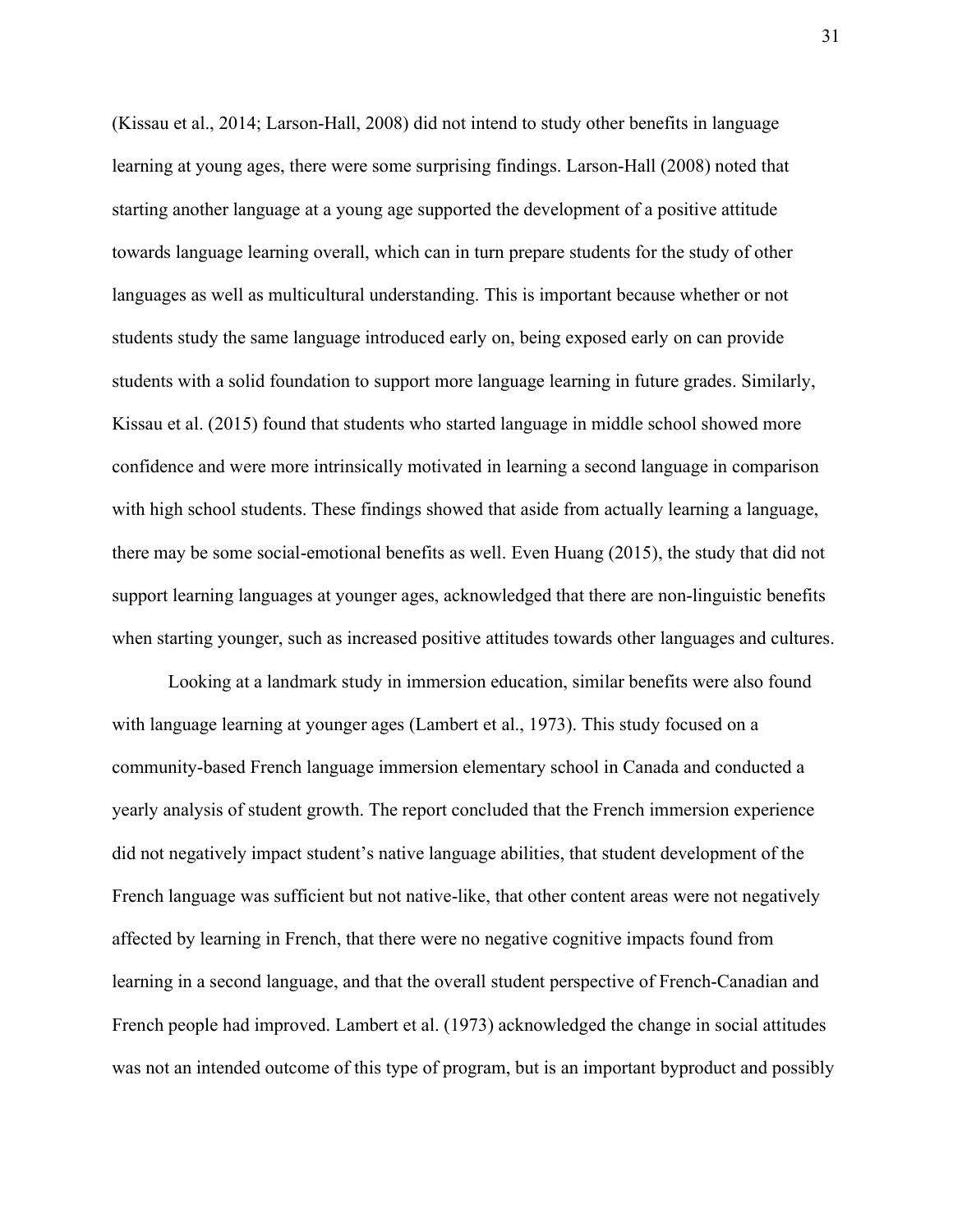even just as important as the development of cognitive and language abilities. Compared to the English control group in the study, the students in grades four and five viewed the "other" more favorably, in this case the other being French-Canadians and French people. Despite this not being specifically the development of empathetic skills, the results do show an increase in multicultural awareness and acceptance, which is related to understanding other perspectives and points of view.

#### Empathy and Students

 Before considering the linguistic connections with empathy, it is important to first examine empathy and its role in today's students and schools. In a recent study, Van den Bedem et al. (2019) found that the development of empathic skills helped students obtain more positive relationships and maintain positive interactions with peers. This longitudinal study had students respond to questions about friendships, peer interactions, and empathy and although all information was self-reported, it is important to note that the overall correlation between empathy and friendship was positive. Van den Bedem et al. (2019) concluded that empathy helps students develop stronger relationships and vice-versa; good friendships support the development of empathetic skills. So not only is empathy important, but it is also necessary for students to connect with those around them.

 There are different types of empathy and how that impacts relationships with others. There is affective empathy, which is "sharing the emotions of others," cognitive empathy, which is "to understand the thoughts and emotions of others," and there is also something called prosocial motivation, which is "the urge to act on these empathetic feelings" (Van den Bedem et al., 2019, p. 600). All three of these are at work throughout the process of developing positive relationships, but it was found that cognitive empathy and prosocial motivation are especially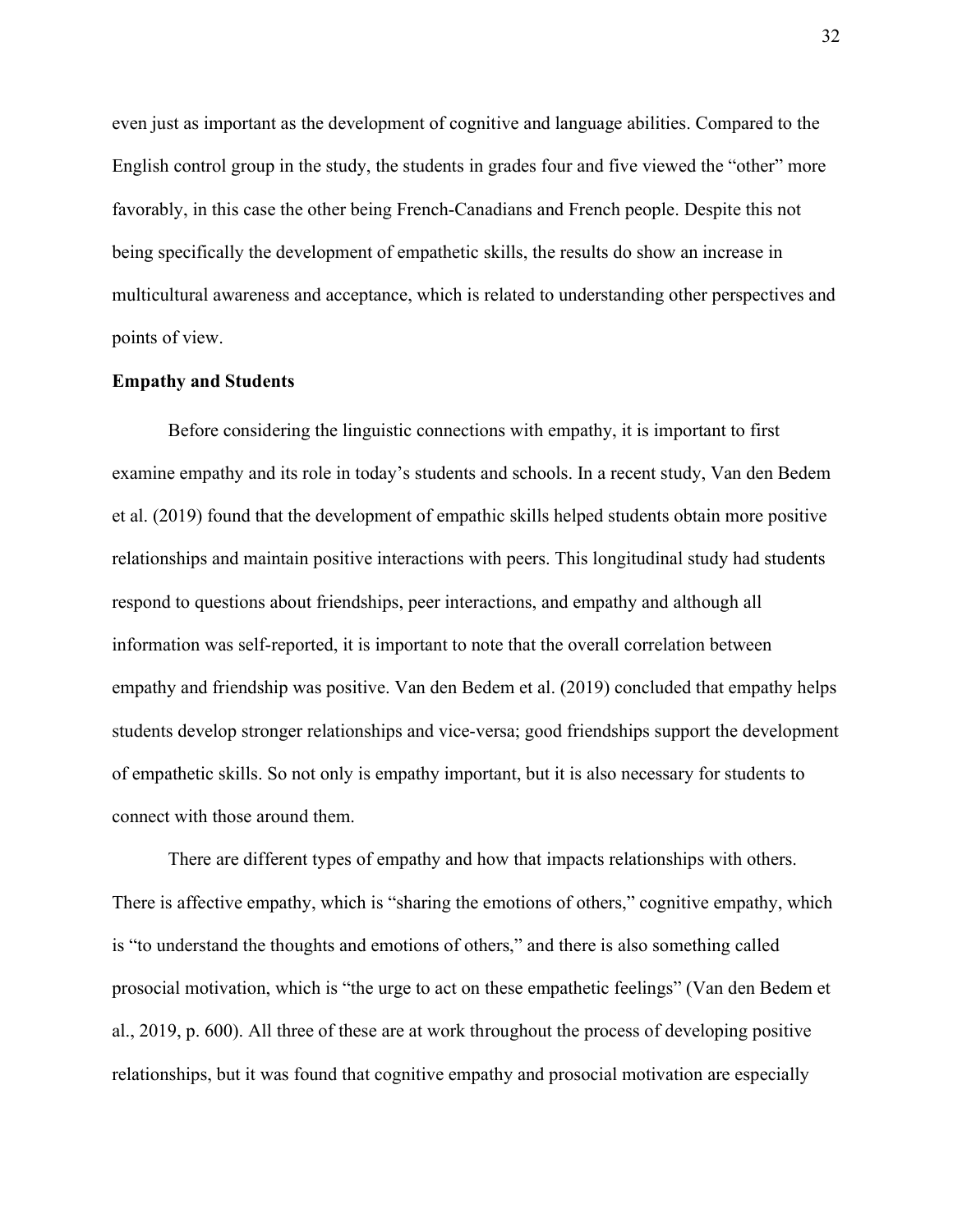important for friendship development. Although previous studies have explored empathy and friendship development, this is one of the first to explore the connection between the two over an extended period of time.

 With studies like Van den Bedem et al. (2019), there has been an increase in awareness and desire for growing skills in empathy at school, which has brought about a plethora of options for teachers to use. Malti et al. (2016) found a variety of school-based intervention programs to support students in the development of empathy. The study reviewed the impact of 19 different programs and specifically how they responded to the developmental needs of students in different grades or even within the same grade level. It was found that most programs did not meet the developmental needs of students and Malti et al. (2016) suggested more research is needed in order to better support all students in the development of empathy. Although not a primary focus of the study, Malti et al. (2016) did find starting empathy programs earlier had a larger effect on student development of empathy, which is where the connection between learning languages at a young age and empathy comes into play. This literature review aims to see if there is more that schools can do to promote empathy using something already used on a daily basis: language. Not specifically just speaking, reading, and writing, but whether or not the act of learning multiple languages can lead to the development of empathy in young students. How are learning a second language at a young age and the development of empathy connected? And what are the implications for schools in the United States?

#### Communication Skills and Empathy

 Limited research exists about the specific connection between second language learning and empathy, however, researchers have been able to identify and analyze certain communication skills connected to empathy that may be enhanced when someone speaks two or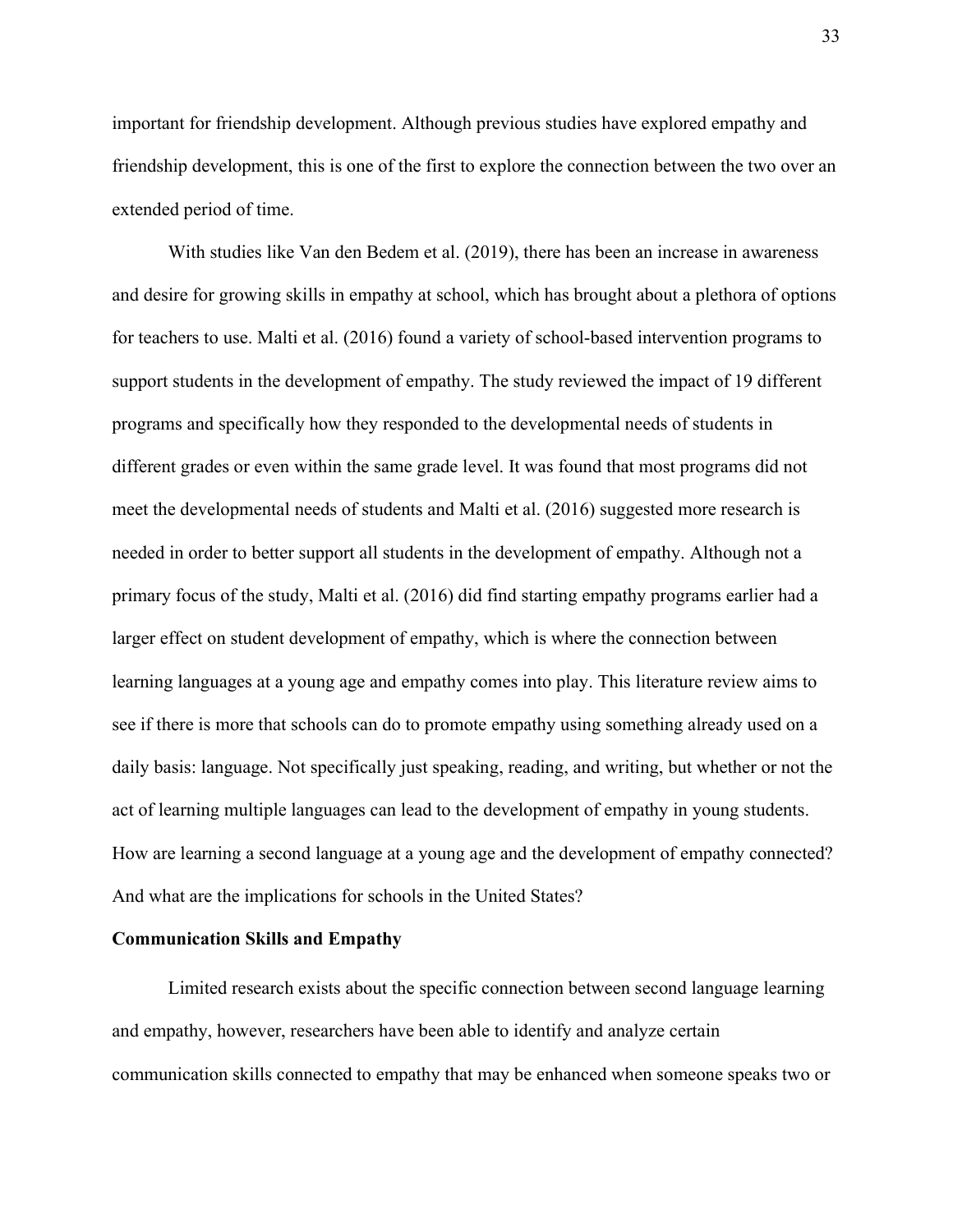more languages, especially at a young age. In a study about early exposure to multiple languages, Fan et al. (2015) found that children who were exposed to other languages were better able to interpret a speaker's intended meaning. To reach this conclusion Fan et al. (2015) studied a group of children ages four to six, with even numbers of children being from monolingual households, households with limited exposure to other languages, and bilingual or multilingual households. Children were asked to participate in a communication task where they had to follow directions from the speaker's point of view. The results showed that children from the monolingual group often failed to interpret the speaker's intent, whereas children in the exposure and bilingual groups were much more successful in completing the task. The authors suggested that early exposure to other languages can indeed promote effective communication skills and support children in developing the ability to understand other points of view.

These findings are important in relation to empathy because a major component of empathy, as noted by Van den Bedem et al. (2019), is understanding other people's thinking or point of view (cognitive empathy). However, it is important to note that Fan et al. (2015) explained that it is very early exposure to different languages that may be necessary in order for these positive communication skills to develop. This is because as children learn, grow, and study they can "become entrenched in an egocentric way of interpreting their social world" (Fan et al., 2015, p. 1095). This has major implications for families and schools because that means that if language exposure comes later, such as middle school or high school, the exposure may not have the same positive effect on enhancing one's ability to understand other perspectives. Fan et al. (2015) explained that further research is needed to better understand the ages of language exposure and overall impact on communication skills.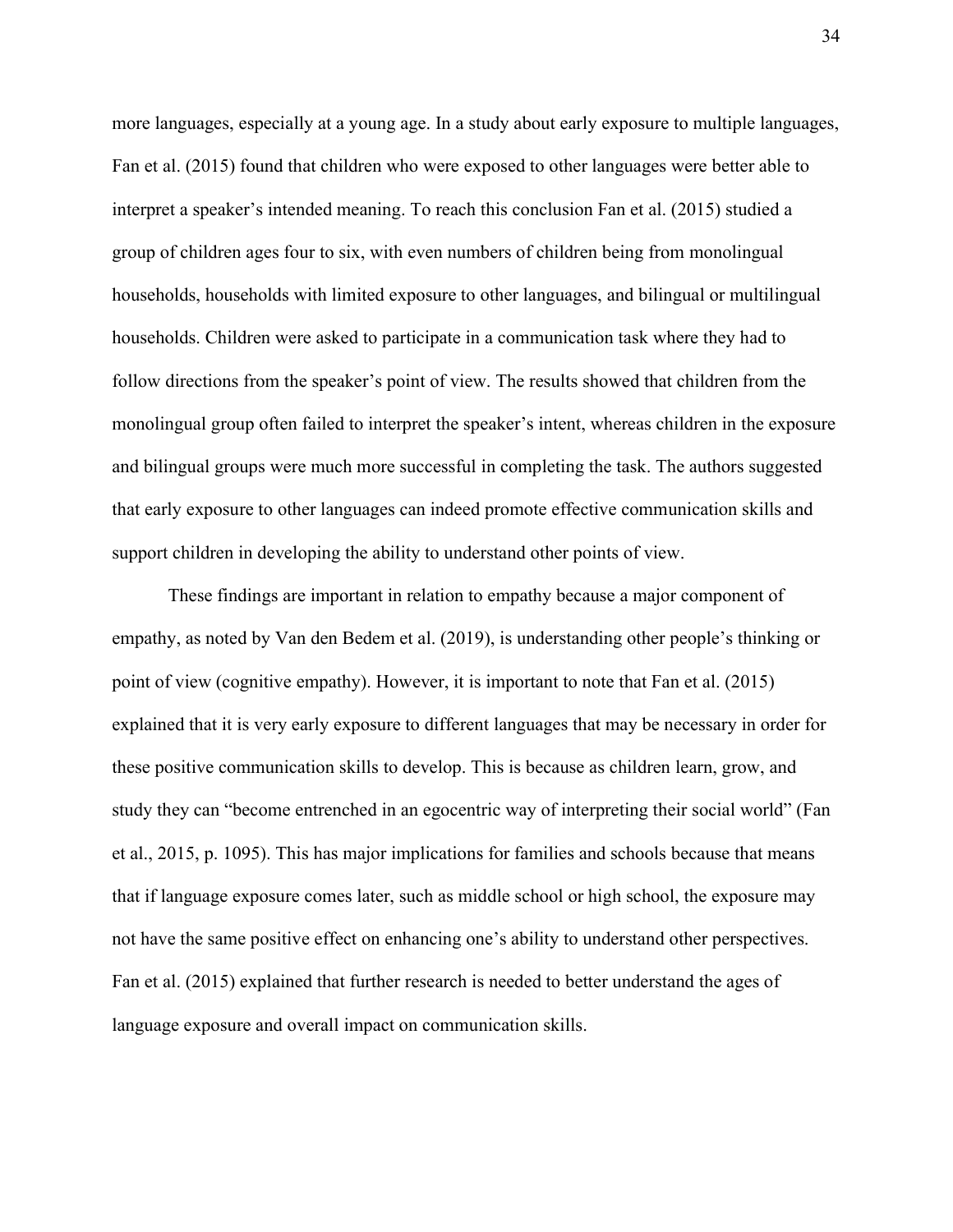A similar study was conducted by Liberman et al. (2016) that analyzed the effects of language learning on an even younger test group, infants from fourteen to seventeen months of age. Half of participants were from monolingual (English-only) households and the other half from a multilingual household (English and exposure to at least one other language). In the study, the experimenter made a verbal request in English for a certain toy based on their point of view and the infants had to grab the correct item without additional prompting or assistance. The multilingual group consistently chose the correct toy, whereas monolingual children had a lower rate of success, overall showing that early multilingual exposure to various languages may enhance one's ability to understand a speaker's perspective and intended meaning (Liberman et al., 2016). Again, not specifically demonstrating empathy, but an ability to interpret another point of view.

 Although connected to the work of Fan et al. (2015), the findings of Liberman et al. (2016) have different implications for language exposure at young ages aside from the positive correlation between language exposure and understanding other points of view. First, is that due to the young age of participants in Liberman et al. (2016), it was suggested that the degree of bilingualism or language learning is not as important, rather simply exposing a child to various languages can be enough to enhance these types of communication skills. The second implication or question that arose from this research is what specifically causes this enhanced ability to interpret other points of view? Is it the ability of understanding multiple languages and being multilingual? Or is it that the exposure to various languages enhances executive functioning skills that enable children to better attend to and interpret intended meaning? Both authors (Fan et al., 2015; Liberman et al., 2016) suggested further research is needed around the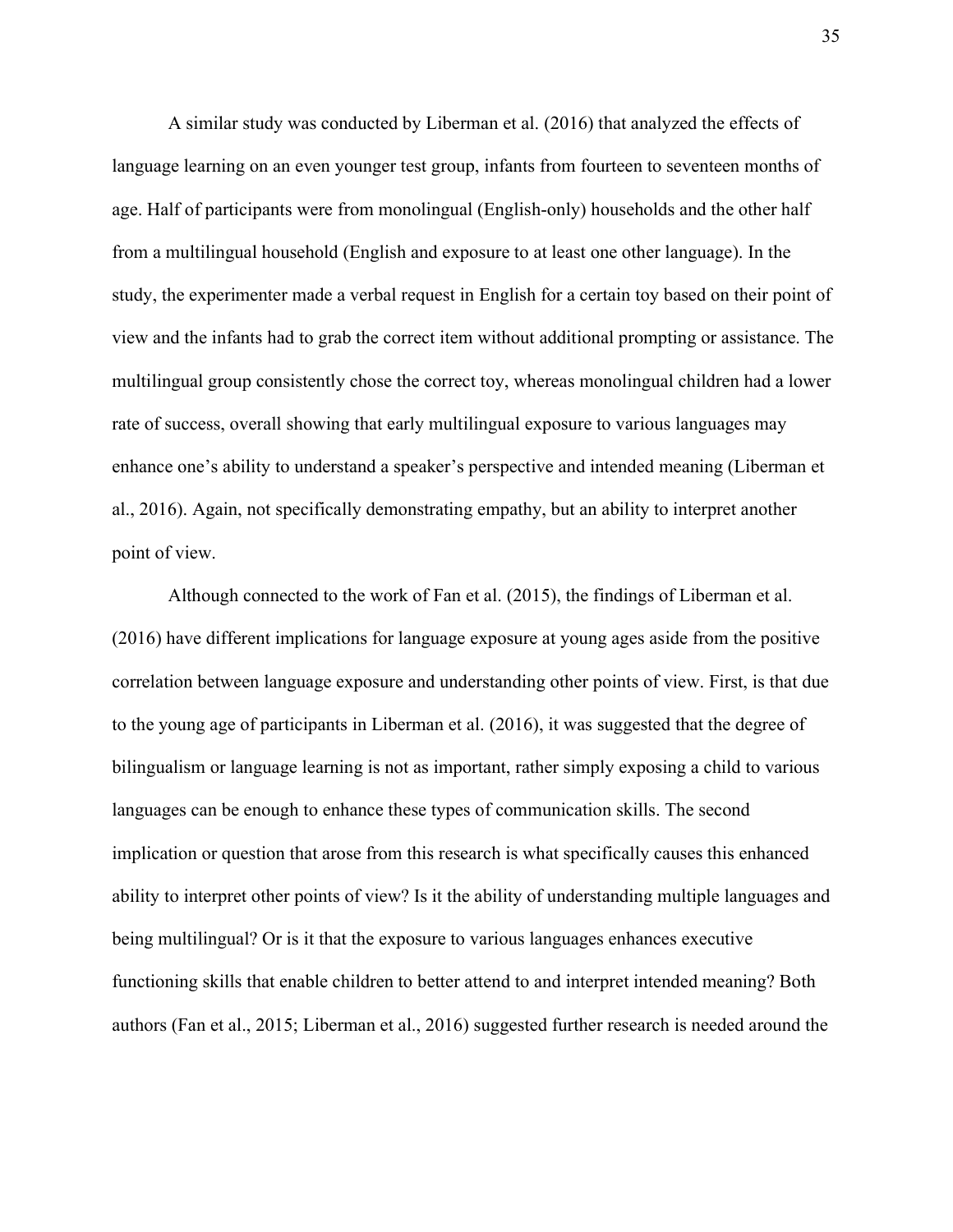benefits and implications of bilingualism in the cognitive domain, which is discussed later on in this literature review.

 Fan et al. (2015) and Liberman et al. (2016) looked specifically at language learning and the ability to understand other points of view in young age groups, but Dewaele and Wei (2012b) investigated cognitive empathy specifically in adults. Although this study intended to examine cognitive empathy, the results suggested more effects on specific communication skills instead of empathy in general. In this study, individuals from 205 different nationalities, varying from monolingual to multilingual, filled out a socio-biographical questionnaire online. The authors found that having knowledge of multiple languages, growing up bilingual, and living abroad did not have a significant impact on cognitive empathy levels. However, they did find a correlation between the degree of multilingualism and age, gender, and level of education with higher levels of empathy (Dewaele & Wei, 2012b). The authors explained that multilingual people "will tend to be more skillful in conversations as they can see the world from their interlocutor's point of view" (Dewaele & Wei, 2012b, p. 363). These findings connect to Cook's (2002) term multicompetence, which is a holistic approach to language learning that attempts to explain how learning languages is not simply the ability to add on skills in one's brain, rather it seeks to see language learning as a process that transforms and enhances the brain. This is important because it suggests that when one obtains multicompetence, they have a set of unique traits that monolinguals are unable to obtain.

Dewaele and Wei (2012b) used the same questionnaire in another study, but instead of analyzing cognitive empathy, they analyzed levels of Tolerance of Ambiguity (TA), which is defined as the "tendency to perceive ambiguous situations as desirable" (Dewaele & Wei, 2012a, p. 232). Although TA is not empathy, it can assist one in developing empathy due to the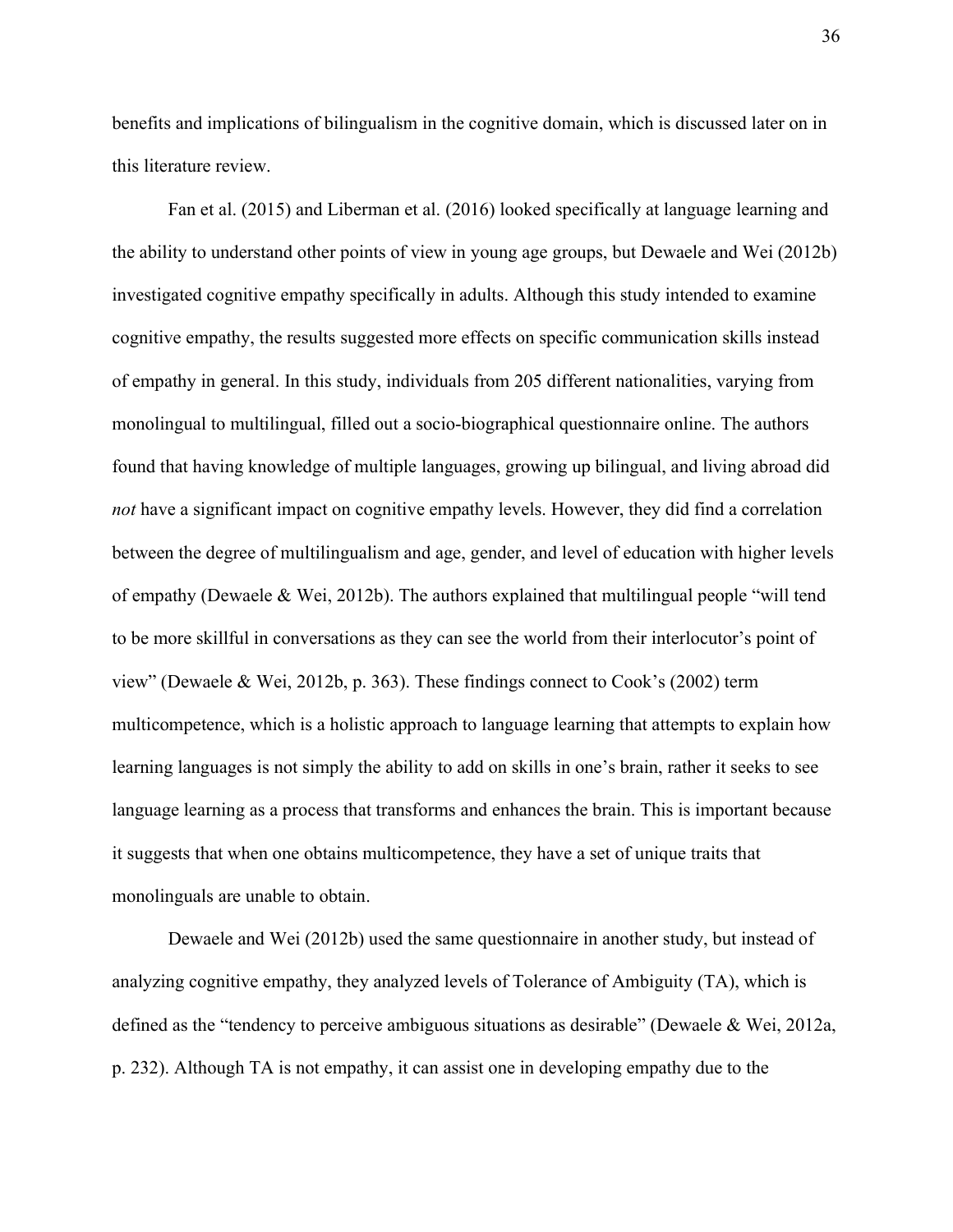flexibility in ambiguous situations. Similar to the 2012b study, Dewaele and Wei (2012a) found that higher levels of proficiency in various languages are also linked to higher levels of TA. This finding led the authors to suggest that being multilingual is correlated with higher levels of TA, which overall makes "more tolerant individuals and therefore better citizens" (Dewaele & Wei, 2012a, p. 237). These higher levels of TA that can occur as a result of being multilingual supports individuals in managing perspectives different than their own, which is an important part of empathy, specifically cognitive empathy as defined by Van den Bedem et al. (2019).

 These results from Dewaele and Wei (2012a, 2012b) differed from the first two studies, Fan et al. (2015) and Liberman et al. (2016), because even though multilinguals scored higher on cognitive empathy and had a higher tolerance for ambiguity, it seems that being only bilingual instead of multilingual and growing up in a multilingual household both had little effect on levels of TA and cognitive empathy. It was only people who frequently spoke multiple languages and had exposure to multiple cultural contexts that had higher levels of TA. It is also important to note that Dewaele and Wei (2012a) found a strong correlation between time spent abroad and TA, which implies that there are many other factors that impact TA and cognitive empathy besides simply being multilingual, such as cultural awareness or experiences. The authors suggested that more research is needed in the area of growing up in a multilingual or multicultural household and how that may influence TA and other personality traits.

 In an attempt to fill this void in research, Dewaele and Botes (2020) conducted a study specifically focused on the connection between being multilingual and specific personality traits. The study used the Multicultural Personality Questionnaire (MPQ), which measures five specific traits: cultural empathy, flexibility, social initiative, emotional stability, and open mindedness. Participants were foreign language learners of many different ages from a number of different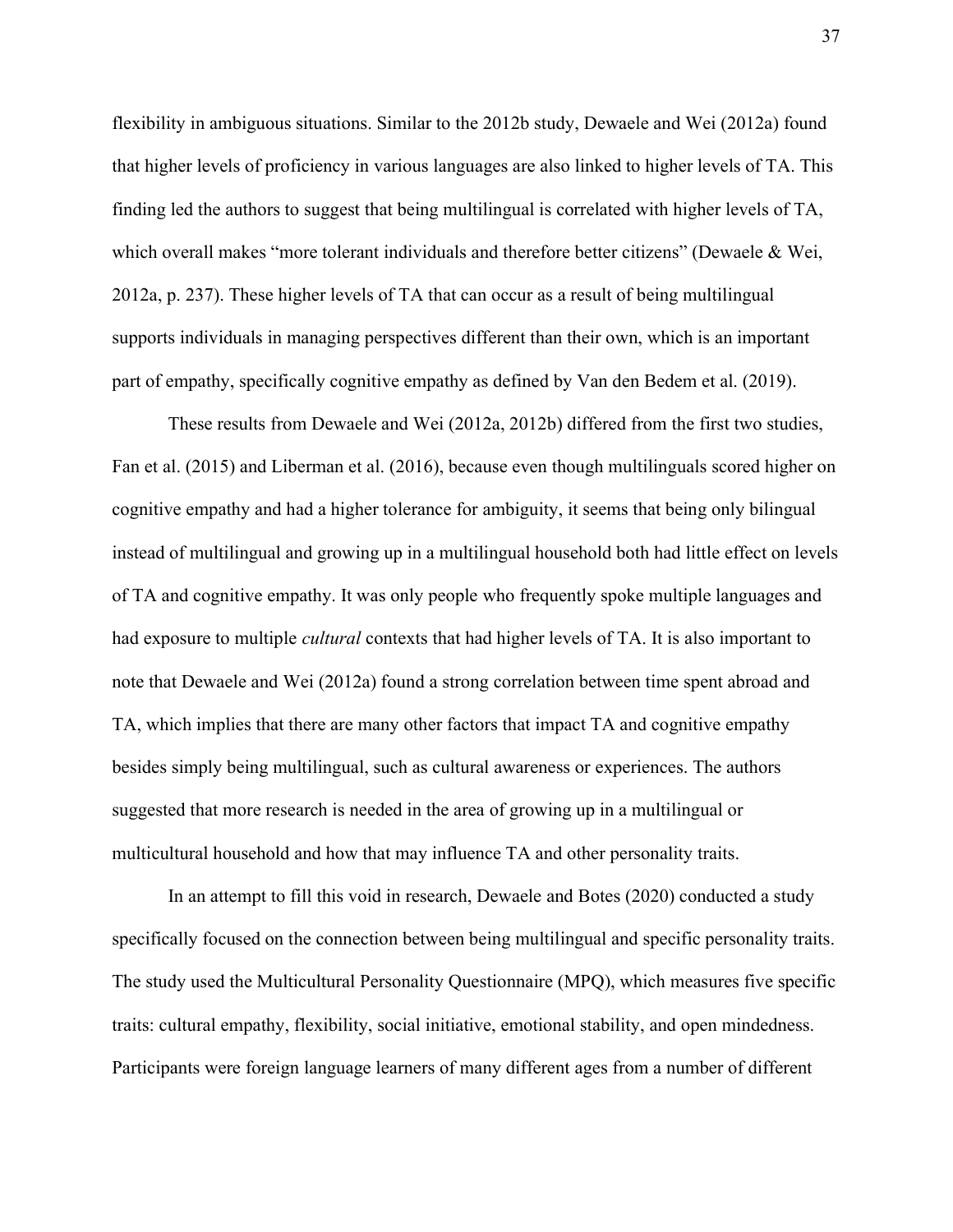countries (Dewaele & Botes, 2020). Overall, it was found that there was a correlation between being multilingual and three traits: flexibility, social-initiative, and open-mindedness. Dewaele and Botes (2020) concluded that overall "knowing more languages provides positive traits to individuals, and that multilingualism and/or multiculturalism is –by extension- an advantage for the communities in which these multilinguals live" (p.821).

 An important question that arises from this study is the possible influence of being multicultural versus multilingual. Dewaele and Botes (2020) explained that "becoming multilingual may not affect individuals' sense of self, identity and personality to the same extent as becoming multicultural," but when someone is bilingual or multilingual, they are often multicultural to some extent as well (p. 820-821). Therefore, it is difficult to separate the two to see if one influences personality more than another or if they work in conjunction. This study highlighted both the importance and complexity of the connection between language learning and personality traits, which includes empathy. And although this study, similar to Fan et al. (2015), Liberman et al. (2016), and Dewaele and Wei (2012a), did not find a direct relationship between multilingualism and empathy, the specific personality traits in the current study (flexibility, social-initiative, and open-mindedness) are important skills that may contribute to the development of empathy in young language learners. Alqarni and Dewaele (2018) also confirmed that even if there is not a specific connection to empathy skills, bilingualism does have some effect on emotion perception and the trait of emotional intelligence. In this study, the authors analyzed the difference between the emotional responses of Arabic-English bilinguals, Arabic monolinguals, as well as English monolinguals. Although there was a small effect size, the findings suggested that there is a small bilingual advantage when considering both the emotional and psychological domains (Alqarni & Dewaele, 2018).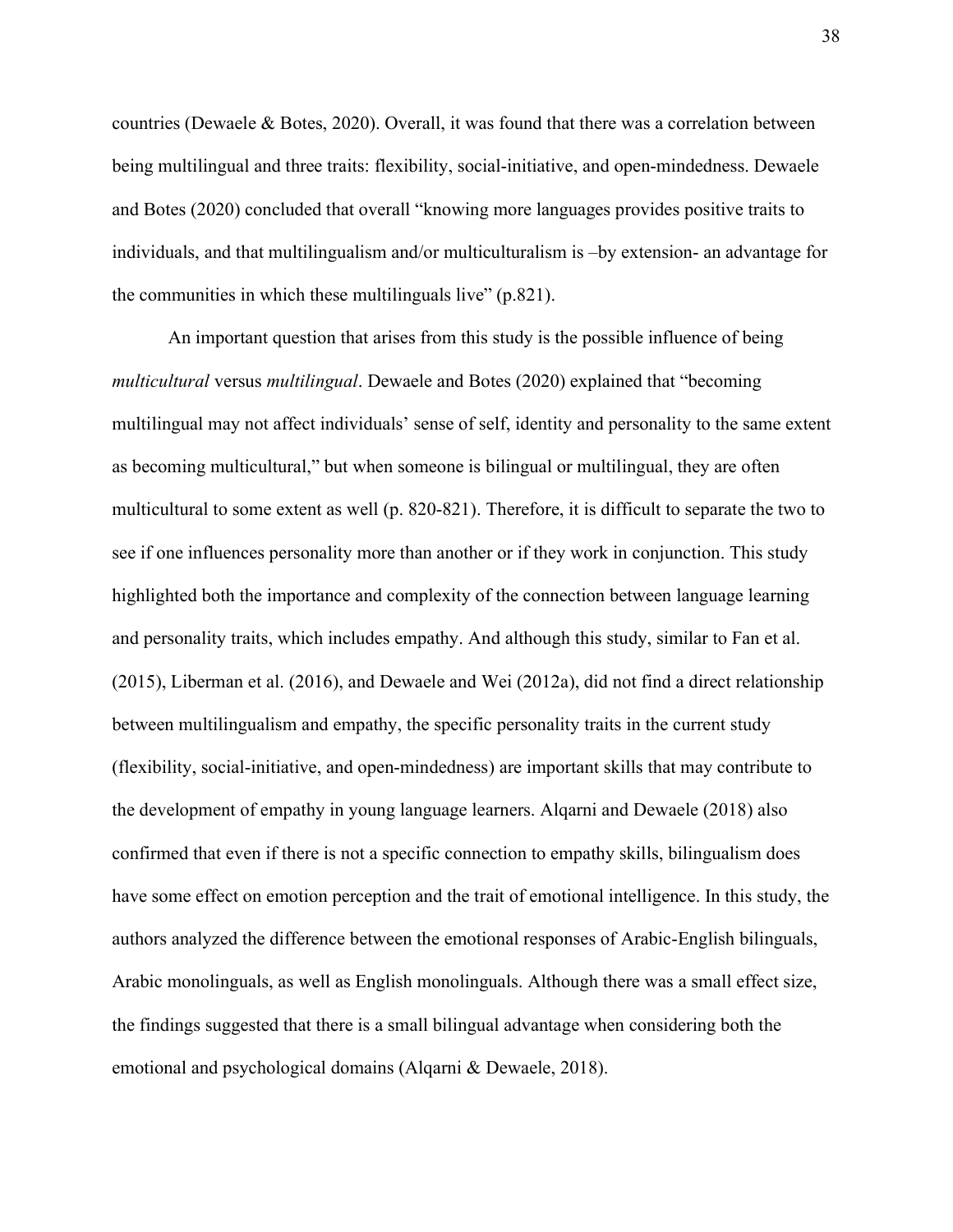#### Possible Cognitive Benefits of Multilingualism and Empathy

 In order to discuss the effects of language learning and empathy, as Lambert et al. (2016) suggested, it is also important to understand that there are possible cognitive benefits of language learning that may promote the development of empathic abilities in students. Carlson and Meltzoff (2008) attempted to explore this topic in a study on executive functioning skills development in young bilingual children. The study looked at kindergarten students who were native bilinguals, native English speakers attending a kindergarten immersion program, and English monolinguals. Overall, they found that the native bilingual group did better with conflict tasks, suggesting that bilingual children may have enhanced executive functioning skills. Specifically in the areas of memory and inhibition, which the authors explained was due to the constant language switching they undergo on a daily basis. The monolingual and immersion groups performed around the same level, which suggested that early exposure to other languages may be the key to obtaining these cognitive benefits of bilingualism, which is similar to the findings of Fan et al. (2015) and Liberman et al. (2016). However, Carlson and Meltzoff (2008) did not find any negative effects of immersion on student's cognition and suggested that more research could be done about immersion programs specifically.

 Despite this positive correlation between bilingualism and cognition, Carlson and Meltzoff (2008) explained that this topic of bilingualism is something that is difficult to study, especially when it comes to children, and that limitations and other variables that may influence results must be addressed. One of these limitations is that the term bilingual is subjective and is hard to define, and currently there is no system for evaluating levels of bilingualism in children. This means some children may be considered fluent or fully proficient in one language but may be partially proficient in the other language whereas another child might be fully proficient in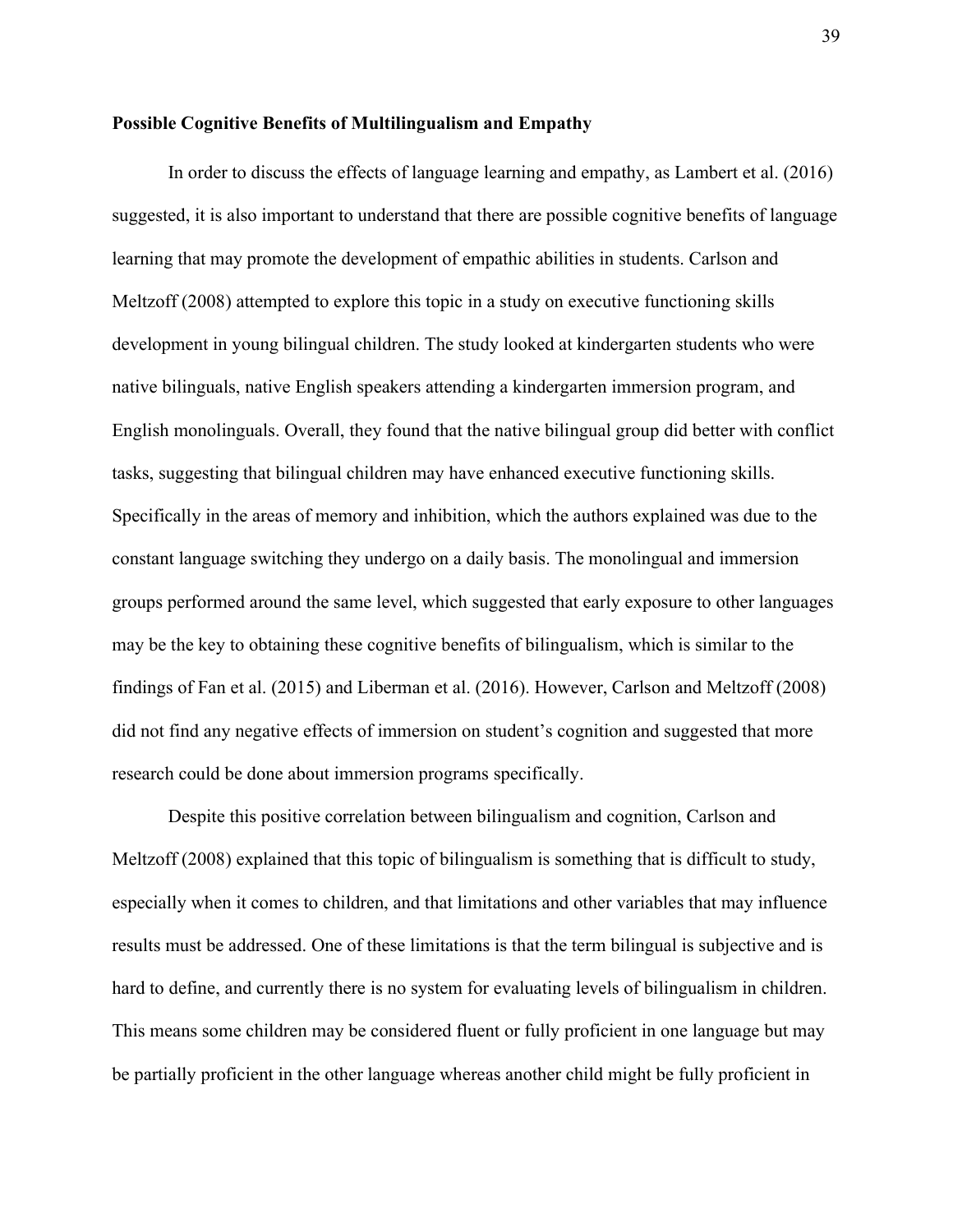both languages, yet they are both considered bilingual, and this could positively or negatively influence data. Another important area to consider is that there are many other cultural and socioeconomic factors that are difficult to account for when working with bilingual children and families. The perfect scenario for testing bilingual effects on children where proficiency, socioeconomic, and cultural factors are similar would be difficult to find in the U.S. today (Carlson & Metzoff, 2008). Thus when looking at cognitive impacts of bilingualism there is much that needs to be considered.

 However, there was a study done in Catalonia, Spain that was able to conduct research where some of these other factors were under control. Costa et al. (2008) explored the impacts of bilingualism on attentional networks in the brain. The unique and important part of this study is the different participants. One group was considered simultaneous bilinguals, people who group up learning two languages at the same time: Catalán and Spanish, which are common in this region of Spain. The second group was Spanish monolinguals with very limited exposure to other languages, such as only one or two classes in high school, which would be comparable to a large percentage of the population in the U.S. Thus, what Carlson and Meltzoff (2008) expressed as a concern about varying levels of bilingualism, is somewhat more even in this study. Costa et al. (2008) found that overall, the bilingual group outperformed the monolingual group and showed strengthened executive controls, specifically in the areas of monitoring processes and conflict resolution, which are important in relation to social skills and could support individuals in developing empathy.

 Although these findings are positive in terms of having a cognitive advantage by being multilingual and the authors affirmed that having multiple languages can have positive effects throughout the life of someone who is bilingual (Costa et al., 2008), it is important to note that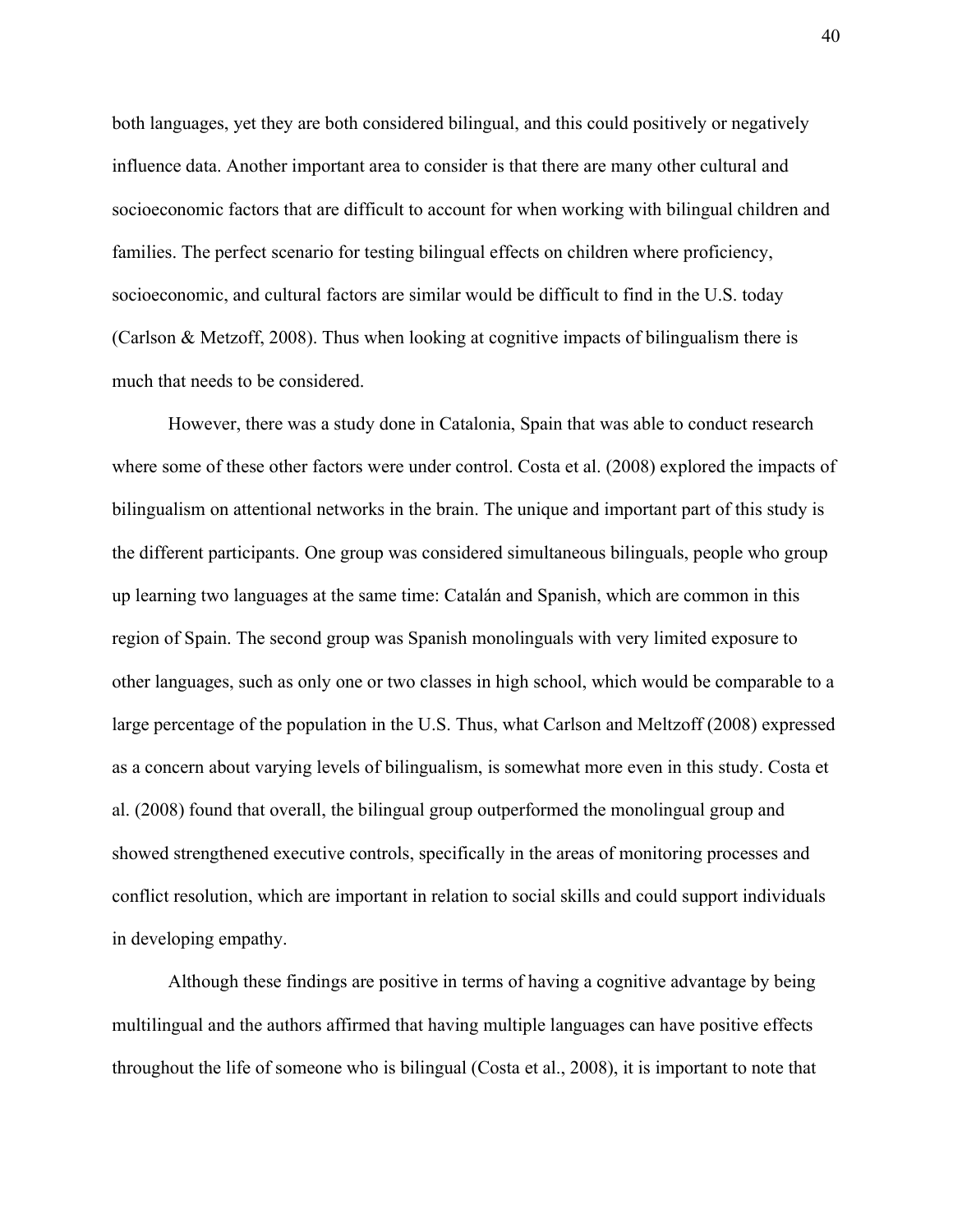the participants in the bilingual group are considered early bilinguals, because they learned both languages from infancy and received instruction in both languages throughout elementary and high school. Additionally, most of the individuals in this group reported using both languages on a daily basis at work, home, school, and in the community. Therefore, these positive results may not be able to apply to the broad meaning of what it means to be bilingual; because as Carlson and Meltzoff (2008) explained, there are many different levels of bilingualism that may have different advantages or disadvantages cognitively, emotionally, socially, and linguistically.

 Despite these studies that are generally in support of a cognitive bilingual advantage that could support students with the development of empathy, there have been some studies that do not support these ideas. One study in particular, Morton and Harper (2007), asked whether or not the bilingual advantage exists. Similar to Carlson and Meltzoff (2008), Morton and Harper (2007) argued that previous studies in this field had ignored important factors, specifically socioeconomic status (SES) and culture. So in order to remove these variables, they tested a population of children from the same ethnicity and similar SES backgrounds to ensure that language was the only differing variable. Overall, they found no significant differences between the monolingual and bilingual groups, which suggested that SES and cultural differences may have influenced the results in other studies. Though these results do not support cognitive development through bilingualism, Morton and Harper (2007) acknowledged that there are still many questions surrounding the social, emotional, and academic impacts of being bilingual. And as many of the other studies have suggested, there are various factors to consider and more research is needed to better understand the cognitive and language development of children and how the two work together in the human brain (Carlson & Meltzoff, 2008; Morton & Harper, 2007).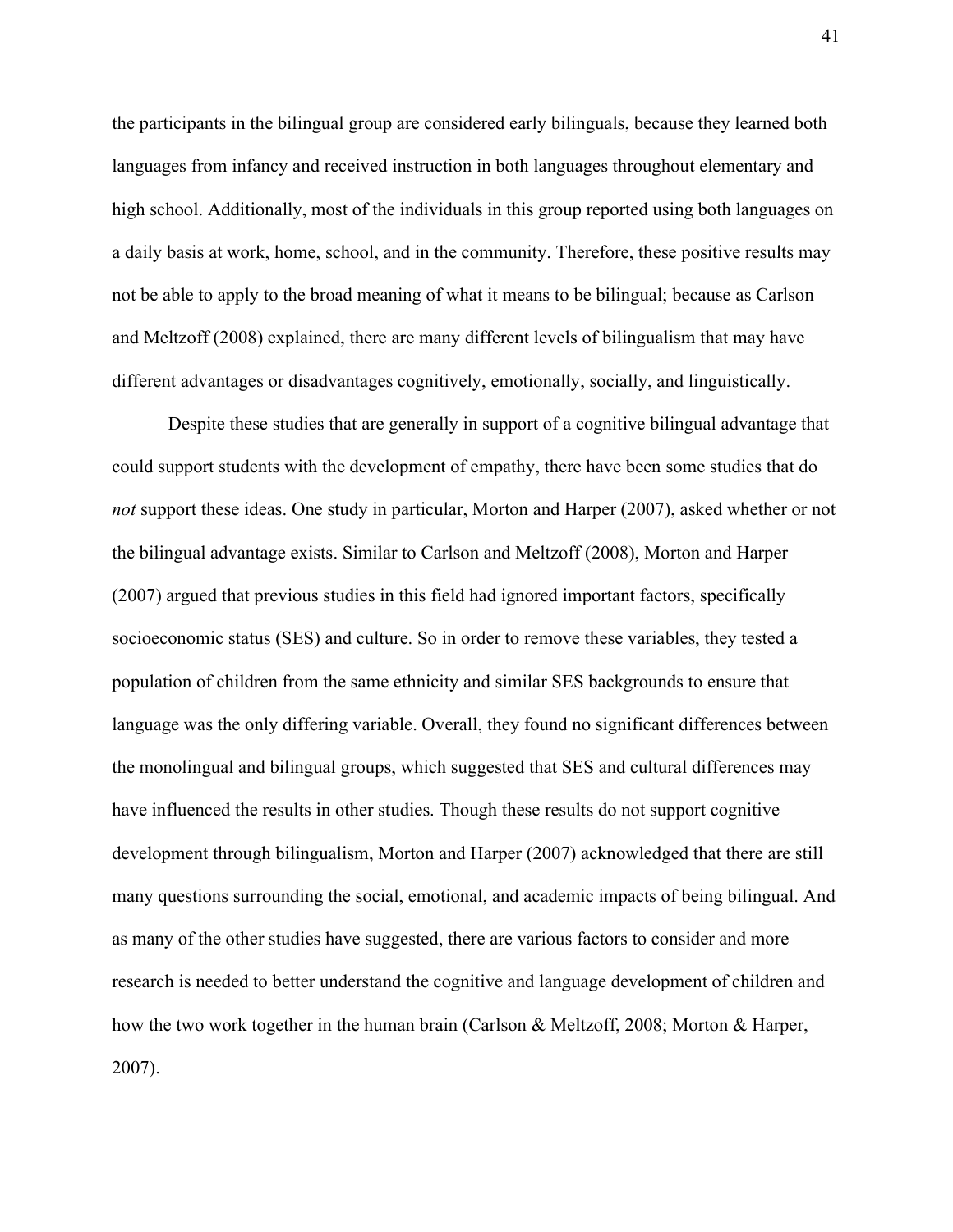Bilingual advantage or not, these studies showed that current understanding is limited but that language learning at younger ages does have lasting impacts on child development. Whether these impacts are due to cognitive changes or the other factors mentioned such as SES, culture, and communication skills, the power of language learning cannot be ignored when it comes to empathy. The development of empathy could come through many different experiences and lessons, but as these studies have shown, there are factors involved in language learning that may influence the development of empathy or enhance communication and cognitive skills that support the development of empathy (Carlson & Metzoff, 2008; Costa et al., 2008; Fan et al., 2015; Liberman et al., 2016).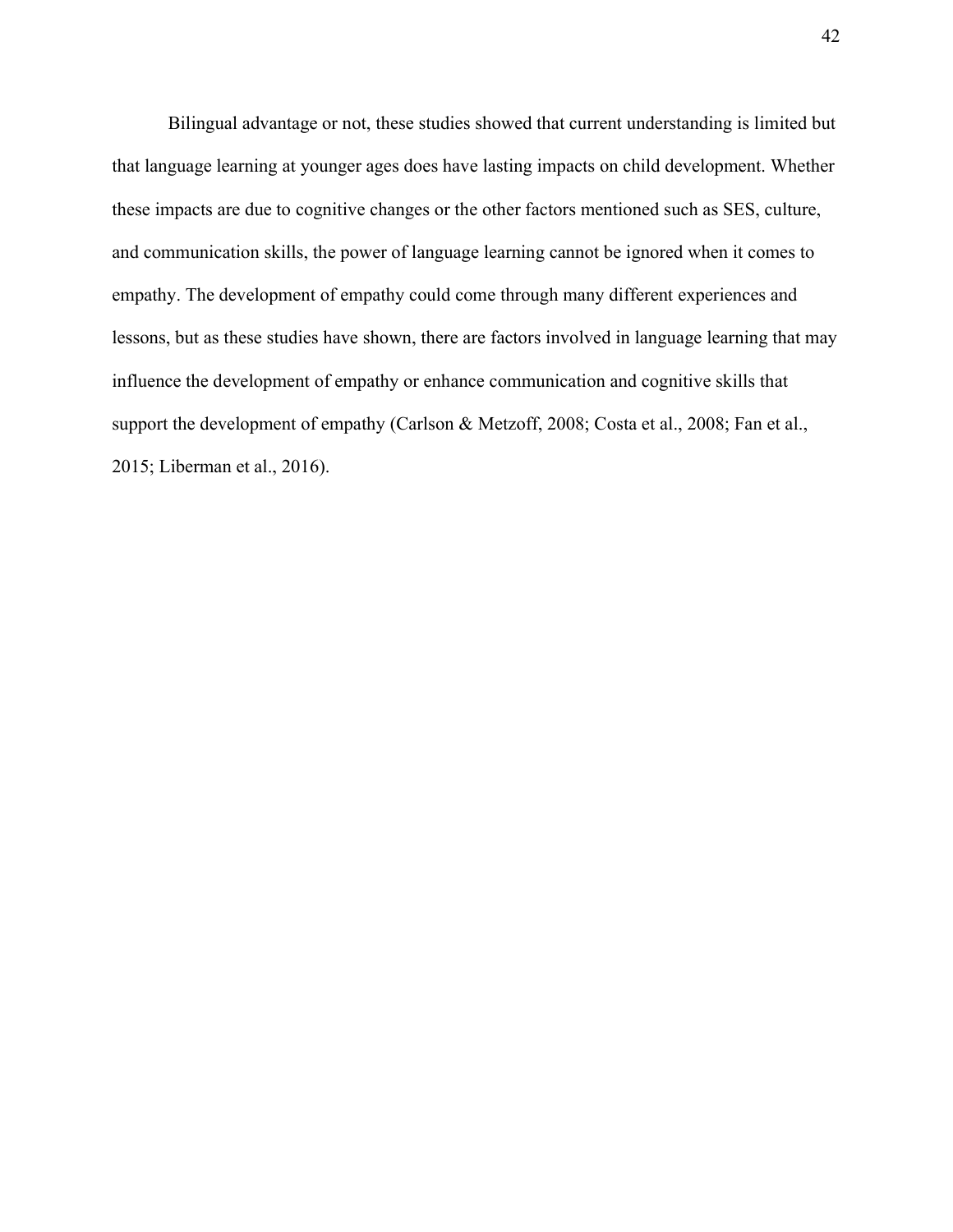#### CHAPTER 3: CONCLUSION

#### Summary of Literature

 There are many factors contributing to the current state of second language learning in the United States, one important factor being ideological beliefs that influence policy makers, educational leaders, as well as the general public, which includes students. Currently there are a number of monolingual ideologies that discourage second language learning, both for native English speakers and non-native English speakers. These beliefs perpetuate myths that learning a second language can negatively impact learning in other subject areas, that monolingualism is the norm and should be the standard in the United States, and that second language speakers need to obtain native-like abilities in order to be considered bilingual (Fitzsimmons-Doolan, 2017; Mehmedbegovic & Bak, 2017). These ideas influenced monolingual educational policies, as seen in Lillie et al. (2012) and continue to impact the way our schools teach and use second language learning. When compared with other countries, for example Spain, another country with linguistic controversy, the United States is slow to implement changes in educational language policies (Garvía & Santana, 2020). For 25 years, language researchers and educators have called for change, such as a national language learning policy and increasing language learning in elementary schools (Brown, 1994; Lasagabaster, 2017; Mehmedbegovic & Bak, 2017; Stewart, 2005), but there continues to be a lack of change both in educational policies as well as educational leadership beliefs (Fitzsimmons-Doolan et al., 2015).

 This lack of educational language policies, requirements, and change has impacted the number of students participating in second language learning, both at the K-12 and college levels (American Councils for International Education, 2017). Part of this is also due to the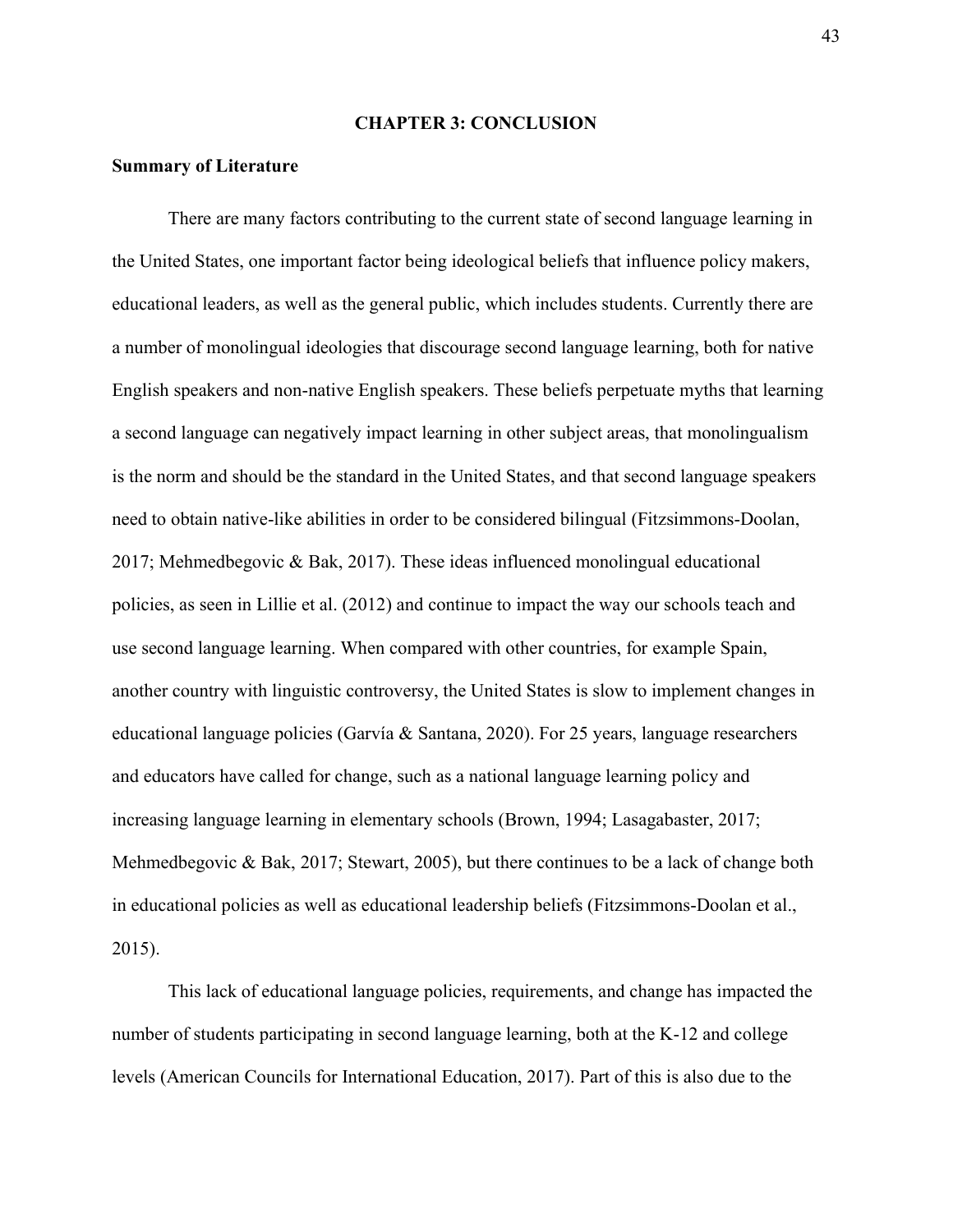amount, type, and variety of language courses available to students in schools throughout the U.S. It seems that traditional foreign language instruction, where students study a specific language for a few hours each week, continues to be the most common form of language learning in the United States, and most often this occurs at the middle and high school levels (American Councils for International Education, 2017). Limited numbers of schools have language learning programs available at the elementary level including full or dual language immersion, FLES, and FLEX (Stewart, 2005). Full or dual language immersion seems to be the most beneficial in obtaining higher levels of language proficiency, but FLES and FLEX programs also provide students with a strong foundation, aptitude, and an openness for learning more languages in the future (Schuster, 2005; Taylor & Lafayette, 2010; Tochon, 2009).

Another factor influencing the current state of second language learning in the United States may also be the debate of the optimal age of language acquisition. Some researchers throughout the years claim that younger children learn a second language better than adults, while some insist that is not the case and anyone can learn a second language, despite age (DeKeyser, 2013; Marinova-Todd et al., 2000; Tuyet, 2020). Whether or not there is a perfect age to learn a second language, Kissau et al. (2015) and Larson-Hall (2008) shared that there is no harm in starting to learn second languages early on and even when students are in a situation with minimal input, it can increase second language abilities and provide other benefits as well. Researchers also agreed that what is more important for educators to consider is the context of students learning a second language and design lessons to meet the specific language needs of students (DeKeyser, 2013; Marinova-Todd et al., 2000; Tuyet, 2020). This is especially true when considering accommodations and inclusion of students with special needs as well as other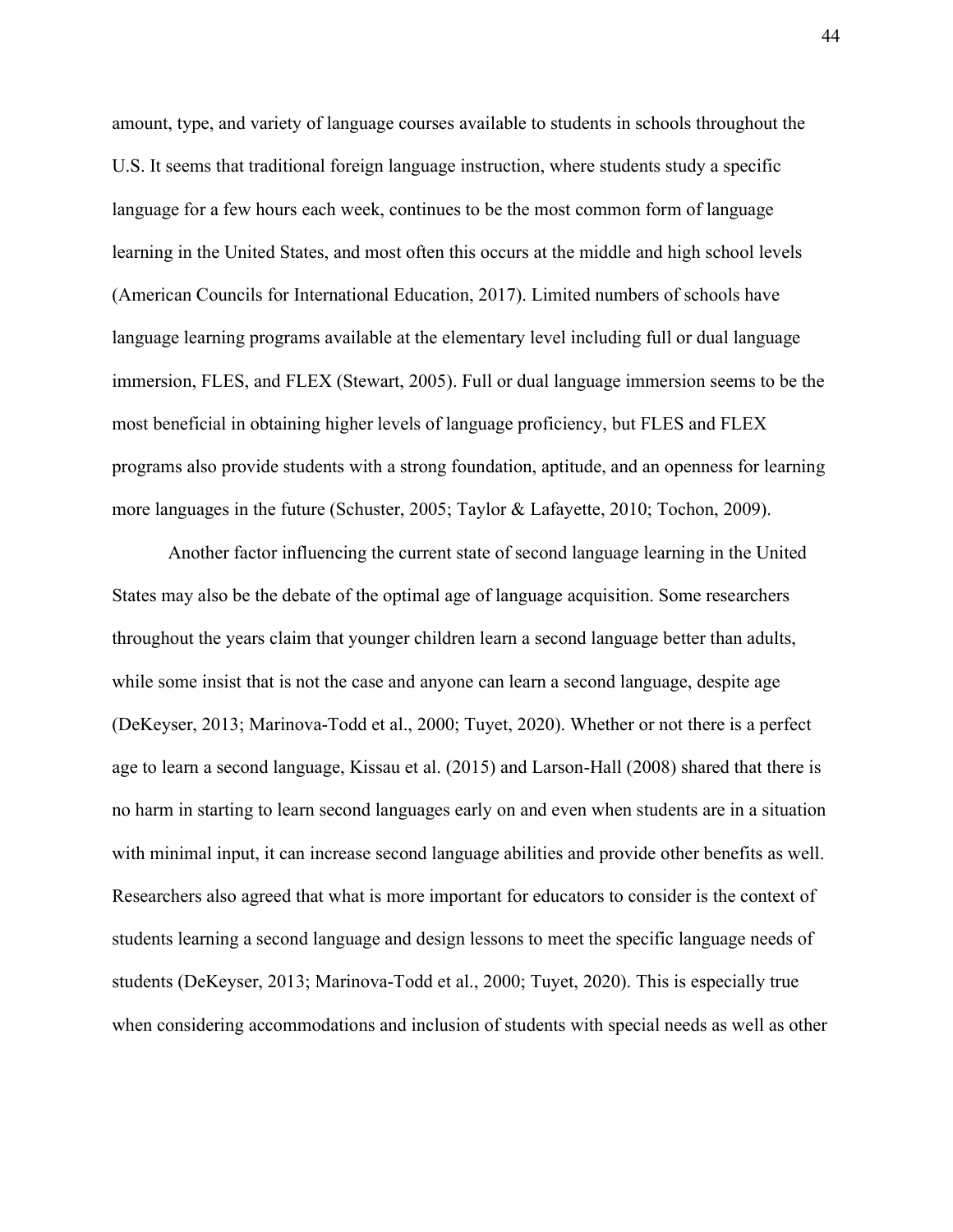risk factors such as low socioeconomic status (Engle de Abreu et al., 2012; Peker & Regalla, 2021; Tribushinina et al., 2020).

 Whether students learn a language early on or later in life, aside from gaining communication skills, a number of language researchers have found other benefits students may gain from learning other languages (Kissau et al., 2014; Lambert et al., 1973; Larson-Hall, 2008; Tochon, 2009). Some of these benefits include increased confidence, willingness to learn more languages, openness to others, multicultural awareness, and possibly increased empathic abilities. All are attributes and strengths that schools seek to instill in students, but most recently there has been an even greater emphasis and increased need for empathy in K-12 schools in the United States (Malti et al., 2016; Van den Bedem et al., 2019). All types of empathy: affective, cognitive, and prosocial motivation, are essential for students to be successful in developing and maintaining meaningful relationships with others in their school communities (Van den Bedem et al., 2019). Malti et al. (2016) suggested that there are a number of programs schools can use to promote empathy, however, this literature review focused on how learning a second language could aid in the development of empathy in young students.

 Simply speaking two languages does not automatically make one more empathetic, however, there are a number of communication skills that are developed in the process of second language learning that are linked to empathy. A number of research studies have found an increased ability to interpret other points of view in bilingual or multilingual people (Dewaele & Wei, 2012b; Fan et al., 2015; Liberman et al., 2016). As well as higher levels of Tolerance of Ambiguity (TA), which can support individuals in managing perspectives different than their own (Dewaele & Wei, 2012a). Dewaele and Botes (2020) also found a correlation between being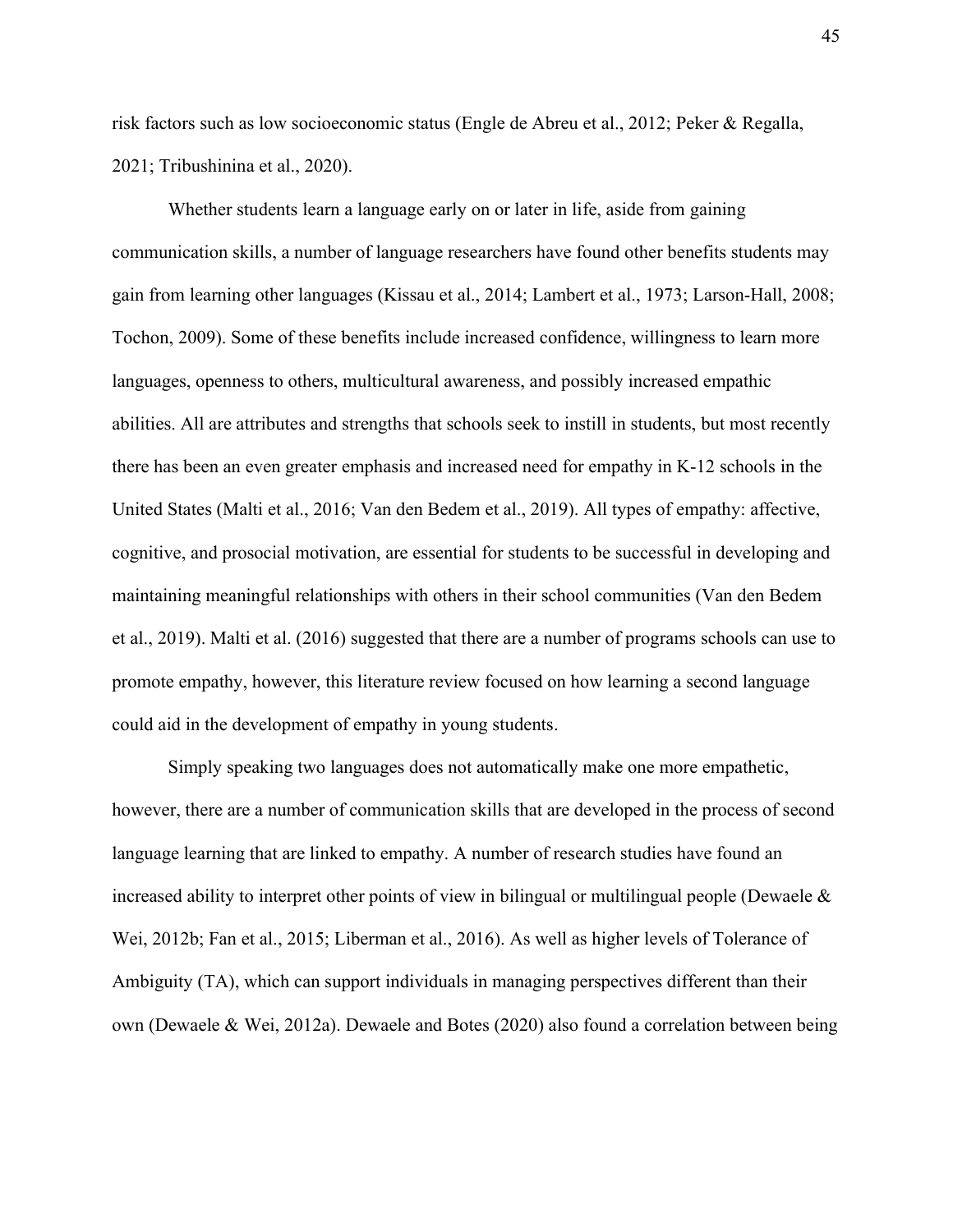multilingual and the personality traits of flexibility, social-initiative, and open-mindedness, which may also aid in the development of empathy in younger language learners.

 Aside from communication skills, another important aspect of language learning is the cognitive domain and the possible cognitive benefits that could lead to increased empathic abilities. There have been some studies that suggested there is no bilingual advantage, meaning that speaking more than one language does not increase cognitive abilities (Morton & Harper, 2007). However, a number of other studies have found increased cognitive abilities in bilingual learners (Carlson & Metzoff, 2008; Costa et al., 2008). Specifically, advantages were found in executive functioning skills, monitoring processes, and conflict resolution. Despite these advantages, there continue to be questions surrounding the age and degree of bilingualism or multilingualism needed in order for these advantages to develop.

#### Professional Application

The findings presented in this literature review indicated that there may be benefits, both linguistic as well as empathic, to begin second language learning in younger grades, instead of waiting until high school or college, which is common practice in the United States. In order to improve language abilities and increase the development of empathy, schools in the United States should consider the role that second language learning has and how it could be enhanced or extended into younger grades. Tuyet (2020) explained that deciding the age to begin second language instruction in public schools "often involves political, economic and educational aspects" and that "most teachers cannot participate in that decision making" (p. 32). Although teachers can advocate for increased second language learning in elementary schools or begin incorporating some elements of FLEX programs in their teaching, the reality is that the decisions and policy making do not lie in the hands of teachers.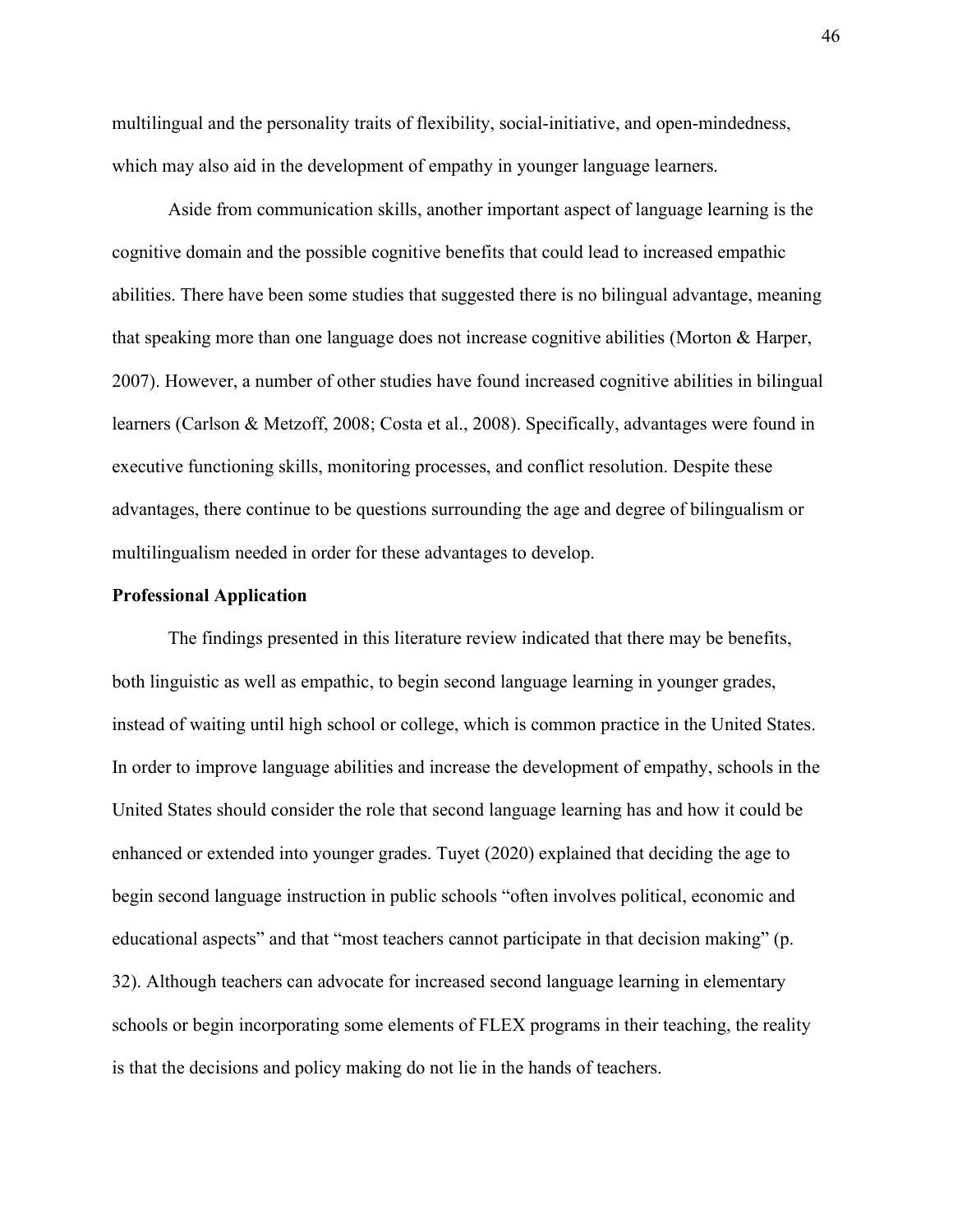Thus this literature review has important applications for both educational policy makers and educational leadership in the United States. Policy makers at federal and state levels should examine current graduation requirements, for ELL students studying English, as well as native English-speaking students learning a second language. Funding for second language learning should also be reviewed and increased based on the change of requirements. Educational leadership at the university level would also benefit from reviewing language requirements as well as teacher preparation programs to train new teachers in FLES, FLEX, or other language learning programs. Educational leadership at the K-12 level should also review language requirements for high school and middle school and begin to explore the options available for immersion, FLES, or FLEX at the elementary level. Leaders may consider popular languages spoken in the local community as well as gather input from community members on which languages to incorporate and offer in the schools. Districts and schools that currently have immersion or dual-immersion programs in place should share data, resources, and learning materials to support other schools when implementing new language learning programs. Overall, leaders in these roles are wise to take time to consider why and how policies and requirements could be improved in order to better meet the needs of students and communities.

#### Limitations of the Research

 There are two major limitations in the research presented in this literature review. First, as a number of the studies explained, language learning, bilingualism, and cognition are very complex areas of study (Carlson & Metzoff, 2008; Dewaele & Botes, 2020; Liberman et al., 2016). There are many influencing factors that need to be considered in this type of research, such as ambiguous definitions of bilingualism/language proficiency, reliable assessment tools,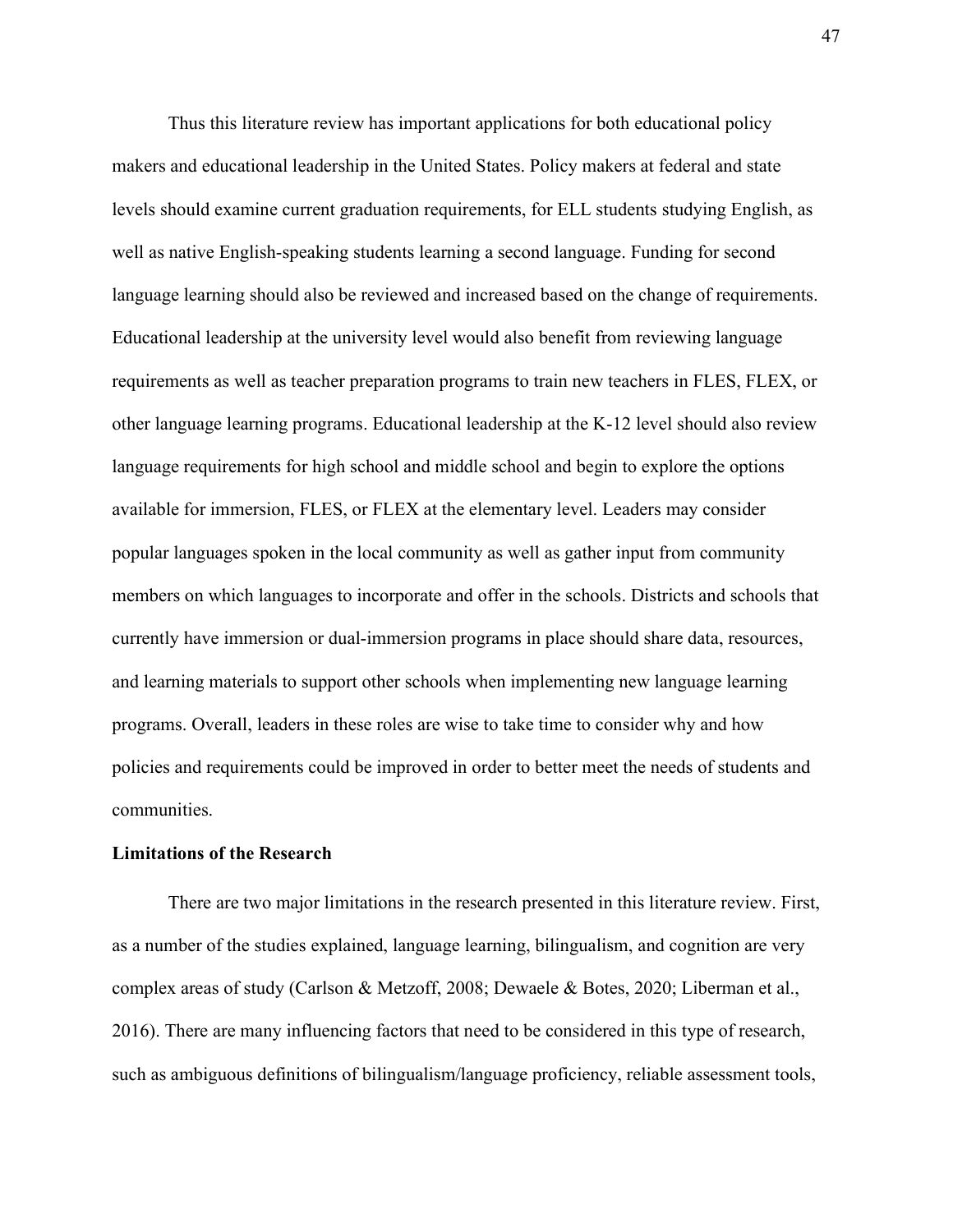age of language acquisition, form of instruction, students' home culture and language, time spent learning a language, and socioeconomic status. Looking specifically at the studies that compare monolingual and bilingual students Carlson and Meltzoff (2008) explained that:

the ideal experimental situation in which bilingual and monolingual speakers have equal proficiency in their common language and equivalent social and economic circumstances is not easily attainable in the US today, or, if it could be achieved through extensive screening of participants, the findings would be grossly under-

representative of the actual bilingual population found in North America. (p. 285) This all comes back to the idea that each student's learning context is a crucial part of deciding when and how to implement learning a second language (Tuyet, 2020).

 The second major limitation of this literature review is the lack of studies that specifically study the connections between language learning and empathy. As it can be seen in Chapter II, there are many studies that explore communication skills, personality traits, and cognitive abilities that may be enhanced when learning another language (Carlson & Metzoff, 2008; Costa et al., 2008; Dewaele & Wei, 2012b; Fan et al., 2015; Liberman et al., 2016), however, none of them look specifically at the connection between empathy and bilingualism. Thus many of the conclusions and connections made are done by using skills and ideas connected to empathy, but not empathy on its own. This does not discredit the idea that language learning can increase empathic abilities in students, but does mean that readers should take care when interpreting the findings and conclusions presented.

#### Implications for Future Research

There are a number of implications for future research that would be beneficial to gain a deeper understanding of bilingualism, empathy, and language learning in elementary school.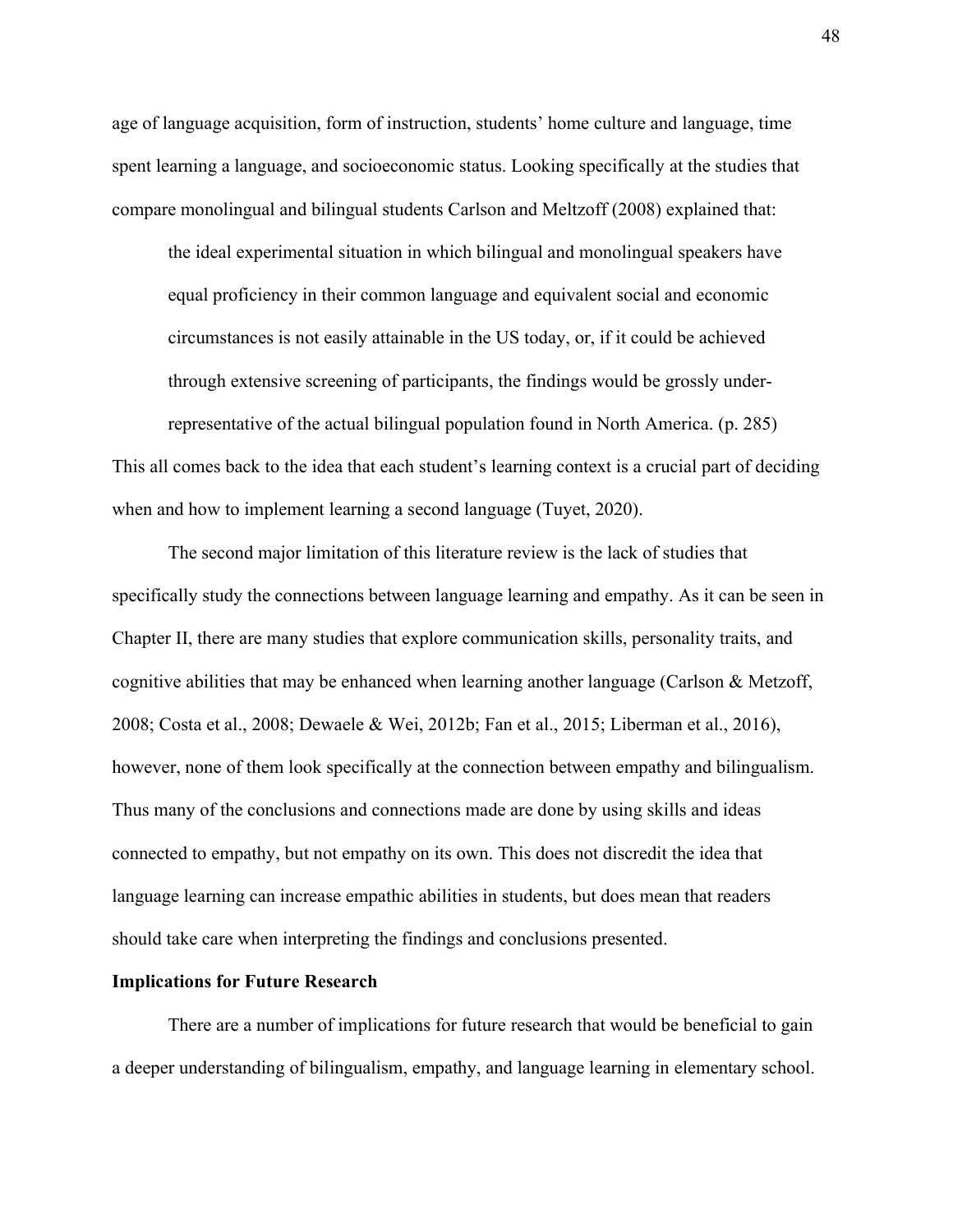First, as mentioned in the limitations, more research is needed about the specific connection that exists between learning multiple languages and the development of empathy. This is a challenge because as Van den Bedem et al. (2019) and Carlson and Metzoff (2008) explained, both empathy and bilingualism are difficult areas to study due the psychological nature and the many confounding variables. Future research could build on studies mentioned in this literature review, such as Dewaele and Wei (2012b) and Dewaele & Botes (2020), that have pointed to a strong correlation between social skills and language learning and use them to connect to and study the various components of empathy.

Similarly, as Carlson and Metzoff (2008) pointed out, future research in bilingual education ought to seek how to find adequate testing conditions where more variables such as degree of bilingualism, socioeconomic status, and specific language program type are controlled. This would help obtain more accurate results that would help researchers and educators better understand the benefits and implications of second language learning, both for students who are learning English as a second language and native English speakers learning a second language. Both are unique scenarios that require specific testing conditions, and all influencing factors need to be considered when planning future research.

 Another area of future research includes schools and studies that have successfully transitioned to FLES, FLEX, or immersion programs in elementary schools. Although a number of studies in this literature review found benefits to these types of programs (Boyson et al., 2013; Taylor & Lafayette, 2010; Javorsky & Moser, 2020), if schools are to make these changes, more specifics need to be researched so that educational leaders can make informed decisions and plans. As Stewart (2005) explained, many districts already struggle with staffing and funding, so it is critical that future research should look at factors such as funding, finding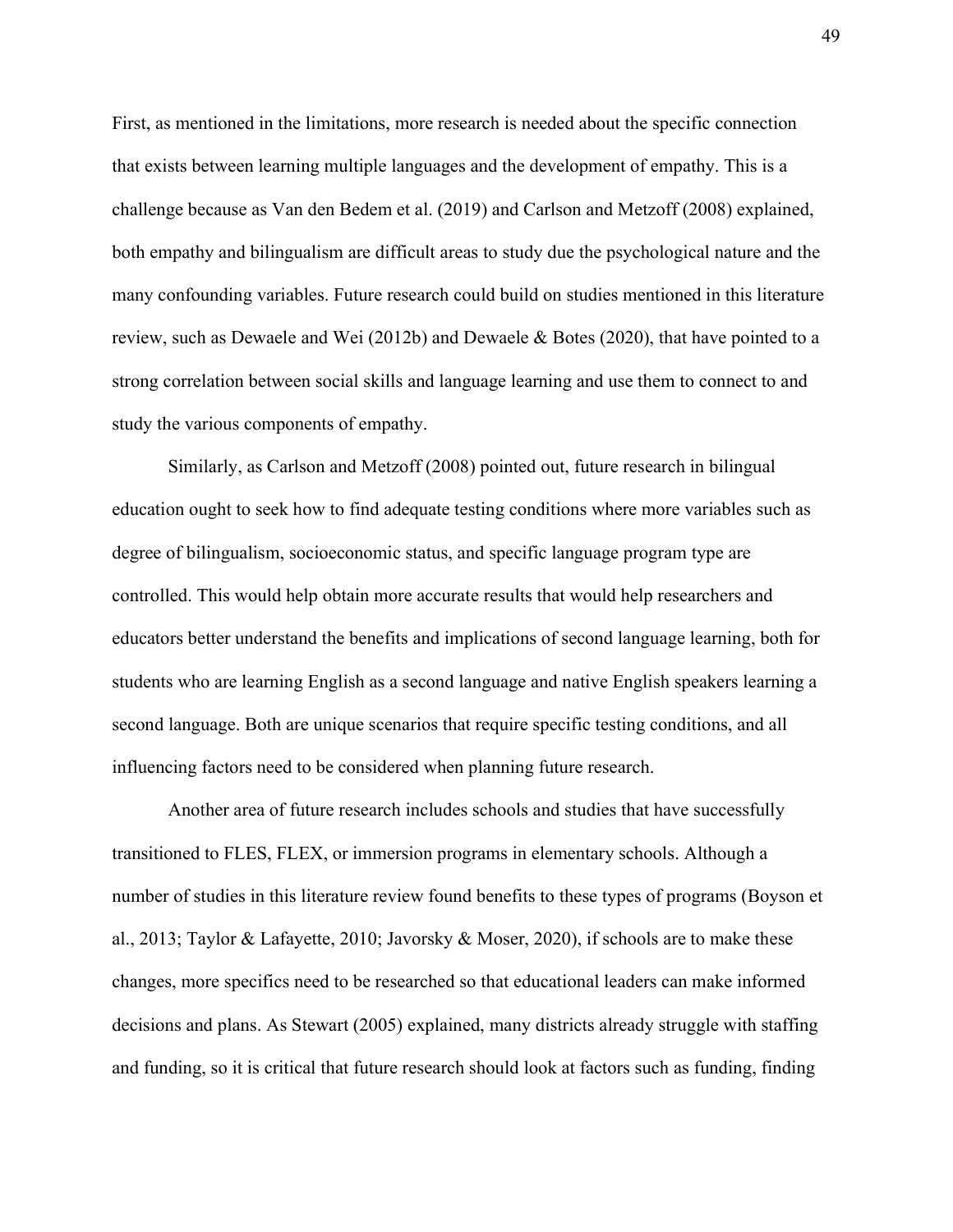enough bilingual staff, adequate training, how to choose a specific language program, and curriculum.

#### **Conclusion**

 Second language learning and empathy are connected in many ways. Although a direct correlation between being bilingual and having strong empathy skills has not yet been established, knowing two or more languages provides students with a plethora of skills in the areas of communication, social abilities, and the cognitive domain. Enhanced skills in these areas may increase the development of empathy, especially when learned at a younger age (Fan et al., 2015). Empathy is an essential part of social and emotional development and should be taught in all schools (Malti et al., 2016). Because of this connection between language learning and empathy, it is important for schools in the United States to allow for more language learning opportunities, and to reevaluate the policies and requirements that are currently in place. A change in language policies will be difficult and may take time, but is possible. By encouraging more language learning in younger grades, it has the power to increase not only linguistic abilities, but also increase empathy amongst students, creating more well-rounded and globally minded citizens.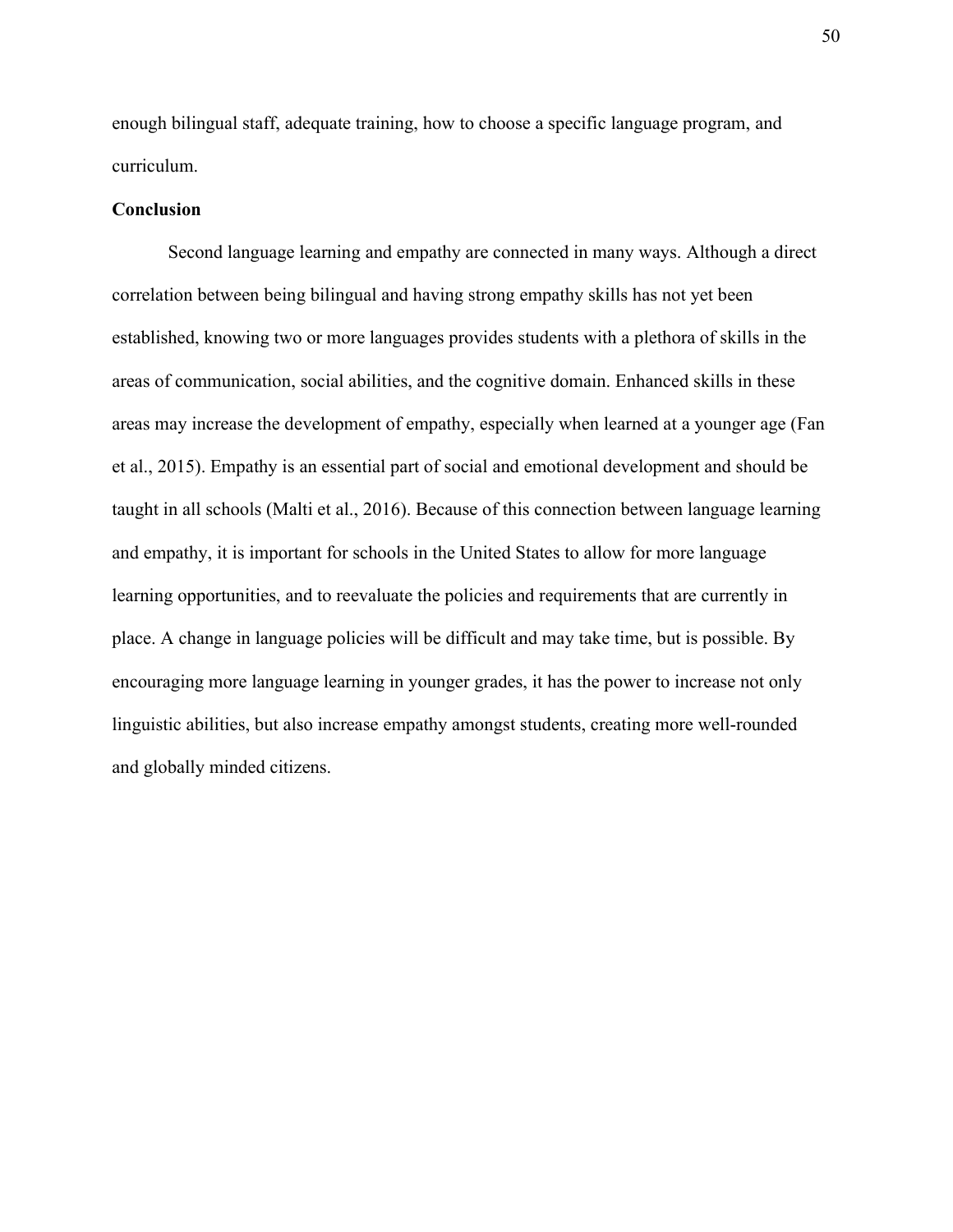#### References

- Alqarni, N., & Dewaele, J. M. (2018). A bilingual emotional advantage? An investigation into the effects of psychological factors in emotion perception in Arabic and in English of Arabic-English bilinguals and Arabic/English monolinguals. International Journal of Bilingualism, 24(2), 141–158. https://doi.org/10.1177/1367006918813597
- American Councils for International Education (2017, June). The National K-12 Foreign Language Enrollment Survey Report. https://www.americancouncils.org/sites /default/files/FLE-report-June17.pdf
- Black, C., Chou, A., & Hancock, C. (2020). The 2018-19 National Seal of Biliteracy Report. https://sealofbiliteracy.org/doc/2020-National-Seal-of-Biliteracy-Report-Final.pdf
- Boyson, B. A., Semmer, M., Thompson, L. E., & Rosenbusch, M. H. (2013). Does beginning foreign language in kindergarten make a difference? Results of one district's study. Foreign Language Annals; Foreign Language Annals, 46(2), 246-263. 10.1111/flan.12023
- Brown, B. (2021). Daring Clasrooms Hub. https://brenebrown.com/hubs/daring-classrooms-hub/
- Brown, C. (1994). Elementary school foreign language programs in the United States. The ANNALS of the American Academy of Political and Social Science, 532(1), 164–176. https://doi.org/10.1177/0002716294532001012
- Carlson, S. M., & Meltzoff, A. N. (2008). Bilingual experience and executive functioning in young children. Developmental Science, 11(2), 282–298. https://doi.org/10. 1111/j.1467-7687.2008.00675.x
- Cook, V. (2002). Portraits of the L2 user. Multilingual Matters Limited.
- Costa, A., Hernández, M., & Sebastián-Gallés, N. (2008). Bilingualism aids conflict resolution: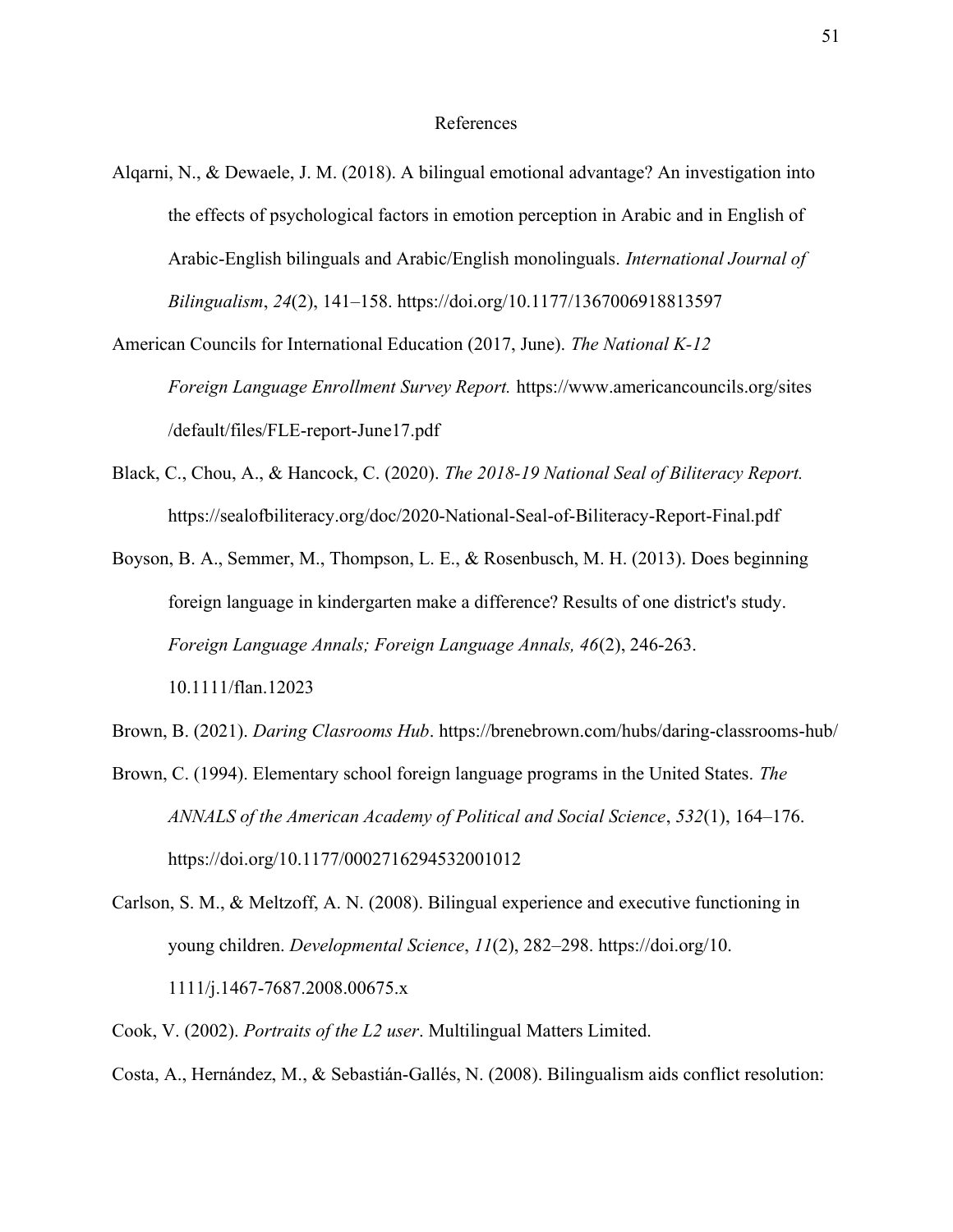Evidence from the ANT task. Cognition,  $106(1)$ , 59–86. https://doi.org/10.1016/j. cognition.2006.12.013

- Davis, M. (1983). Measuring individual differences in empathy: Evidence for a multidimensional approach. Journal of Personality and Social Psychology, 44(1), 113– 126. https://doi.org/10.1037/0022-3514.44.1.113
- Dewaele, J., & Botes, E. (2020). Does multilingualism shape personality? An exploratory investigation. International Journal of Bilingualism, 24(4), 811-823. 10.1177/1367006919888581
- Dewaele, J., & Wei, L. (2012). Is multilingualism linked to a higher tolerance of ambiguity? Bilingualism: Language and Cognition, 16(1), 231–240. https://doi.org/10.1017/s136672891200057
	- Dewaele, J., & Wei, L. (2012). Multilingualism, empathy and multicompetence. International

Journal of Multilingualism, 9(4), 352-366. 10.1080/14790718.2012.714380

- Fan, S. P., Liberman, Z., Keysar, B., & Kinzler, K. D. (2015). The exposure advantage: Early exposure to a multilingual environment promotes effective communication. Psychological Science; Psychol Sci, 26(7), 1090-1097. 10.1177/0956797615574699
- Fitzsimmons-Doolan, S., Palmer, D., & Henderson, K. (2015). Educator language ideologies and a top-down dual language program. International Journal of Bilingual Education and Bilingualism, 20(6), 704–721. https://doi.org/10.1080/13670050.2015.1071776
- Fitzsimmons-Doolan, S. (2017). Language ideology change over time: Lessons for language policy in the U.S. state of Arizona and beyond. TESOL Quarterly, 52(1), 34–61. https://doi.org/10.1002/tesq.371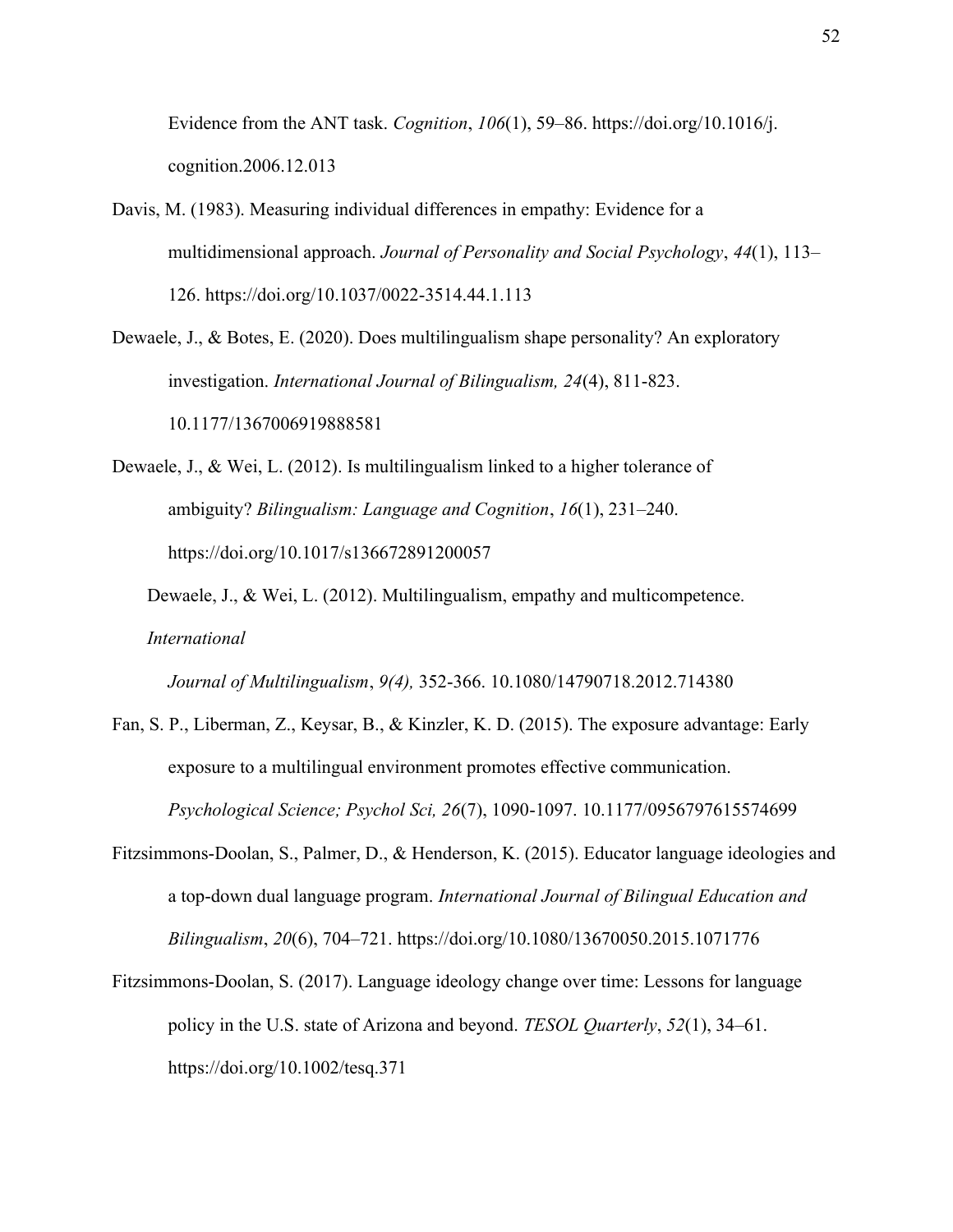- Garvía, R., & Santana, A. (2020). The linguistic regime in Catalan schools: Some survey results. European Journal of Language Policy, 12(1), 85–108. https://doi.org/10.3828/ejlp.2020.5
- Huang, B. H. (2015). A synthesis of empirical research on the linguistic outcomes of early foreign language instruction. International Journal of Multilingualism, 13(3), 257–273. https://doi.org/10.1080/14790718.2015.1066792
- Javorsky, K. H., & Moser, K. M. (2020). The impact of exploratory French instruction on child and family attitudes and aptitudes for learning world languages in preschool. *Early* Childhood Education Journal, 49(4), 739–750. https://doi.org/10.1007/s10643- 020-01084-y
- Kissau, S., Adams, M. J., & Algozzine, B. (2015). Middle school foreign language instruction: A missed opportunity? Foreign Language Annals, 48(2), 284–303. https://doi.org/10.1111/flan.12133
- Lambert, W. E., Tucker, G. R., & d'Anglejan, A. (1973). Cognitive and attitudinal consequences of bilingual schooling. Journal of Educational Psychology, 65(2), 141–159. https://doi.org/10.1037/h0034983
- Lasagabaster, D. (2017). Language learning motivation and language attitudes in multilingual Spain from an international perspective. The Modern Language Journal, 101(3), 583–596. https://doi.org/10.1111/modl.12414
- Konrath, S. H., O'Brien, E. H., & Hsing, C. (2010). Changes in dispositional empathy in American college students over time: A meta-analysis. Personality and Social Psychology Review, 15(2), 180–198. https://doi.org/10.1177/1088868310377395

Larsen-Freeman, D., & Freeman, D. (2008). Language moves: The place of "foreign"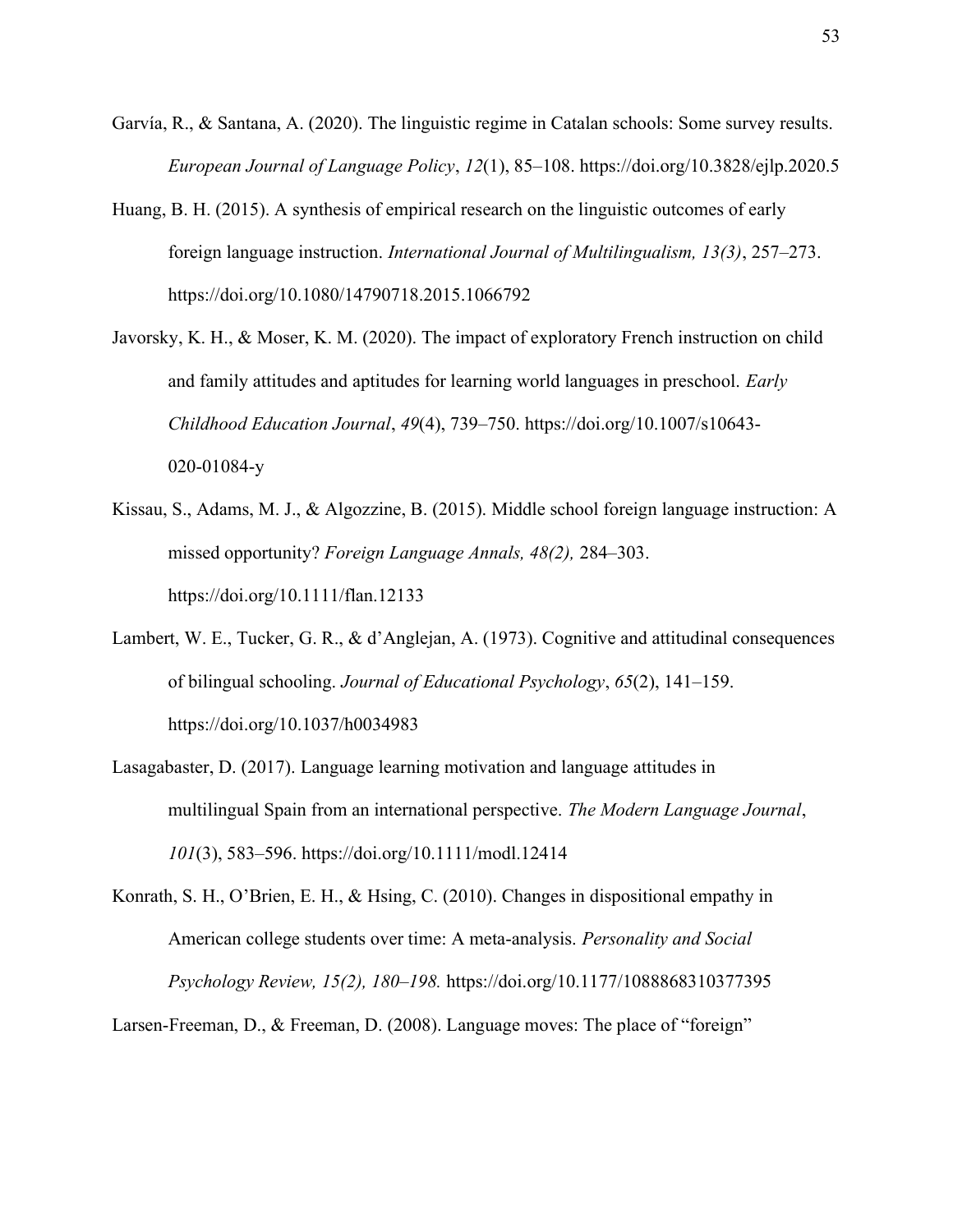languages in classroom teaching and learning. Review of Research in Education, 32(1), 147–186. https://doi.org/10.3102/0091732x07309426

- Larson-Hall, J. (2008). Weighing the benefits of studying a foreign language at a younger starting age in a minimal input situation. Second Language Research, 24(1), 35-63. 10.1177/026765830708298
- Liberman, Z., Woodward, A. L., Keysar, B., & Kinzler, K. D. (2016). Exposure to multiple languages enhances communication skills in infancy. Developmental Science, 20(1), 1090-1097. https://doi.org/10.1111/desc.12420
- Lillie, K. E., Markos, A., Arias, M. B., & Wiley, T. G. (2012). Separate and not equal: The implementation of structured English immersion in Arizona's classrooms. Teachers College Record (1970), 114(9), 1-33. https://doi.org/10.1177/016146811211400906
- Looney, D., & Lusin, N. (2019, June). Enrollments in languages other than English in United States institutions of higher education, summer 2016 and fall 2016: Final report. Modern Language Association of America. https://www.mla.org/content/download/

110154/2406932/2016-Enrollments-Final-Report.pdf

- Malti, T., Chaparro, M. P., Zuffianò, A., & Colasante, T. (2016). School-based interventions to promote empathy-related responding in children and adolescents: A developmental analysis. Journal of Clinical Child & Adolescent Psychology,  $45(6)$ ,  $718-731$ . https://doi.org/10.1080/15374416.2015.1121822
- Marinova-Todd, S. H., Marshall, D. B., & Snow, C. E. (2000). Three misconceptions about age and L2 learning. TESOL Quarterly, 34(1), 9. https://doi.org/10.2307/3588095

Mehmedbegovic, D., & Bak, T. H. (2017). Towards an interdisciplinary lifetime approach to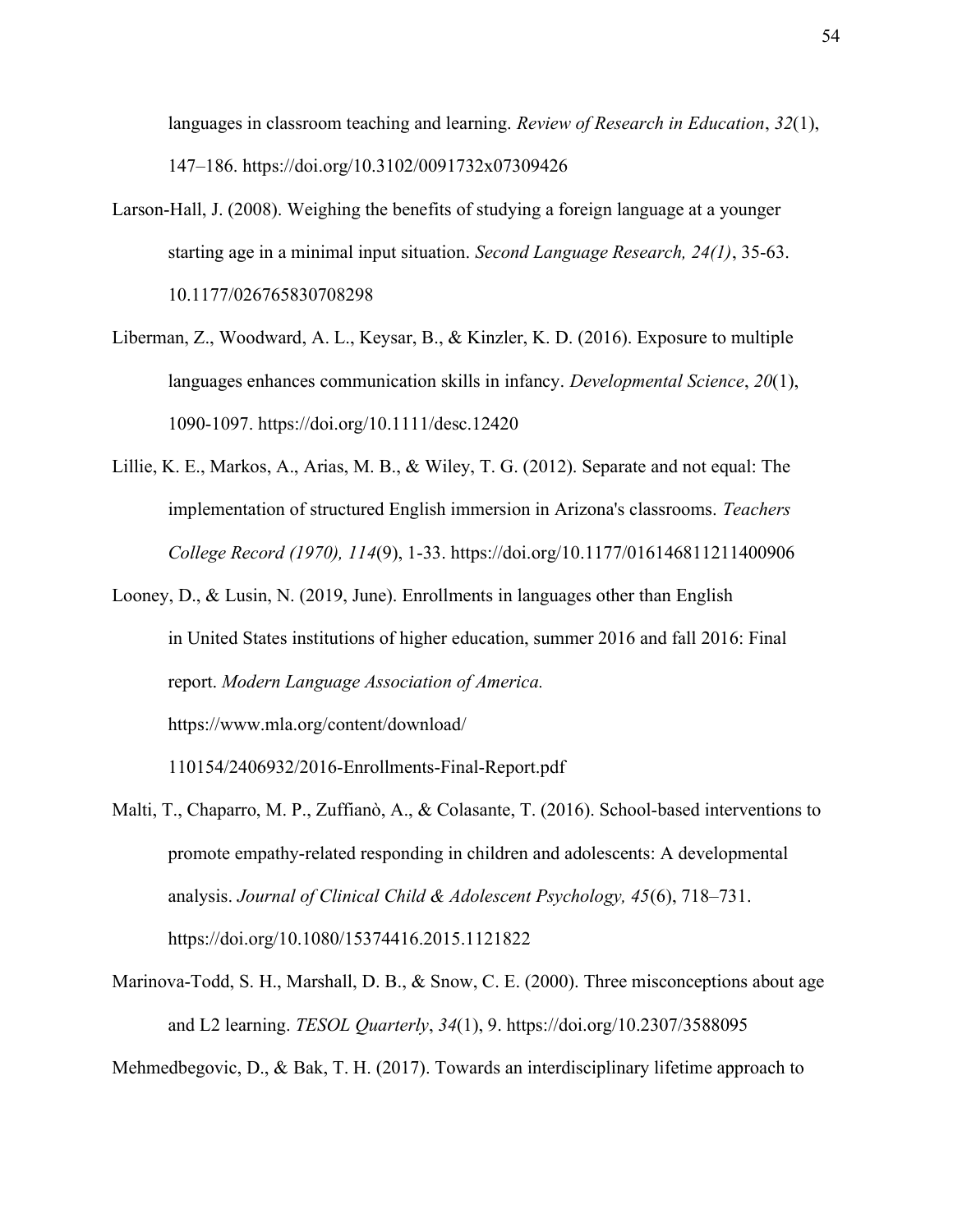multilingualism. European Journal of Language Policy, 9(2), 149–167. https://doi.org/10.3828/ejlp.2017.10

- Morton, J. B., & Harper, S. N. (2007). What did Simon say? Revisiting the bilingual advantage. Developmental Science; Dev Sci, 10(6), 719-726. 10.1111/j.1467-7687.2007.00623.x
- National Center for Education Statistics (2021, May). English language learners in public schools. https://nces.ed.gov/programs/coe/indicator/cgf
- Obama, B. H. (2006, June 19). 2006 Northwestern Commencement [video recording]. Northwestern University. https://www.northwestern.edu/newscenter/stories/ 2006/06/barack.html
- Peker, H., & Regalla, M. (2021). Making exemption the exception, not the rule: Inclusion of all students in foreign language education. Foreign Language Annals, 54(1), 73–90. https://doi.org/10.1111/flan.12513
- Schuster, B. G. (2005). Did a foreign language in the elementary schools (FLES) program in a Kansas school district affect students' academic achievement in English? Foreign Language Annals, 38(3), 344–356. https://doi.org/10.1111/j.1944-9720.2005.tb02221.x
- Senesac, B. V. K. (2002). Two-way bilingual immersion: A portrait of quality schooling. Bilingual Research Journal, 26(1), 85-101. 10.1080/15235882.2002.10668700
- Shashkevich, A. (2019, August 22). The power of language: How words shape people, culture. Stanford News. https://news.stanford.edu/2019/08/22/the-power-of-language-how-wordsshape-people-culture/
- Stein-Smith, K. (2016). The U.S. foreign language deficit: Strategies for maintaining a competitive edge in a globalized world. Palgrave Macmillan.

Stewart, J. (2005). Foreign language study in elementary schools: Benefits and implications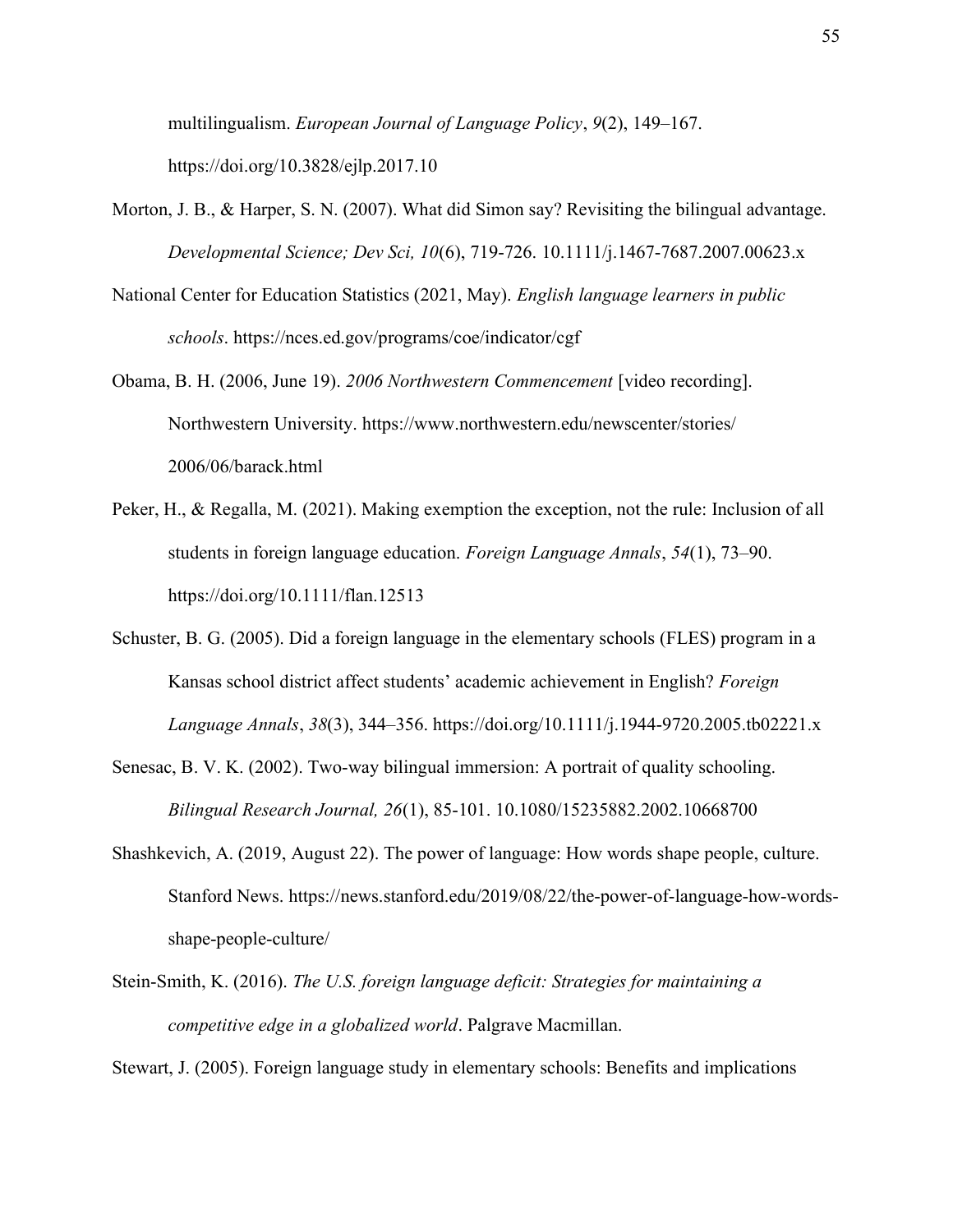for achievement in reading and math. Early Childhood Education Journal, 33(1), 11–16. https://doi.org/10.1007/s10643-005-0015-5

- Sung, H., Padilla, A. M., & Silva, D. M. (2006). Foreign language education, academic performance, and socioeconomic status: A study of California schools. Foreign Language Annals, 39(1), 115–130. https://doi.org/10.1111/j.1944-9720.2006.tb02253.x
- Taylor, C., & Lafayette, R. (2010). Academic achievement through FLES: A case for promoting greater access to foreign language study among young learners. The Modern Language Journal, 94(1), 22–42. https://doi.org/10.1111/j.1540-4781.2009.00981.x
- Tochon, F. V. (2009). The key to global understanding: World languages education—why schools need to adapt. Review of Educational Research, 79(2), 650–681. https://doi.org/10.3102/003465430832589
- Tribushinina, E., Dubinkina-Elgart, E., & Rabkina, N. (2020). Can children with DLD acquire a second language in a foreign-language classroom? Effects of age and cross-language relationships. Journal of Communication Disorders, 88, 106049. https://doi.org/10.1016/j.jcomdis.2020.106049
- Tuyet, T. T. (2020). The myth of "the earlier the better" in foreign language learning or the optimal age to learn a foreign language. *VNU Journal of Foreign Studies*, 36(1). https://doi.org/10.25073/2525-2445/vnufs.4496
- UNESCO. (2016, July 8). Towards World Atlas of Languages. https://en.unesco.org/news /towards-world-atlas-languages
- U.S. Department of Education (n.d.). Every student succeeds act (ESSA). https://www.ed.gov/essa?src=rn
- U.S. Educational Language Policy. (2021, July 14). CAL. https://www.cal.org/areas-of-impact/